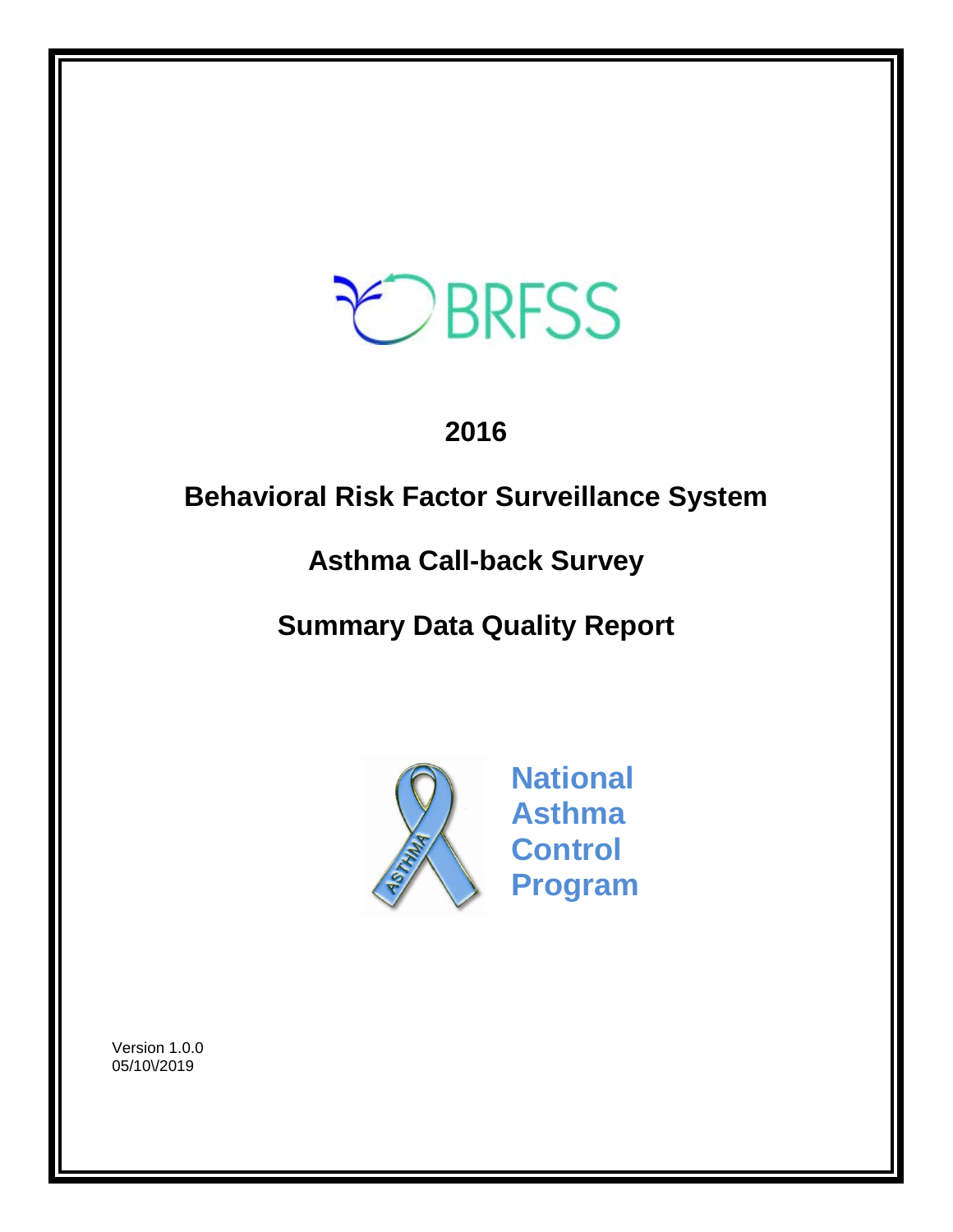## ACKNOWLEDGMENT

The Asthma Call-back Survey (ACBS) is funded by the National Asthma Control Program (NACP) in the Asthma and Community Health Branch of the National Center for Environmental Health (NCEH). The state health departments jointly administer the ACBS with the National Center for Chronic Disease Prevention and Health Promotion (NCCDPHP), Division of Population Health (DPH).

The NCEH and NCCDPHP greatly appreciate the efforts of the BRFSS staff in each ACBS-participating state.

Josephine Malilay, PhD Branch Chief Asthma and Community Health Branch Division of Environmental Health Science and Practice National Center for Environmental Health Centers for Disease Control and Prevention 4770 Buford Hwy, NE Mailstop F-60 Atlanta, GA 30341

Phone: (770) 488-3465 E-mail: [jym7@cdc.gov](mailto:jym7@cdc.gov)

Machell G. Town, D Branch Chief Population Health Surveillance Branch Division of Population Health National Center for Chronic Disease Prevention and Health Promotion Centers for Disease Control and Prevention 1600 Clifton Road NE Mail Stop E97 Atlanta, GA 30333 USA

Phone: (770) 488-4681 E-mail: [mpt2@cdc.gov](mailto:mpt2@cdc.gov)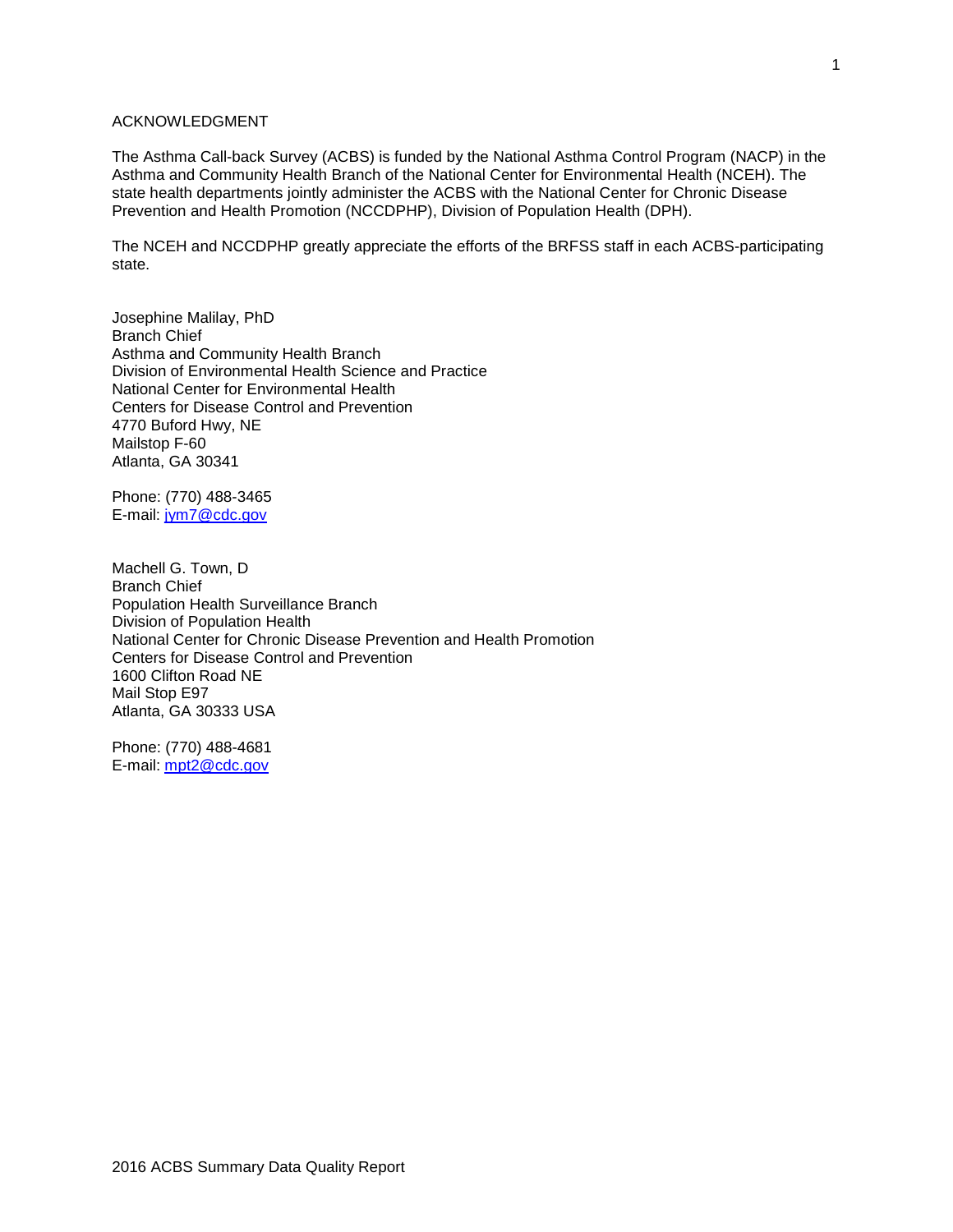# **2016 Asthma Call-back Survey (ACBS) Summary Data Quality Report**

### **Introduction**

Procedures for interview disposition and response rates for the Behavioral Risk Factor Surveillance System (BRFSS) Asthma Call-back Survey (ACBS) follow the usual BRFSS procedures; however, some additions and adaptations are required for the call-back survey. Disposition codes, disposition code categories, and response rates are discussed in the sections below. Figure one (1) is a flow chart that describes the eligibility paths BRFSS respondents with asthma follow through the ACBS process.

Because asthma characteristics vary by season, a seasonal analysis must take into account any state for which interviewing was not conducted throughout the year. States may have interrupted interviewing due to contract interruptions with their data collection company. In addition, some ACBS interviews are finalized in the first few months of the next calendar year. If a state has less than 6 complete months of child or adult data, the data from that state are not considered sufficiently comparable with the data from other states and are excluded from the public release file and the response rate calculations. If a state has fewer than seventy-five (75) complete child interviews, reliable weights cannot be calculated and the child data from that state are excluded from the public release file.

Appendix A includes tables showing disposition code categories, response rates and completed interviews by month for each state participating in the ACBS each year. Appendix B includes additional instructions on assigning the ACBS-specific disposition codes. Appendix C includes the ACBS nonresponse bias analysis plan and supporting tables showing demographic breakout and prevalence for each state. Details on BRFSS response rates and procedures can be found in the BRFSS Data Quality Report Handbook and the BRFSS Summary Data Quality Report for each survey year [\(http://www.cdc.gov/brfss/annual\\_data/annual\\_data.htm\)](http://www.cdc.gov/brfss/annual_data/annual_data.htm).

#### **Disposition Codes**

The BRFSS disposition codes are used for the ACBS; however, a few additional codes are needed to account for situations specific to a call-back survey. In the list below, disposition codes added to the ACBS are underlined and bolded. There are no equivalent BRFSS codes for ACBS-specific codes. Detailed descriptions of the ACBS codes can be found in Appendix B.

The ACBS 4-digit disposition codes for 2016 are:

#### **I. Eligible, contacted: complete interview**

- 1100 Complete.
- 1200 Partial complete (through the end of section 8).

#### **II. Eligible, contacted: refusal or termination**

- **4413** Refused to participate in the call-back during the BRFSS interview.
- 2112 Refused to begin the ACBS interview after contacted.<br>**2120** Terminated within the questionnaire during the ACBS
- 2120 Terminated within the questionnaire during the ACBS interview before section 9.<br>2211 Refused to allow combining ACBS responses with BRFSS responses.
- **2211** Refused to allow combining ACBS responses with BRFSS responses.
- **2212** Refused to answer the "ever had asthma" question during the ACBS interview.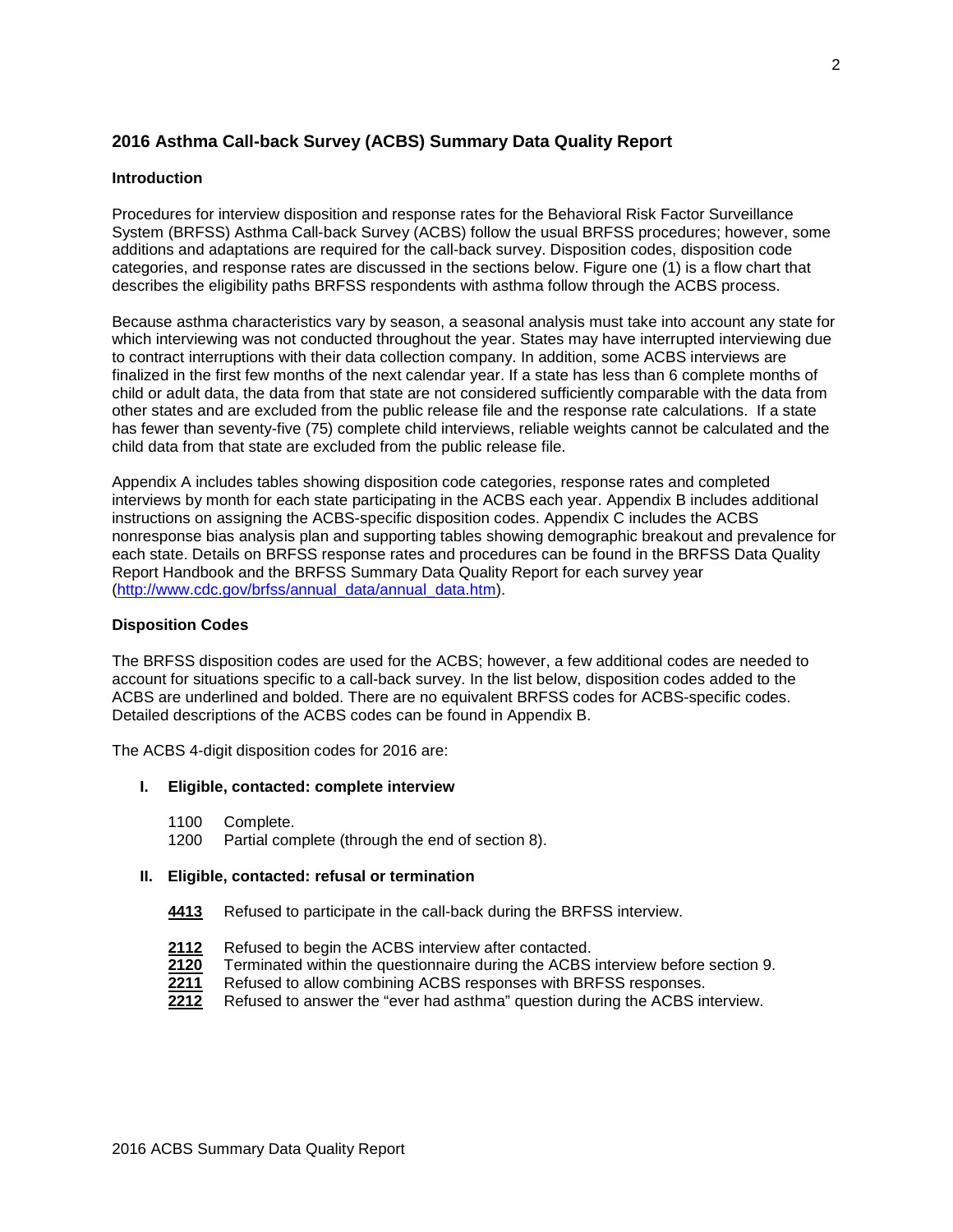## **III. Eligible, lost to follow-up because unable to contact or communicate with the BRFSS respondent with asthma**

- 2111 Hang up or termination before respondent contacted. Household contacted but ACBS respondent not contacted.
- 2210 Selected respondent never reached or reached but did not begin interview during interviewing period. Selected respondent away from residence during the entire interviewing period.
- 2220 Telephone answering device, message confirming private residential status. Telecommunication technological barrier, message confirming private residential status.
- 2320 Selected respondent physically or mentally unable to complete an interview during the entire interviewing period.
- 2330 Language problem after respondent selection.
- 3100 Contact, hang-up or termination, unknown if private residence.
- No answer.
- 3140 Telephone answering device, unknown if private residence.
- Hang-up or termination, known household. Household contact, eligibility undetermined.
- 3322 Physical or mental impairment.
- 3330 Language problem.
- 4100 Household members away from residence during entire interviewing period.
- 4900 Miscellaneous, non-eligible (for ACBS miscellaneous non-contact).
- **4306** Selected ACBS respondent no longer living in the BRFSS household.

# **Temporary codes: should be resolved prior to submission**

- Hang-up, unknown if housing unit.
- 5100 Appointment.
- 5111 Household-level refusal.<br>5112 Refusal: hang-up or term
- 5112 Refusal: hang-up or termination.<br>5120 Break off/termination in question
- Break off/termination in questionnaire before Section 9.
- 5130 No answer.<br>5140 Answering r
- Answering machine, unknown if private residence.
- 5220 Answering machine, message confirming residential status.
- 5320 Physical or mental impairment.
- 5330 Language problem.
- 5550 Busy.
- 5560 Unsafe location for interview.

## **IV. Eligible, lost to follow-up for technical reasons**

- 3150 Telecommunication technological barrier, unknown if private residence.
- 3700 On never-call list.
- 4200 Dedicated fax/data/modem line with no human contact.
- 4300 Telephone number no longer in service or changed. Non-working/disconnected number.<br>4400 Busy/Fast busy/Circuit busy.
- 4400 Busy/Fast busy/Circuit busy.<br>4430 Call forwarding/Pager.
- Call forwarding/Pager.
- 4450 Landline sample number connects to cell phone.
- 4460 Cell phone sample number connects to landline.
- 4470 Cell phone respondent also has landline, less than 90% of all calls on cell phone.
- 4500 Not a private residence business.<br>4510 Not a private residence group hon
- Not a private residence  $-$  group home.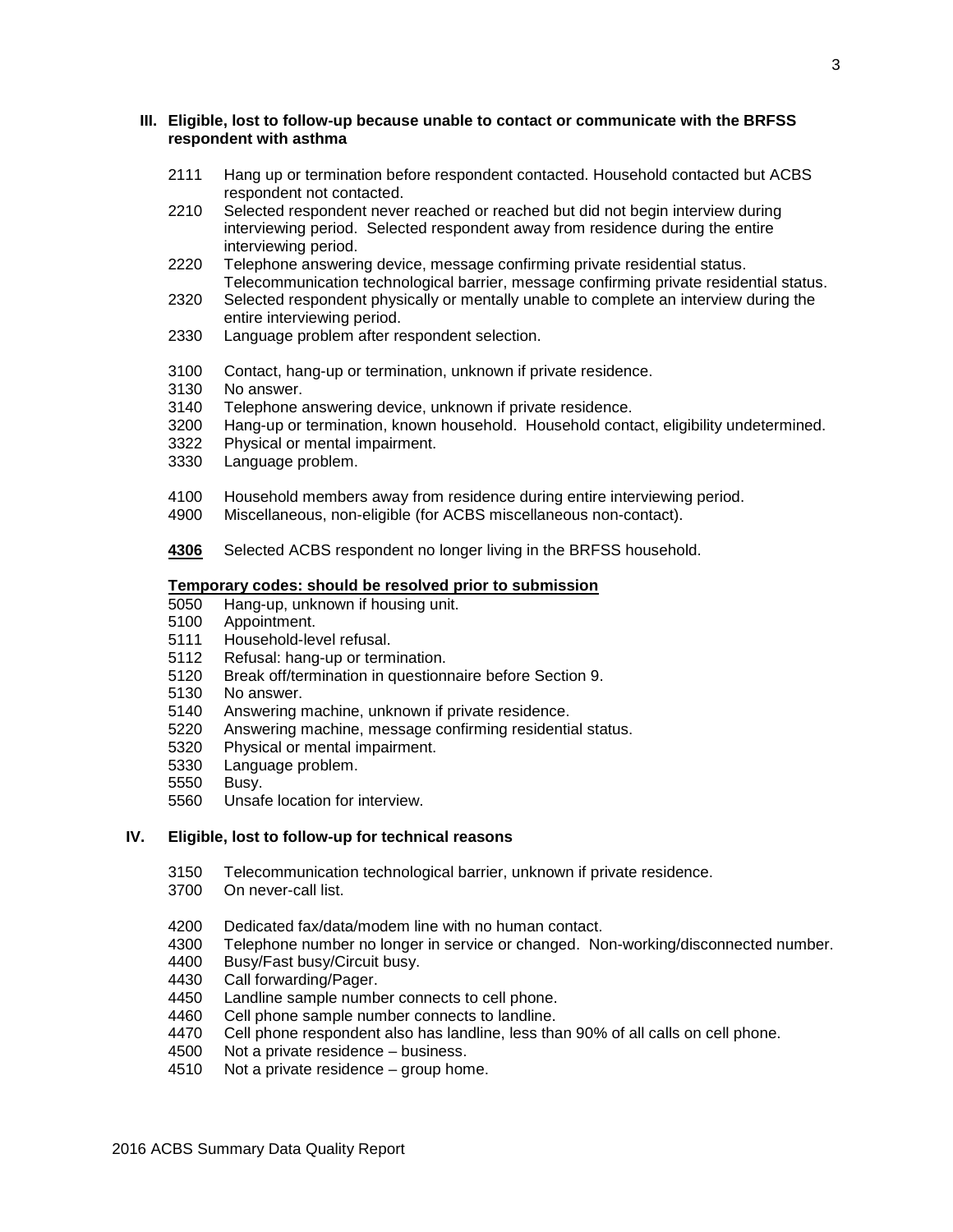- 5150 Technological barrier other than answering machine–unknown if private residence.<br>5200 Fax/Data/Modem.
- 5200 Fax/Data/Modem.<br>5300 Phone number ten
- Phone number temporarily out of service. Possible non-working number.
- 5400 Technological barrier other than answering machine with message confirming residential status. Fast busy. Circuit busy.
- 5599 Mistaken Ctrl-End.
- 5700 Supervisor attention needed.<br>5900 Null attempt.
- 5900 Null attempt.<br>9999 Missing dispo
- **Missing disposition code.**

# **V. Ineligible: all codes specific to ACBS (no BRFSS equivalent)**

- **2290** Most-knowledgeable person is not parent or guardian.
- **2291** No parent or legal guardian in the household (child ineligible).
- 4480 Not recruited for call-back at BRFSS interview (excluded by state).<br>4490 Random child/adult selection: adult ineligible, dchild selected.
- **4490** Random child/adult selection: adult ineligible, dchild selected.
- **4491** Random child/adult selection: child ineligible, adult selected.
- 4405 Out-of-state when ACBS records are not transferred to state of residence.<br>4700 Household, no eligible respondent (respondent does not have asthma).
- 4700 Household, no eligible respondent (respondent does not have asthma).<br>4411 Selected respondent not eligible for follow-up.
- **4411** Selected respondent not eligible for follow-up.<br>4412 Transferred from BRFSS but not attempted (e.
- **4412** Transferred from BRFSS but not attempted (excluded by state).
- **4471** Misdiagnosed asthma in respondent.

# **Definitions and Labels for Disposition Code Categories**

Because the ACBS is a call-back interview, all those identified with asthma at the BRFSS interview asthma are, with a few notable exceptions, eligible for the call-back survey. The ACBS eligibility flow chart (Figure 1) summarizes how BRFSS respondents are categorized for ACBS response rate calculation.

ACBS interviews are considered complete (COIN) if the respondents finish the entire interview or if they complete through section 8 of the ACBS interview. ACBS interviews are refusals if the respondent refuses participation at either the BRFSS interview or at the time of the ACBS interview. Terminations are ACBS interviews that start but are terminated during the interview before completing section 8.

The disposition codes that relate to contact problems or technology issues are considered "eligible, but lost to follow-up." If they had been contacted, a small proportion of those eligible but lost to follow-up might actually be ineligible. All temporary disposition codes (numbered 5000 or higher) that should have been resolved but were not are treated as comparable 4000-level codes.

BRFSS respondents with asthma who are considered ineligible for the ACBS include those who are not asked to participate at the time of the BRFSS interview. Each year, between 10% and 15% of those technically eligible are not asked to participate in the call-back survey. Respondents might not be asked for several reasons:

- States with split samples may include respondents in the call-back only if they are in specified splits of the BRFSS sample. Counts for states that exclude split-sample respondents are excluded from the following tables and rate calculations.
- The BRFSS respondent may partially complete the BRFSS interview but terminate before the call-back request.
- Specific state BRFSS call-back contracts may limit the number of call-back interviews due to budgetary constraints.
- States may stop conducting call-back interviews during contract negotiations.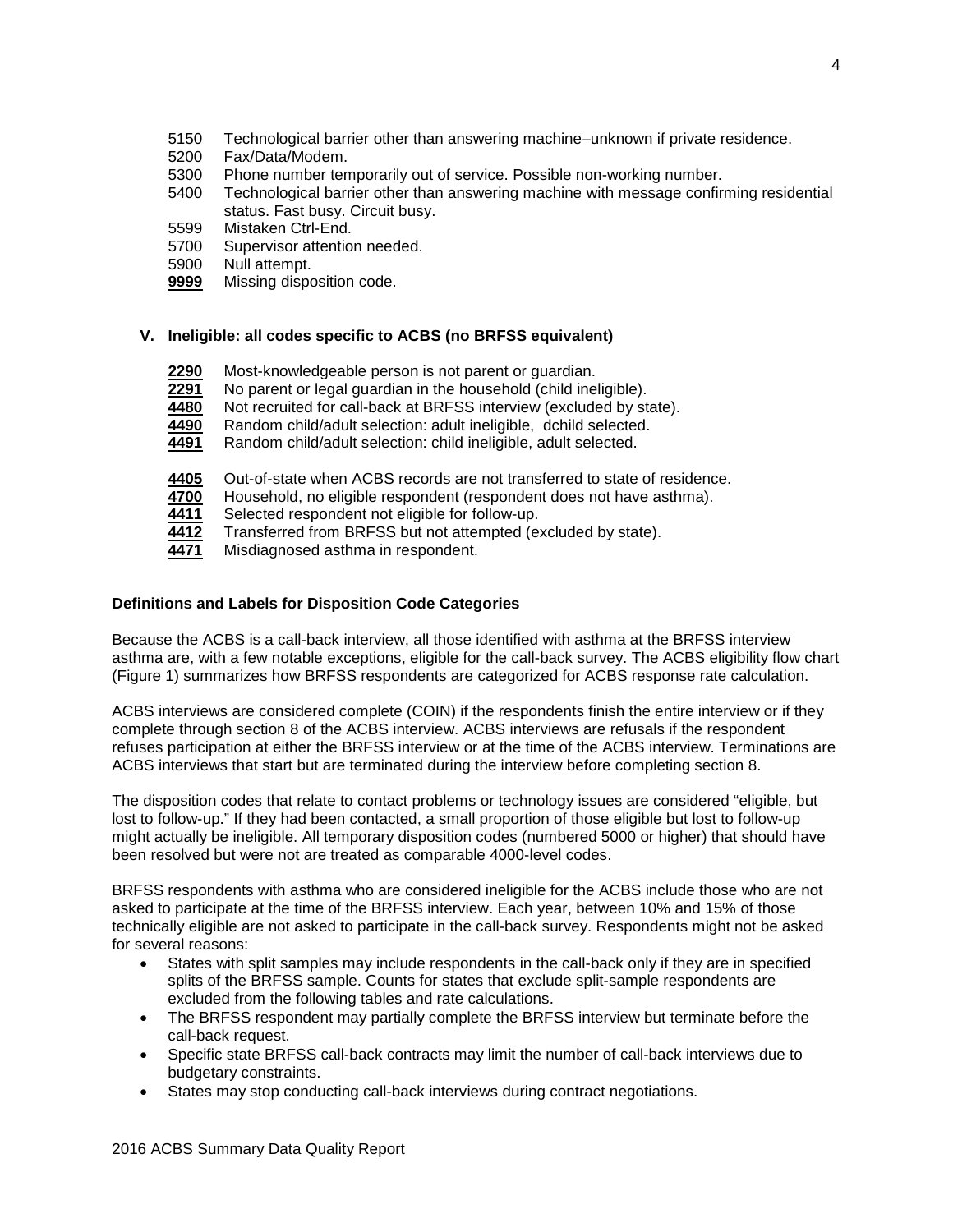BRFSS respondents with asthma who are asked to participate in the ACBS but are later classified as ineligible include:

- Respondents in households where both the selected adult and selected child in the household have asthma. When both have asthma, only one is eligible for the ACBS.
- Respondents who move out-of-state between the BRFSS interview and the ACBS interview in states that are not transferring ACBS interview data or to/from states not participating in the ACBS.
- Respondents who indicate, at the time of the ACBS interview, that the reported diagnosis of asthma was an error.
- Child respondents for whom the adult BRFSS respondent is not the child's parent or guardian.
- Some respondents in states that have reached a pre-specified quota for ACBS interviews.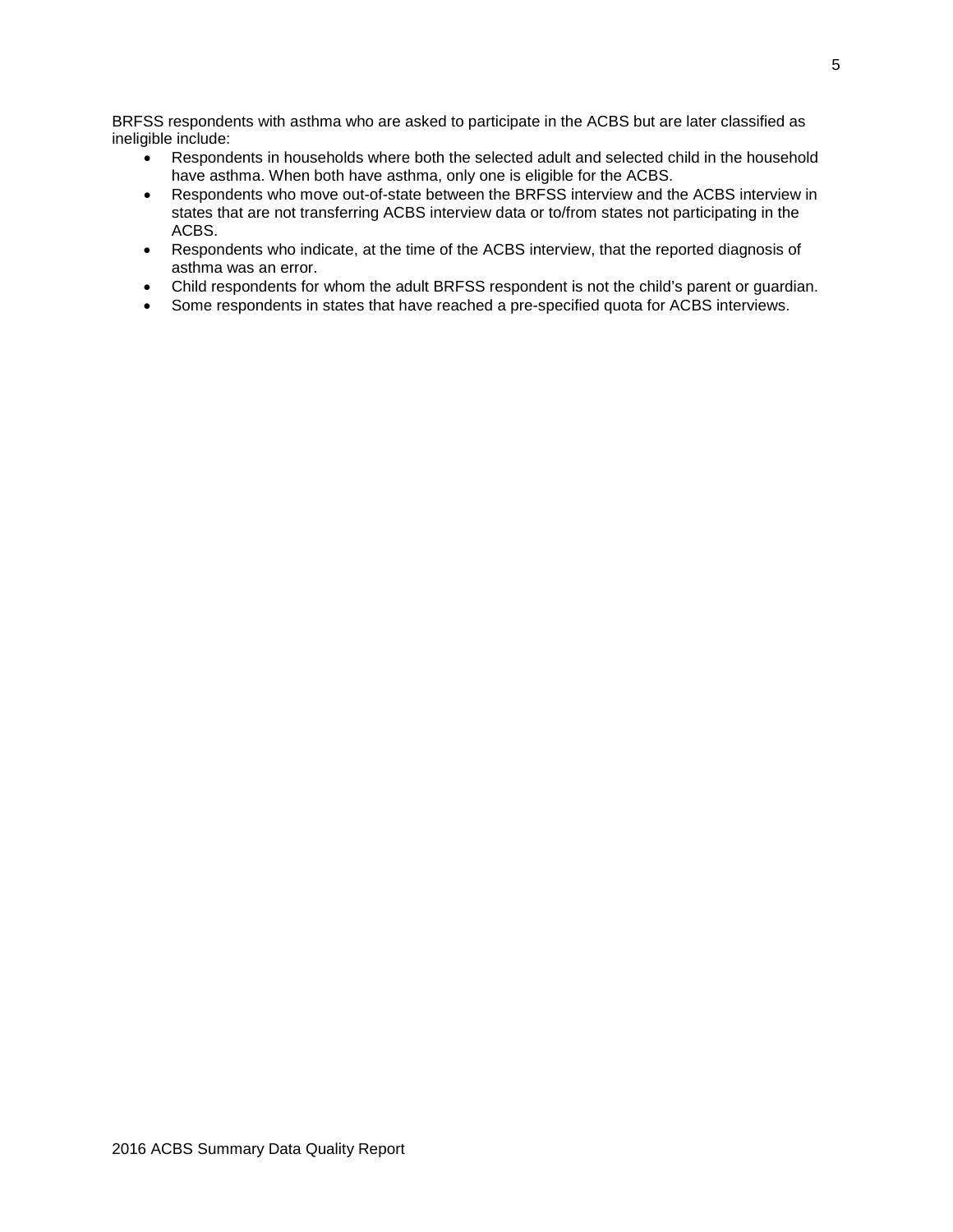The following table indicates how disposition codes are grouped into response rate categories shown in the eligibility flow chart (Figure 1):

| Category                             | <b>Disposition Codes</b>                                                                                                                                            | <b>Notes</b>                                                    |
|--------------------------------------|---------------------------------------------------------------------------------------------------------------------------------------------------------------------|-----------------------------------------------------------------|
| Eligible COIN<br>Completed interview | 1100, 1200                                                                                                                                                          | Through section 8                                               |
| <b>Eligible TERE</b>                 | 4413                                                                                                                                                                | At BRFSS interview                                              |
| Terminations and refusals            | 2112, 2120, 2211, 2212,                                                                                                                                             | At ACBS                                                         |
| Eligible, lost to follow-up          | 2111, 2210, 2220, 2320, 2330, 3100, 3130,<br>3140, 3200, 3322, 3330, 4100, 4900, 4306,<br>5050, 5100, 5111, 5112, 5120, 5130, 5140,<br>5220, 5320, 5330, 5550, 5560 | Unable to contact or<br>communicate with<br>eligible respondent |
| Not interviewed                      | 3150, 3700, 4200, 4300, 4400, 4430, 4450,<br>4460, 4470, 4500, 4510, 5400, 5150, 5200,<br>5300, 5599, 5700, 5900, 9999                                              | <b>Technical problems</b>                                       |
| Ineligible                           | 2290, 2291, 4480, 4490, 4491                                                                                                                                        | At BRFSS interview                                              |
|                                      | 4405, 4700, 4411, 4471                                                                                                                                              | At ACBS                                                         |
|                                      | 4412                                                                                                                                                                | No ACBS attempt                                                 |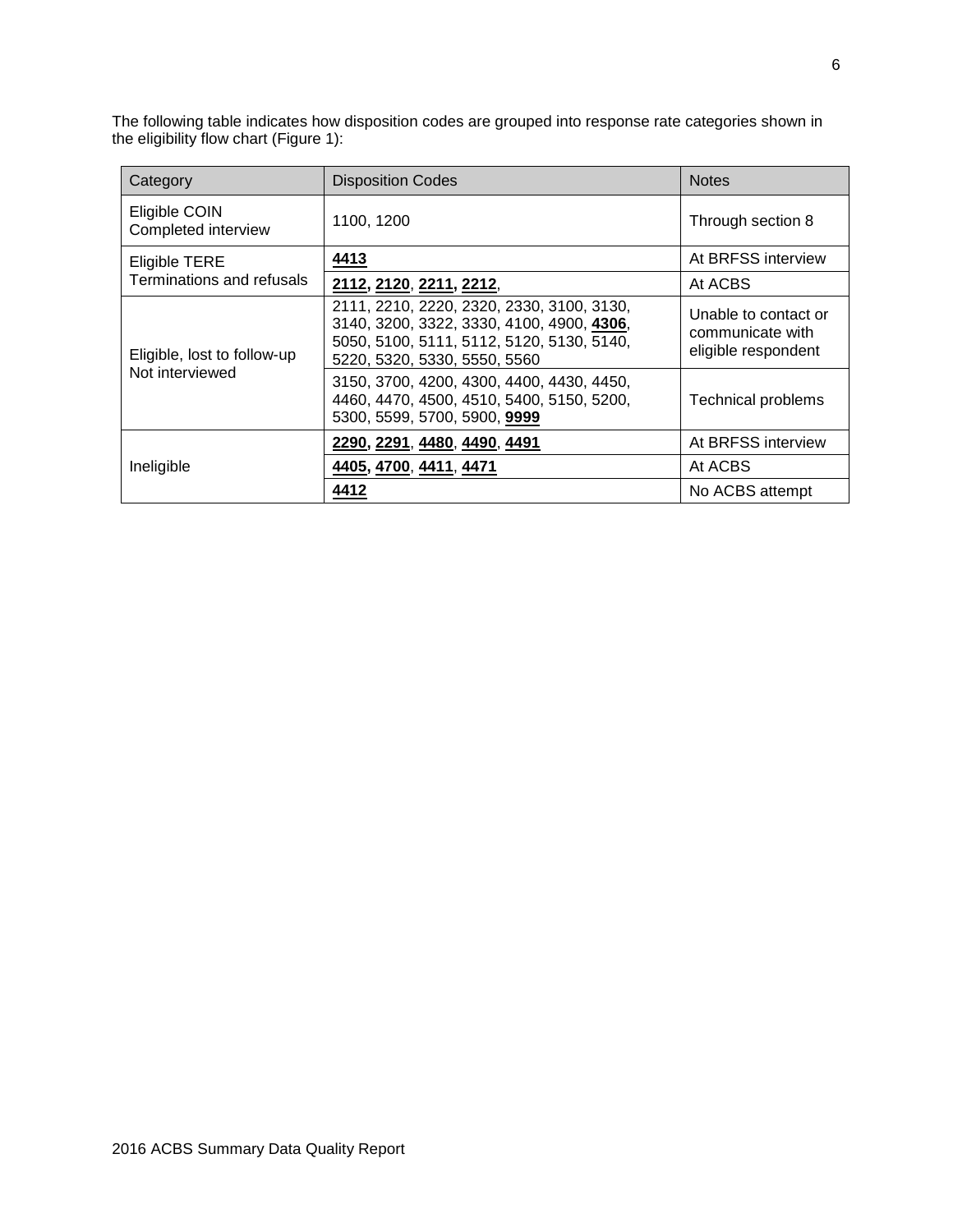

**Figure 1: ACBS Eligibility Flow Chart:**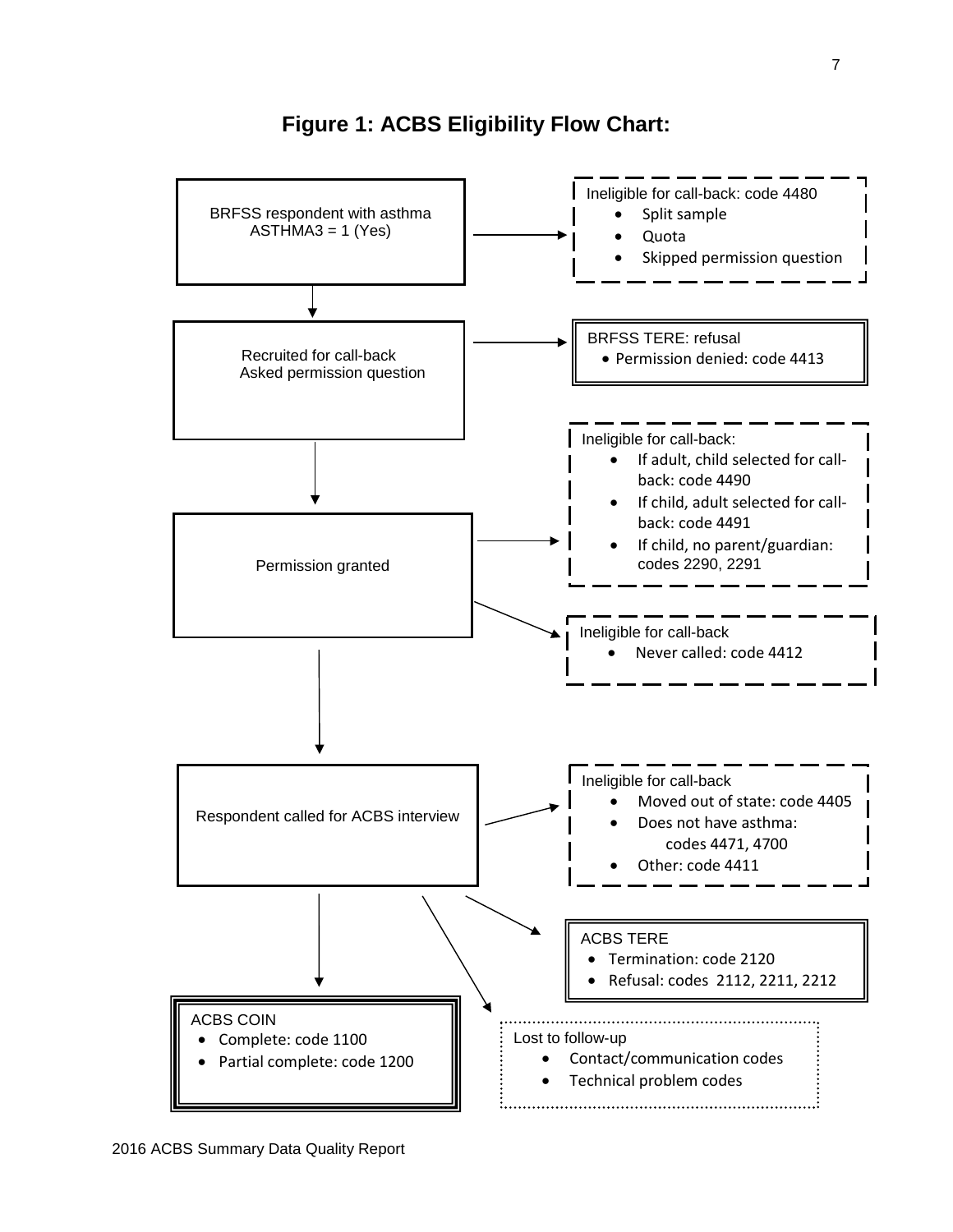#### **ACBS Response Rates**

The ACBS Interview Completion Rate is the proportion of completed interviews among eligible respondents who are actually contacted for and started the ACBS interview. Those who refuse at the initial BRFSS interview (4413), those ineligible, and those never contacted are excluded from the denominator. This rate is based on actual contacts with the eligible respondents at the time of the callback interview. The numerator of the rate includes completed interviews (COIN). The denominator of the rate includes completed interviews (COIN), plus the number contacted later for the ACBS interview who refused or terminated the interview (disposition codes 2112, 2120, 2211, and 2212).

The ACBS Cooperation Rate is the proportion of completed interviews among all eligible respondents who are recruited and actually contacted for the ACBS interview. Eligible respondents who refuse the call-back at the time of the BRFSS interview are included. Non-contacts are excluded from the denominator, but contacts with communication problems specific to the respondent with asthma are included. The numerator of the rate consists of completed interviews (COIN). The denominator of the rate includes completed interviews (COIN), plus refusals and terminations (TERE), plus the number of non-interviews that involved language problems with the respondent with asthma (2330) or physical/mental impairment of the respondent with asthma (2320). A Cooperation Rate below sixty-five percent (65%) may indicate some problem with interviewing techniques.

The Refusal Rate is the percentage of all eligible respondents who refuse to be interviewed or terminate an interview early in the questionnaire. The numerator includes terminations and refusals (TERE). The denominator is the same as for the CASRO rate (below). The denominator includes completed interviews (COIN), terminations and refusals (TERE), and a proportion of those eligible, but lost to follow-up. The proportion represents an estimate of the number of those lost to follow-up who would be expected to remain eligible if they had been contacted. The proportion of cases lost to follow-up that are estimated to be eligible is the same as the proportion of cases not lost to follow-up that are eligible. A Refusal Rate above thirty-five percent (35%) indicates some problem with interviewing techniques.

The Council of American Survey Research Organizations (CASRO) rate is a measure of respondent cooperation and is generally defined as the proportion of all eligible respondents in the sample for whom an interview has been completed. The numerator of the CASRO rate includes completed interviews (COIN). The denominator includes completed interviews (COIN), terminations and refusals (TERE), and a proportion of those eligible, but lost to follow-up. The proportion represents an estimate of the number of those lost to follow-up who would be expected to remain eligible if they had been contacted. The proportion of cases lost to follow-up that are estimated to be eligible is the same as the proportion of cases not lost to follow-up that are eligible. A CASRO rate below forty percent (40%) should be cause for a review of data collection practices that could affect it, especially sample management and interviewer recruitment, retention, training, supervision, and monitoring.

Response rate formulae for the ACBS are specified below. Response rate tables for the ACBS, including response rates for each state/area participating in the ACBS, can be found in Appendix A. Details on ACBS-specific disposition codes can be found in Appendix B.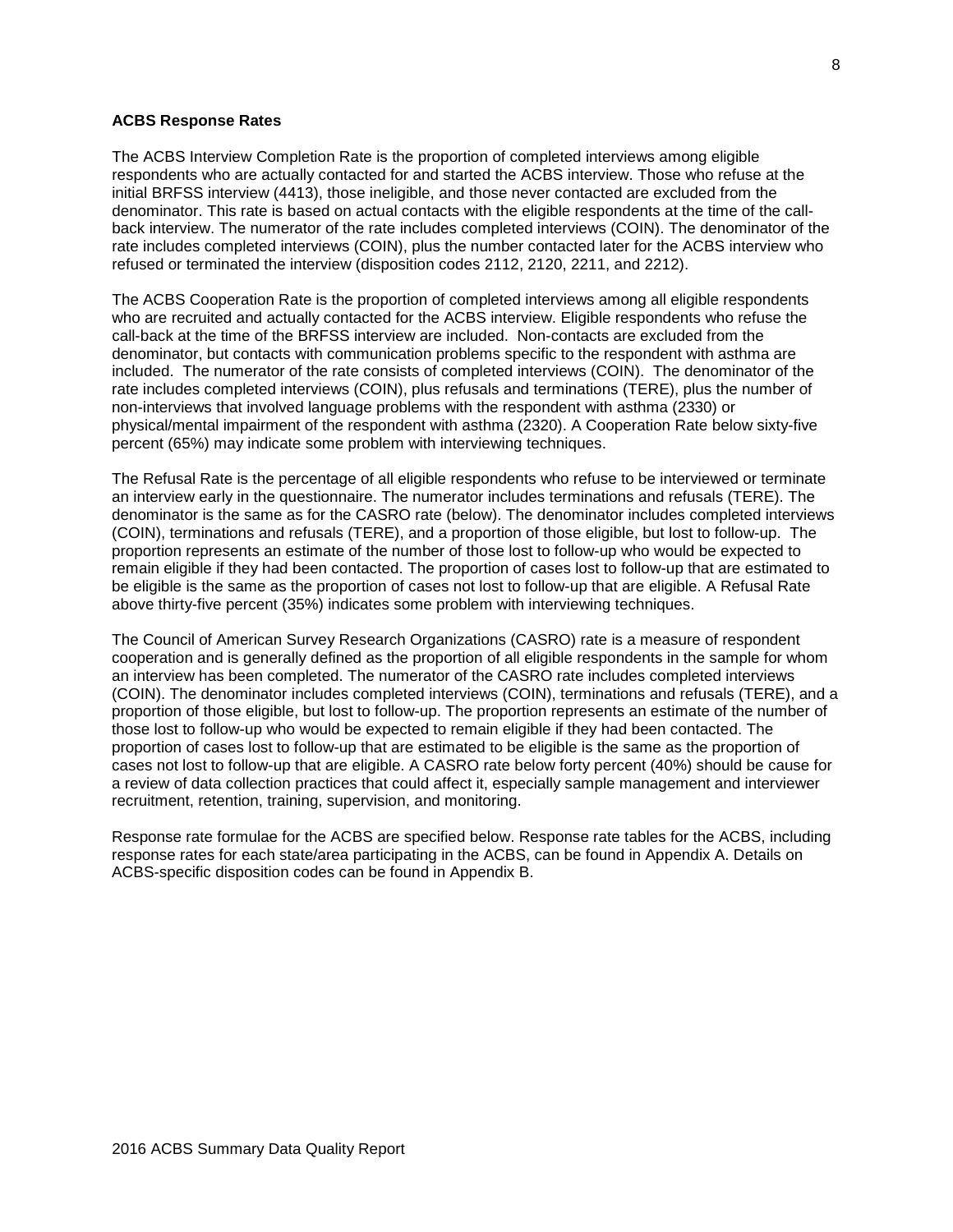# **Response Rate Formulae for the ACBS**

**ACBS Interview Completion Rate**:

1100 + 1200

1100 + 1200 + **2120** + **2211** + **2212** + **2112**

# **ACBS Cooperation Rate**:

1100 + 1200

1100 + 1200 + **2120** + **2211** + **2212** + **2112** + **4413** + 2320 + 2330

**ACBS CASRO Rate**:

1100 + 1200

[ 1100 + 1200 + **2120** + **2211** + **2212** + **2112** + **4413** ] + P \* [ Eligible lost ]

# **ACBS Refusal Rate:**

**2120** + **2211** + **2212** + **2112** + **4413**

[ 1100 + 1200 + **2120** + **2211** + **2212** + **2112** + **4413**] + P \* [ Eligible lost ]

Where:

j

P (Proportion) = (COIN + ACBS TERE) / (COIN + ACBS TERE + Ineligible)

[(1100+1200) + (**2120** + **2211** + **2212** + **2112** )]

# [(1100+1200)+(**2120**+**2211**+**2212**+**2112**)+**4405**+**4700**+**4411**+**4471**+**2291**+**2290**+**4480**+**4490**+**4491**+**4412**)]

Eligible lost = 2111, 2210, 2220, 2320, 2330, 3100, 3130, 3140, 3200, 3322, 3330, 4100, 4900, 4306, 5050, 5100, 5111, 5112, 5120, 5130, 5140, 5220, 5320, 5330, 5550, 5560, 3150, 3700, 4200, 4300, 4400, 4430, 4450, 4460, 4470, 4500, 4510, 5400, 5150, 5200, 5300, 5599, 5700, 5900, 5999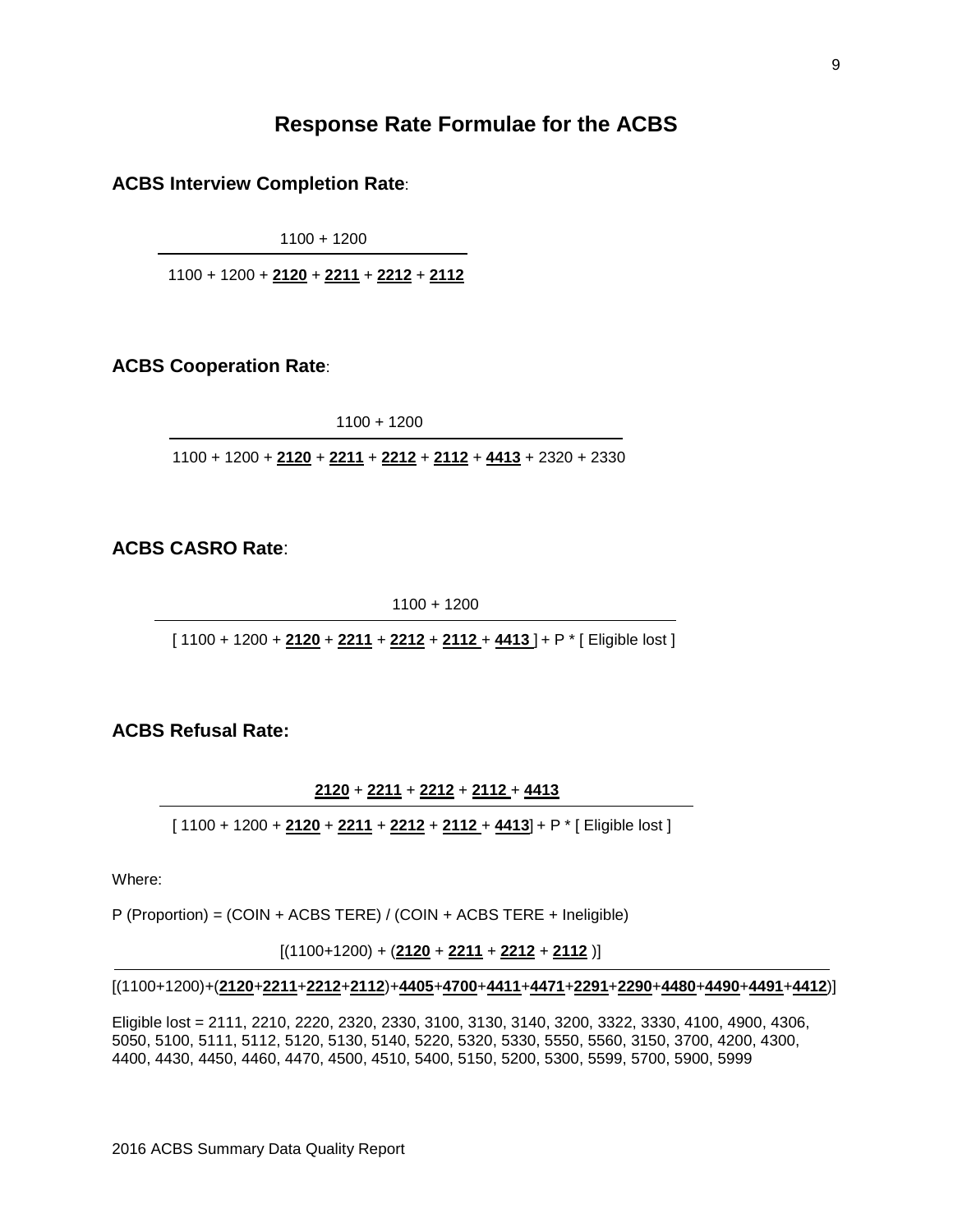# **ACBS Nonresponse Bias**

The Asthma Call-back Survey (ACBS) uses post-stratification weighting to ensure the sample conforms to the state estimated asthma population with respect to geography, age, sex, race, ethnicity and other characteristics. Nonresponse bias, however, cannot be completely removed. In order to communicate the potential impact of nonresponse bias on the ACBS analysis results, in Appendix C two groups of tables are being provided (see Appendix C). The first group of tables presents ACBS unweighted frequencies for respondents, non-respondents, and BRFSS-eligible asthma respondents by age, sex, and race/ethnicity demographic categories for each state. The second group of tables report current asthma prevalence (Appendix C). ACBS respondents are those respondents who completed or partially completed the interview. Nonresponse for the ACBS is influenced by eligible BRFSS respondents for which no interview was conducted such as: (1) refusals, terminations, and non-consent; (2) lost to follow-up due to noncontact or communication; and (3) lost to follow-up due to technological circumstances. BRFSS-eligible respondents are individuals on the BRFSS survey who answered, "Yes" to the question, "Has a doctor, nurse, or other health professional EVER told you that you had asthma?" A respondent is classified as current prevalence if he or she also responded "Yes" to the question: "Do you still have asthma?"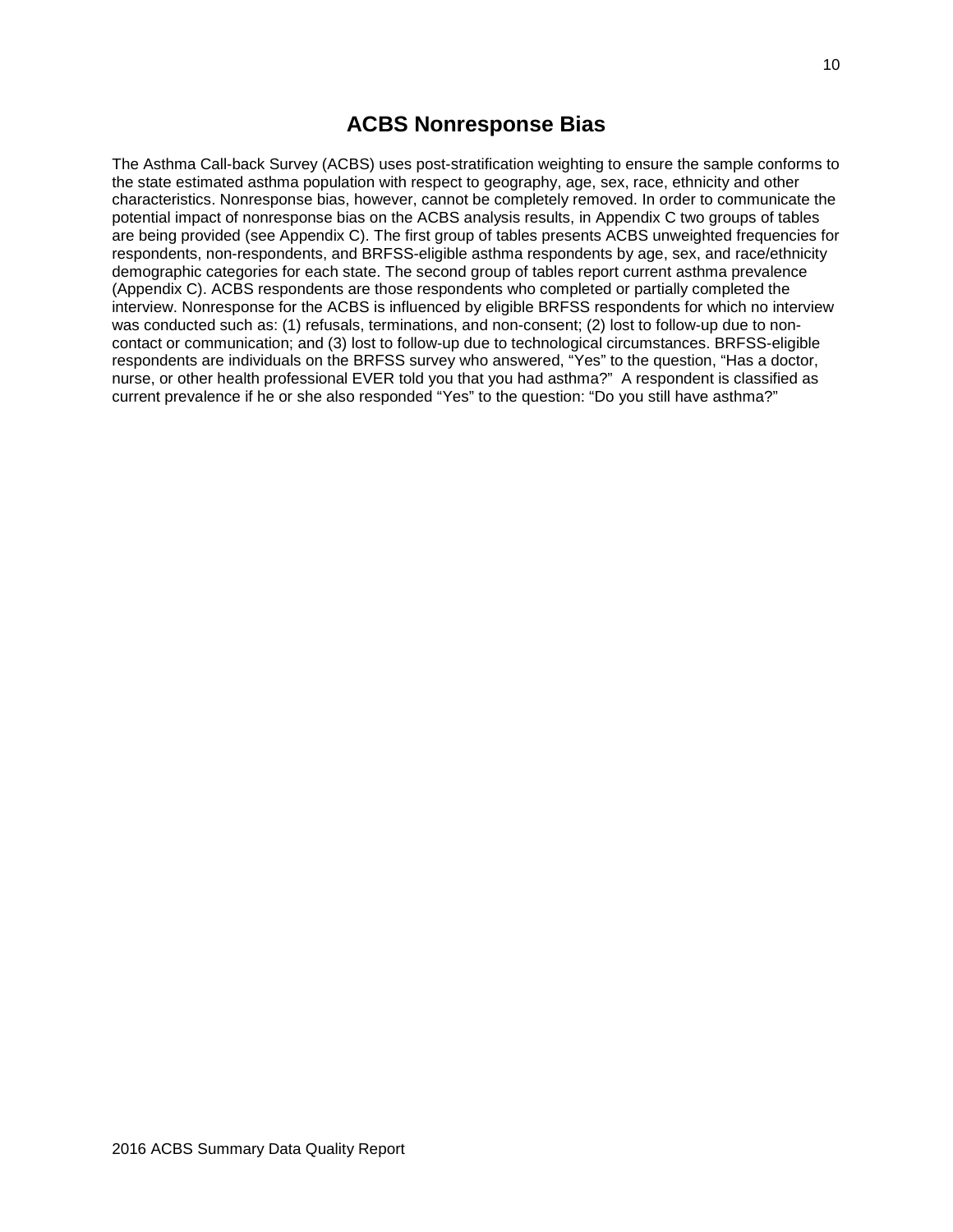# **Appendix A:**

# **List of Tables in the 2016 BRFSS ACBS Summary Data Quality Report**

# **Landline and Cell Phone Samples**

Table 1.1 ACBS 2016 Disposition Categories by State/Territory: Adult Landline and Cell Phone Sample Table 1.2 ACBS 2016 Disposition Categories by State/Territory: Child Landline and Cell Phone Sample

Table 2.1 ACBS 2016 Response Rates by State/Territory: Adult Landline and Cell Phone Sample Table 2.2 ACBS 2016 Response Rates by State/Territory: Child Landline and Cell Phone Sample

Table 3.1 ACBS 2016 Completed Interviews by State/Territory and Month: Adult Landline and Cell Phone Sample Table 3.2 ACBS 2016 Completed Interviews by State/Territory and Month: Child Landline and Cell Phone Sample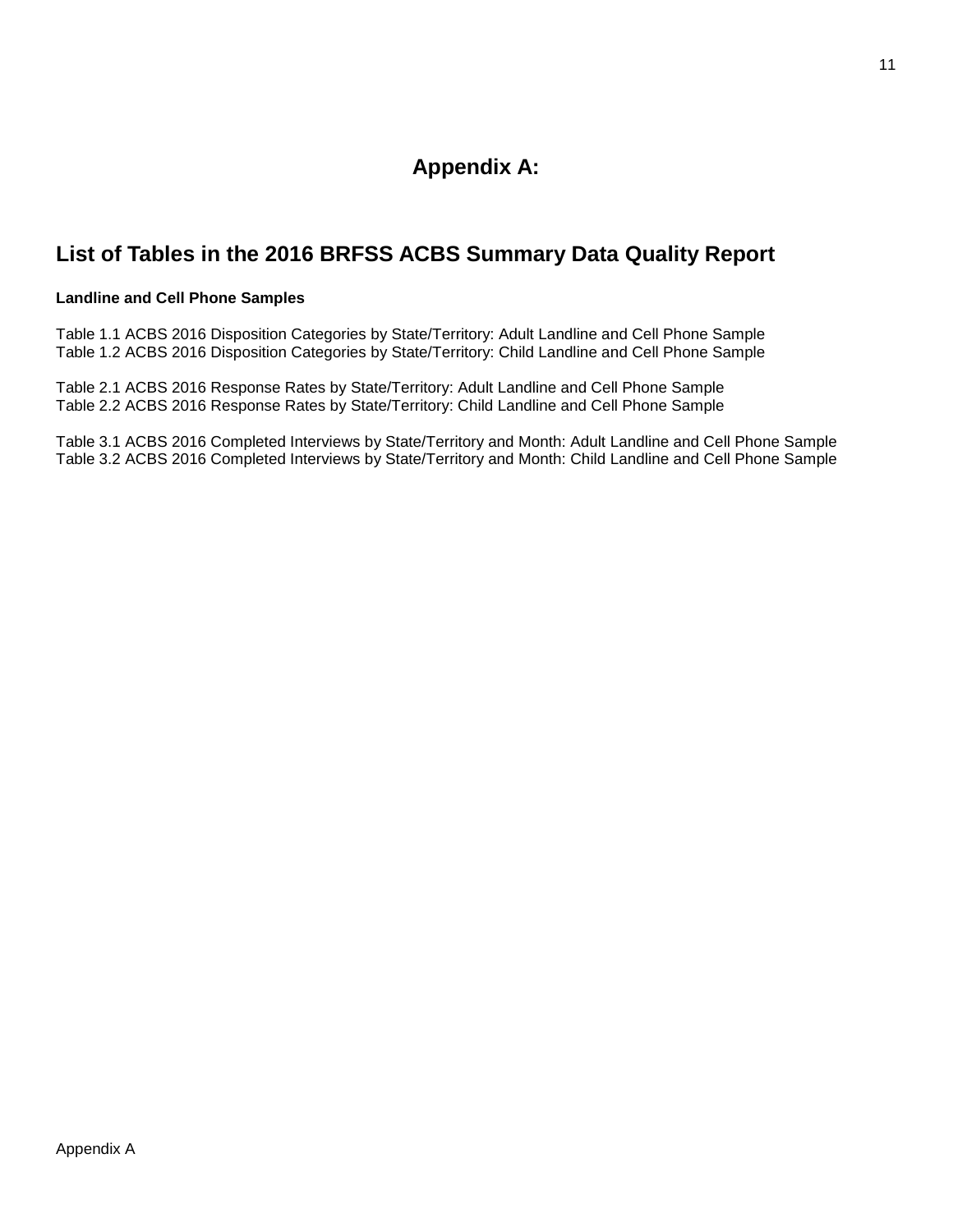|                      | Table 1.1 ACBS 2016 Disposition Categories by State/Territory: Adult Landline and Cell Phone Sample<br><b>Recruited for call-back</b><br>Ineligible<br>Eligible |       |                       |     |                             |       |        |         |                          |              |               |                          |       |                   |                              |
|----------------------|-----------------------------------------------------------------------------------------------------------------------------------------------------------------|-------|-----------------------|-----|-----------------------------|-------|--------|---------|--------------------------|--------------|---------------|--------------------------|-------|-------------------|------------------------------|
|                      |                                                                                                                                                                 |       |                       |     |                             |       |        |         |                          |              |               |                          |       |                   |                              |
|                      |                                                                                                                                                                 |       |                       |     |                             |       |        | Adult   |                          |              |               |                          |       |                   |                              |
|                      | <b>BRFSS</b>                                                                                                                                                    |       | <b>Ineligible Not</b> |     | <b>Refused BRFSS</b>        |       |        | selecte | <b>Never</b>             | <b>Total</b> |               | <b>ACBS</b>              |       | Lost to follow-up |                              |
| <b>STATE</b>         | Asthma                                                                                                                                                          |       | Recruited             |     | <b>TERE</b>                 |       | Agreed | d       | Called                   | Called       | <b>COIN</b>   | <b>TERE</b>              |       |                   | Contact Technical Ineligible |
| Arizona              | 1,549                                                                                                                                                           | 152   | 9.81%                 | 494 | 31.89%                      | 903   | 58.30% | 18      | 1                        | 884          | 465           | 32                       | 346   | 21                | 20                           |
| California**         | 1,436                                                                                                                                                           | 213   | 14.83%                | 418 | 29.11%                      | 805   | 56.06% | 18      | $\overline{ }$           | 780          | 369           | 59                       | 305   | 36                | 11                           |
| Connecticut          | 1,545                                                                                                                                                           | 351   | 22.72%                | 347 | 22.46%                      | 847   | 54.82% | 25      | 0                        | 822          | 414           | 46                       | 321   | 27                | 13                           |
| <b>Florida</b>       | 4,082                                                                                                                                                           | 1,279 | 31.33%                | 856 | 20.97%                      | 1,947 | 47.70% | 62      | 0                        | 1,885        | 1,290         | 87                       | 475   | 32                | $\mathbf{1}$                 |
| Georgia              | 596                                                                                                                                                             | 169   | 28.36%                | 107 | 17.95%                      | 320   | 53.69% | 15      | 0                        | 305          | 224           | 9                        | 67    | 5                 | 0                            |
| Hawaii               | 1,326                                                                                                                                                           | 181   | 13.65%                | 438 | 33.03%                      | 707   | 53.32% | 32      | 6                        | 669          | 359           | 28                       | 267   | 12                | 3                            |
| <b>Illinois</b>      | 592                                                                                                                                                             | 52    | 8.78%                 | 155 | 26.18%                      | 385   | 65.03% | 9       | 0                        | 376          | 234           | 16                       | 118   | $\overline{ }$    | $\mathbf{1}$                 |
| Indiana              | 1,465                                                                                                                                                           | 145   | 9.90%                 | 394 | 26.89%                      | 926   | 63.21% | 23      | 0                        | 903          | 556           | 16                       | 303   | 13                | 15                           |
| lowa                 | 743                                                                                                                                                             | 79    | 10.63%                | 217 | 29.21%                      | 447   | 60.16% | 0       | 0                        | 447          | 256           | 14                       | 165   | 9                 | 3                            |
| Kansas               | 1,524                                                                                                                                                           | 102   | 6.69%                 | 382 | 25.07%                      | 1,040 | 68.24% | 29      | $\overline{\phantom{a}}$ | 1,004        | 525           | 63                       | 375   | 39                | $\overline{2}$               |
| <b>Maine</b>         | 1,548                                                                                                                                                           | 134   | 8.66%                 | 294 | 18.99%                      | 1,120 | 72.35% | 28      | 0                        | 1,092        | 736           | 17                       | 307   | 22                | 10                           |
| <b>Massachusetts</b> | 1,191                                                                                                                                                           | 155   | 13.01%                | 352 | 29.55%                      | 684   | 57.43% | 0       | 16                       | 668          | 272           | 172                      | 189   | 28                | 7                            |
| Michigan             | 1,818                                                                                                                                                           | 131   | 7.21%                 | 508 | 27.94%                      | 1,179 | 64.85% | 38      | 8                        | 1,133        | 848           | 76                       | 191   | 11                | $\overline{ }$               |
| Minnesota            | 1,719                                                                                                                                                           | 220   | 12.80%                | 461 | 26.82%                      | 1,038 | 60.38% | 35      | 0                        | 1,003        | 770           | 30                       | 199   | $\mathbf{2}$      | $\mathbf{2}$                 |
| Missouri             | 913                                                                                                                                                             | 56    | 6.13%                 | 261 | 28.59%                      | 596   | 65.28% | 13      | 4                        | 579          | 343           | 30                       | 175   | 14                | 17                           |
| Montana              | 761                                                                                                                                                             | 51    | 6.70%                 | 258 | 33.90%                      | 452   | 59.40% | 9       | 18                       | 425          | 264           | 15                       | 125   | 8                 | 12                           |
| Nebraska             | 1,674                                                                                                                                                           | 103   | 6.15%                 | 535 | 31.96%                      | 1,036 | 61.89% | 31      | 0                        | 1,005        | 629           | 52                       | 303   | 10                | 11                           |
| Nevada               | 488                                                                                                                                                             | 34    | 6.97%                 | 144 | 29.51%                      | 310   | 63.52% | 0       | 0                        | 310          | 209           | $\overline{\phantom{a}}$ | 90    | 3                 | $\mathbf{1}$                 |
| <b>New Hampshire</b> | 946                                                                                                                                                             | 81    | 8.56%                 | 299 | 31.61%                      | 566   | 59.83% | 0       | 8                        | 558          | 289           | 26                       | 213   | 24                | 6                            |
| <b>New Jersey</b>    | 867                                                                                                                                                             | 102   | 11.76%                | 222 | 25.61%                      | 543   | 62.63% | 20      | 0                        | 523          | 368           | 20                       | 129   | 6                 | 0                            |
| <b>New Mexico</b>    | 888                                                                                                                                                             | 92    | 10.36%                | 299 | 33.67%                      | 497   | 55.97% | 22      | $\mathbf{1}$             | 474          | 270           | 37                       | 151   | 16                | 0                            |
| New York*            | 1,606                                                                                                                                                           | 160   | 9.96%                 | 360 | 22.42%                      | 1,086 | 67.62% | 27      | 9                        | 1,050        | 584           | 23                       | 398   | 28                | 16                           |
| Ohio                 | 1,489                                                                                                                                                           | 269   | 18.07%                | 388 | 26.06%                      | 832   | 55.88% | 14      | 0                        | 818          | 585           | 30                       | 195   | $\overline{ }$    | $\mathbf{1}$                 |
| Oklahoma **          | 916                                                                                                                                                             | 97    | 10.59%                | 300 | 32.75%                      | 519   | 56.66% | 14      | 46                       | 459          | 207           | 63                       | 137   | 41                | 11                           |
| Oregon **            | 862                                                                                                                                                             | 132   | 15.31%                | 132 | 15.31%                      | 598   | 69.37% | 28      | 44                       | 526          | 232           | 155                      | 73    | 49                | 16                           |
| Pennsylvania         | 896                                                                                                                                                             | 63    | 7.03%                 | 208 | 23.21%                      | 625   | 69.75% | 17      | 0                        | 608          | 340           | 11                       | 247   | $\overline{ }$    | 3                            |
| <b>Rhode Island</b>  | 929                                                                                                                                                             | 98    | 10.55%                | 279 | 30.03%                      | 552   | 59.42% | 24      | 0                        | 528          | 240           | 23                       | 205   | 55                | 5                            |
| Texas                | 1,351                                                                                                                                                           | 148   | 10.95%                | 328 | 24.28%                      | 875   | 64.77% | 0       | 0                        | 875          | 507           | 21                       | 303   | 30                | 14                           |
| Utah                 | 1,441                                                                                                                                                           | 147   | 10.20%                | 479 | 33.24%                      | 815   | 56.56% | 33      | $\overline{2}$           | 780          | 476           | 33                       | 235   | 22                | 13                           |
| Vermont              | 991                                                                                                                                                             | 92    | 9.28%                 | 288 | 29.06%                      | 611   | 61.65% | 19      | 1                        | 591          | 324           | 21                       | 219   | 16                | 11                           |
| Wisconsin            | 604                                                                                                                                                             | 105   | 17.38%                | 84  | 13.91%                      | 415   | 68.71% | 9       | 3                        | 403          | 280           | 46                       | 72    | $\mathbf{2}$      | 3                            |
| <b>Puerto Rico</b>   | 995                                                                                                                                                             | 25    | 2.51%                 | 245 | 24.62%                      | 725   | 72.86% | 38      | 4                        | 683          | 423           | 24                       | 198   | 26                | 12                           |
|                      |                                                                                                                                                                 |       |                       |     |                             |       |        |         |                          |              |               |                          |       |                   |                              |
| 32 Areas Total       | 39,751                                                                                                                                                          | 5,218 |                       |     | 13.13% 10,532 26.49% 24,001 |       | 60.38% | 650     | 185                      |              | 23,166 13,888 | 1,302                    | 7,096 | 628               | 247                          |

**\***States only included in verstion 2 of sample split: New York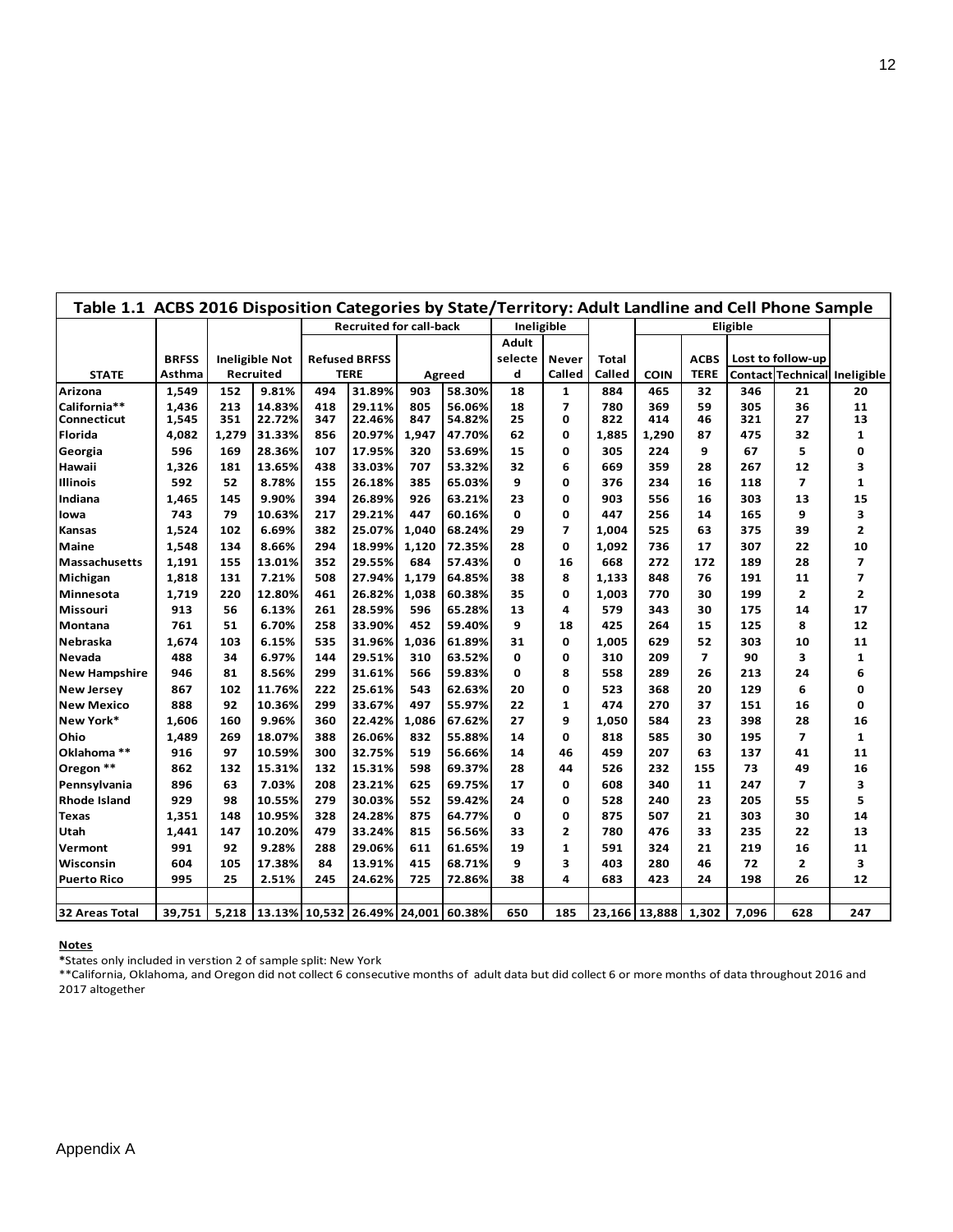|                       |                     |                          | Ineligible                             |     | <b>Recruited for call-back</b> |     |        | Ineligible                               |                          |       |             |                  | Eligible |                          |            |
|-----------------------|---------------------|--------------------------|----------------------------------------|-----|--------------------------------|-----|--------|------------------------------------------|--------------------------|-------|-------------|------------------|----------|--------------------------|------------|
|                       |                     |                          | <b>Not</b>                             |     | Refused                        |     |        |                                          |                          |       |             |                  |          | Lost to follow-up        |            |
| <b>STATE</b>          | <b>BRFSS Asthma</b> |                          | <b>Recruited</b>                       |     | <b>BRFSS TERE</b>              |     | Agreed | Child selected Never Called Total Called |                          |       | <b>COIN</b> | <b>ACBS TERE</b> |          | <b>Contact Technical</b> | Ineligible |
| Arizona*              | 241                 | 6                        | 2.49%                                  | 74  | 30.71%                         | 161 | 66.80% | 0                                        | 1                        | 130   | 48          | 6                | 66       | 6                        | 4          |
| California*           | 327                 | $\mathbf{2}$             | 0.61%                                  | 100 | 30.58%                         | 225 | 68.81% | 0                                        | 41                       | 156   | 63          | 9                | 75       | 6                        | 3          |
| <b>Connecticut</b>    | 347                 | 69                       | 19.88%                                 | 63  | 18.16%                         | 215 | 61.96% | O                                        | 0                        | 191   | 76          | 10               | 101      | 3                        | 1          |
| Florida               | 865                 | 184                      | 21.27%                                 | 201 | 23.24%                         | 480 | 55.49% | O                                        | 0                        | 409   | 236         | 16               | 150      | 7                        | Ω          |
| Georgia*              | 141                 | 20                       | 14.18%                                 | 20  | 14.18%                         | 101 | 71.63% | Ω                                        | 0                        | 85    | 58          | $\overline{2}$   | 24       | 0                        | 1          |
| Hawaii*               | 296                 | 58                       | 19.59%                                 | 81  | 27.36%                         | 157 | 53.04% | 0                                        | 3                        | 107   | 44          | 1                | 57       | 3                        | 2          |
| Illinois*             | 126                 | 19                       | 15.08%                                 | 21  | 16.67%                         | 86  | 68.25% | 0                                        | 0                        | 66    | 34          | 3                | 27       | 1                        | 1          |
| Indiana*              | 288                 | 41                       | 14.24%                                 | 64  | 22.22%                         | 183 | 63.54% | 0                                        | $\mathbf{2}$             | 149   | 68          | 3                | 73       | 4                        | 1          |
| Kansas*               | 347                 | 48                       | 13.83%                                 | 74  | 21.33%                         | 225 | 64.84% | 0                                        | 3                        | 181   | 66          | 8                | 93       | 10                       | 4          |
| Maine                 | 271                 | 43                       | 15.87%                                 | 47  | 17.34%                         | 181 | 66.79% | 0                                        | 0                        | 151   | 90          | $\mathbf{2}$     | 52       | 6                        | 1          |
| Massachusetts***      | 110                 | 1                        | 0.91%                                  | 34  | 30.91%                         | 75  | 68.18% | 0                                        | 5                        | 53    | 17          | 12               | 22       | 1                        | 1          |
| Michigan              | 369                 | 11                       | 2.98%                                  | 126 | 34.15%                         | 232 | 62.87% | 0                                        | 1                        | 191   | 110         | 20               | 38       | $\mathbf{1}$             | 22         |
| Minnesota             | 374                 | 58                       | 15.51%                                 | 93  | 24.87%                         | 223 | 59.63% | 0                                        | 0                        | 188   | 127         | $\overline{2}$   | 57       | 1                        | 1          |
| Mississippi*          | 138                 | 36                       | 26.09%                                 | 17  | 12.32%                         | 85  | 61.59% | 0                                        | 30                       | 55    | 25          | 5                | 19       | 6                        | 0          |
| Missouri*             | 174                 | 26                       | 14.94%                                 | 38  | 21.84%                         | 110 | 63.22% | 0                                        | 1                        | 78    | 32          | 3                | 41       | 2                        | O          |
| Montana*              | 120                 | 25                       | 20.83%                                 | 32  | 26.67%                         | 63  | 52.50% | 0                                        | 0                        | 45    | 26          | 3                | 14       | $\overline{2}$           | 0          |
| Nebraska              | 308                 | 26                       | 8.44%                                  | 67  | 21.75%                         | 215 | 69.81% | O                                        | 0                        | 183   | 85          | 9                | 83       | 1                        | 5          |
| New Jersey*           | 218                 | 35                       | 16.06%                                 | 44  | 20.18%                         | 139 | 63.76% | Ω                                        | O                        | 113   | 70          | 3                | 39       | 1                        | ŋ          |
| New Mexico*           | 204                 | 35                       | 17.16%                                 | 8   | 3.92%                          | 161 | 78.92% | n                                        | O                        | 135   | 63          | 11               | 49       | 5                        | 7          |
| New York***           | 312                 | 37                       | 11.86%                                 | 61  | 19.55%                         | 214 | 68.59% | Ω                                        | Δ                        | 157   | 77          | $\overline{2}$   | 71       | 5                        | 2          |
| Ohio                  | 280                 | 70                       | 25.00%                                 | 67  | 23.93%                         | 143 | 51.07% | O                                        | 0                        | 126   | 85          | 3                | 38       | 0                        | o          |
| Oklahoma*             | 163                 | 24                       | 14.72%                                 | 38  | 23.31%                         | 101 | 61.96% | Ω                                        | 11                       | 74    | 22          | 8                | 39       | 4                        | 1          |
| Oregon*               | 133                 | 5                        | 3.76%                                  | 33  | 24.81%                         | 95  | 71.43% | 0                                        | $\overline{\phantom{a}}$ | 75    | 33          | 20               | 13       | $\mathbf{z}$             | 6          |
| Pennsylvania*         | 193                 | 23                       | 11.92%                                 | 40  | 20.73%                         | 130 | 67.36% | o                                        | 0                        | 107   | 54          | 5                | 48       | 0                        | o          |
| <b>Rhode Island*</b>  | 157                 | $\overline{\phantom{a}}$ | 4.46%                                  | 38  | 24.20%                         | 112 | 71.34% | o                                        | 1                        | 94    | 26          | 3                | 53       | 11                       | 1          |
| Utah                  | 347                 | 43                       | 12.39%                                 | 85  | 24.50%                         | 219 | 63.11% | Ω                                        | 0                        | 180   | 91          | 9                | 66       | 11                       | 2          |
| Vermont*              | 165                 | $\overline{2}$           | 1.21%                                  | 45  | 27.27%                         | 118 | 71.52% | Ω                                        | 0                        | 95    | 40          | $\mathbf{1}$     | 52       | 1                        | 1          |
| Wisconsin*            | 109                 | 21                       | 19.27%                                 | 15  | 13.76%                         | 73  | 66.97% | 0                                        | 1                        | 53    | 27          | 8                | 18       | 0                        | 0          |
| <b>Puerto Rico</b>    | 288                 | 36                       | 12.50%                                 | 39  | 13.54%                         | 213 | 73.96% | O                                        | 6                        | 160   | 75          | 3                | 68       | 6                        | 8          |
|                       |                     |                          |                                        |     |                                |     |        |                                          |                          |       |             |                  |          |                          |            |
| <b>29 Areas Total</b> | 7.411               |                          | 1,011 13.64% 1,665 22.47% 4,735 63.89% |     |                                |     |        | 0                                        | 117                      | 3,787 | 1,868       | 190              | 1,546    | 106                      | 75         |

**\*** Child data for Arizona, California, Georgia, Hawaii, Illinois, Indiana, Kansas, Massachusetts, Missouri, Mississippi, Montana, New Jersey, New Mexico, Oklahoma, Oregon, Pennsylvania, Rhode Island, Vermont, and Wisconsin were not included in the public released data file because there were too few records (<75) to produce reliable weights

**\*\*** States only included in version 1 of sample split: Massachusetts

\*\*\* States only included in version 2 of sample split: New York

\*\*\*\* States did not include child: Iowa, Nevada, New Hampshire, and Texas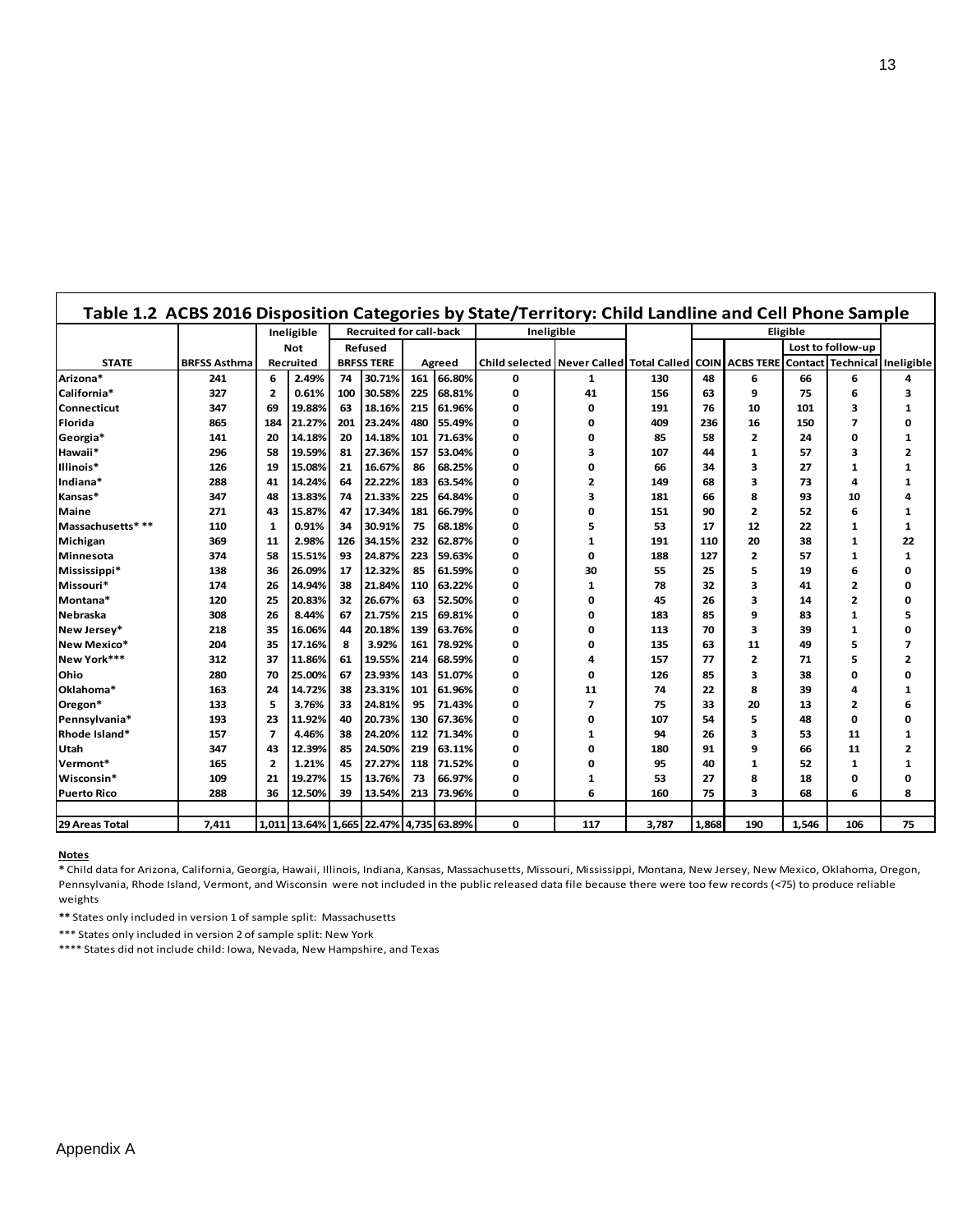| Table 2.1 ACBS 2016 Response Rates by State/Territory: Adult Landline and Cell Phone Sample |                        |                         |                     |                   |
|---------------------------------------------------------------------------------------------|------------------------|-------------------------|---------------------|-------------------|
| <b>STATE</b>                                                                                | <b>Completion Rate</b> | <b>Cooperation Rate</b> | <b>Refusal Rate</b> | <b>CASRO Rate</b> |
| <b>Arizona</b>                                                                              | 93.56%                 | 46.59%                  | 41.88%              | 37.02%            |
| California **                                                                               | 86.21%                 | 43.57%                  | 44.93%              | 34.76%            |
| Connecticut                                                                                 | 90.00%                 | 51.11%                  | 39.45%              | 41.56%            |
| Florida                                                                                     | 93.68%                 | 57.77%                  | 37.88%              | 51.81%            |
| Georgia                                                                                     | 96.14%                 | 65.88%                  | 30.51%              | 58.91%            |
| <b>Hawaii</b>                                                                               | 92.76%                 | 43.25%                  | 46.49%              | 35.82%            |
| <b>Illinois</b>                                                                             | 93.60%                 | 57.64%                  | 33.85%              | 46.32%            |
| Indiana                                                                                     | 97.20%                 | 57.56%                  | 34.01%              | 46.13%            |
| lowa                                                                                        | 94.81%                 | 52.24%                  | 37.23%              | 41.26%            |
| <b>Kansas</b>                                                                               | 89.29%                 | 53.85%                  | 34.12%              | 40.25%            |
| Maine                                                                                       | 97.74%                 | 70.23%                  | 23.65%              | 55.98%            |
| Massachusetts                                                                               | 61.26%                 | 34.17%                  | 55.11%              | 28.60%            |
| Michigan                                                                                    | 91.77%                 | 59.05%                  | 36.49%              | 52.98%            |
| Minnesota                                                                                   | 96.25%                 | 61.06%                  | 34.75%              | 54.49%            |
| Missouri                                                                                    | 91.96%                 | 54.10%                  | 37.01%              | 43.62%            |
| Montana                                                                                     | 94.62%                 | 49.16%                  | 42.77%              | 41.36%            |
| Nebraska                                                                                    | 92.36%                 | 51.68%                  | 39.82%              | 42.67%            |
| Nevada                                                                                      | 96.76%                 | 57.73%                  | 34.32%              | 47.50%            |
| <b>New Hampshire</b>                                                                        | 91.75%                 | 46.84%                  | 40.82%              | 36.30%            |
| <b>New Jersey</b>                                                                           | 94.85%                 | 60.33%                  | 33.96%              | 51.63%            |
| <b>New Mexico</b>                                                                           | 87.95%                 | 44.19%                  | 46.19%              | 37.11%            |
| New York*                                                                                   | 96.21%                 | 60.21%                  | 29.84%              | 45.50%            |
| Ohio                                                                                        | 95.12%                 | 58.33%                  | 36.63%              | 51.26%            |
| Oklahoma **                                                                                 | 76.67%                 | 36.32%                  | 53.40%              | 30.45%            |
| Oregon **                                                                                   | 59.95%                 | 44.70%                  | 48.04%              | 38.83%            |
| Pennsylvania                                                                                | 96.87%                 | 60.82%                  | 28.65%              | 44.48%            |
| <b>Rhode Island</b>                                                                         | 91.25%                 | 44.28%                  | 42.10%              | 33.46%            |
| <b>Texas</b>                                                                                | 96.02%                 | 59.16%                  | 31.42%              | 45.64%            |
| Utah                                                                                        | 93.52%                 | 48.18%                  | 43.59%              | 40.53%            |
| Vermont                                                                                     | 93.91%                 | 51.02%                  | 38.33%              | 40.19%            |
| Wisconsin                                                                                   | 85.89%                 | 68.29%                  | 28.01%              | 60.33%            |
| <b>Puerto Rico</b>                                                                          | 94.63%                 | 60.95%                  | 30.49%              | 47.94%            |
|                                                                                             |                        |                         |                     |                   |
| 32 Areas Total                                                                              | 91.43%                 | 53.89%                  | 37.95%              | 44.53%            |

**\***States only included in verstion 2 of sample split: New York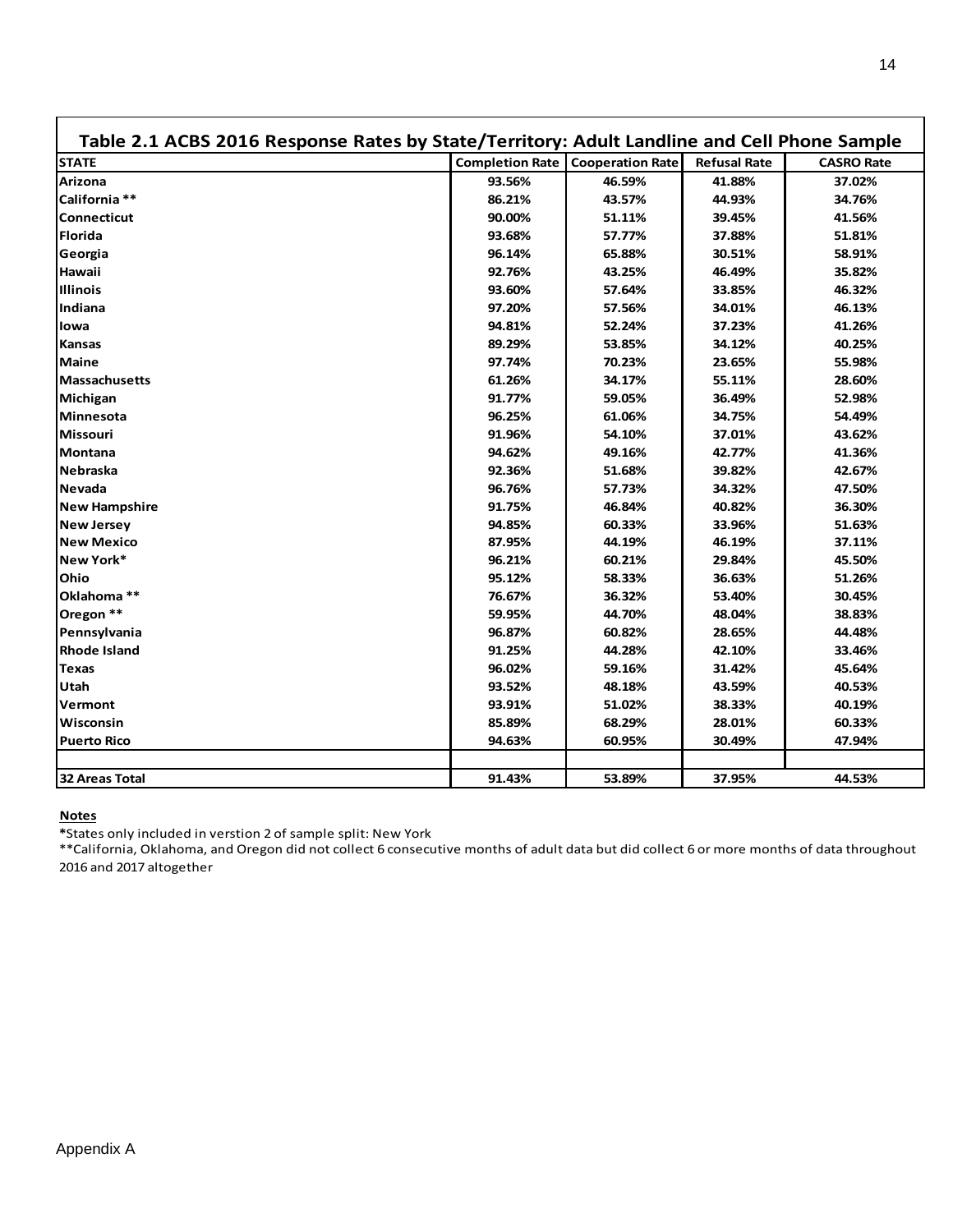| <b>STATE</b>       |        | <b>Completion Rate   Cooperation Rate   Refusal Rate</b> |        | <b>CASRO Rate</b> |
|--------------------|--------|----------------------------------------------------------|--------|-------------------|
| Arizona*           | 88.89% | 36.92%                                                   | 47.36% | 28.41%            |
| California*        | 87.50% | 36.63%                                                   | 51.43% | 29.72%            |
| Connecticut        | 88.37% | 51.01%                                                   | 36.74% | 38.25%            |
| Florida            | 93.65% | 52.10%                                                   | 40.86% | 44.44%            |
| Georgia*           | 96.67% | 72.50%                                                   | 23.20% | 61.15%            |
| Hawaii*            | 97.78% | 34.92%                                                   | 57.17% | 30.68%            |
| Illinois*          | 91.89% | 58.62%                                                   | 33.59% | 47.58%            |
| Indiana*           | 95.77% | 50.37%                                                   | 38.91% | 39.49%            |
| Kansas*            | 89.19% | 44.59%                                                   | 42.52% | 34.23%            |
| Maine              | 97.83% | 64.75%                                                   | 28.63% | 52.59%            |
| Massachusetts***   | 58.62% | 26.98%                                                   | 60.86% | 22.49%            |
| Michigan           | 84.62% | 42.97%                                                   | 51.98% | 39.17%            |
| Minnesota          | 98.45% | 57.21%                                                   | 37.17% | 49.70%            |
| Mississippi*       | 83.33% | 53.19%                                                   | 40.14% | 45.61%            |
| Missouri*          | 91.43% | 43.24%                                                   | 45.97% | 35.88%            |
| Montana*           | 89.66% | 42.62%                                                   | 51.89% | 38.55%            |
| Nebraska           | 90.43% | 52.80%                                                   | 35.97% | 40.23%            |
| New Jersey*        | 95.89% | 59.83%                                                   | 33.86% | 50.44%            |
| New Mexico*        | 85.14% | 76.83%                                                   | 17.25% | 57.20%            |
| New York***        | 97.47% | 55.00%                                                   | 36.14% | 44.17%            |
| Ohio               | 96.59% | 54.84%                                                   | 40.20% | 48.82%            |
| Oklahoma*          | 73.33% | 32.35%                                                   | 54.94% | 26.27%            |
| Oregon*            | 62.26% | 38.37%                                                   | 55.15% | 34.34%            |
| Pennsylvania*      | 91.53% | 54.55%                                                   | 35.72% | 42.87%            |
| Rhode Island*      | 89.66% | 38.81%                                                   | 40.70% | 25.81%            |
| Utah               | 91.00% | 49.19%                                                   | 41.34% | 40.02%            |
| Vermont*           | 97.56% | 46.51%                                                   | 38.84% | 33.77%            |
| Wisconsin*         | 77.14% | 54.00%                                                   | 39.46% | 46.32%            |
| <b>Puerto Rico</b> | 96.15% | 64.10%                                                   | 28.00% | 50.01%            |

\* Child data for Arizona, California, Georgia, Hawaii, Illinois, Indiana, Kansas, Massachusetts, Missouri, Mississippi, Montana, New Jersey, New Mexico, Oklahoma, Oregon, Pennsylvania, Rhode Island, Vermont, and Wisconsin were not included in the public released data file because there were too few records (< 75) to produce reliable weights

\*\* States only included in version 1 of sample split: Massachusetts

\*\*\* States only included in version 2 of sample split: New York

\*\*\*\* States did not include child: Iowa, Nevada, New Hampshire, and Texas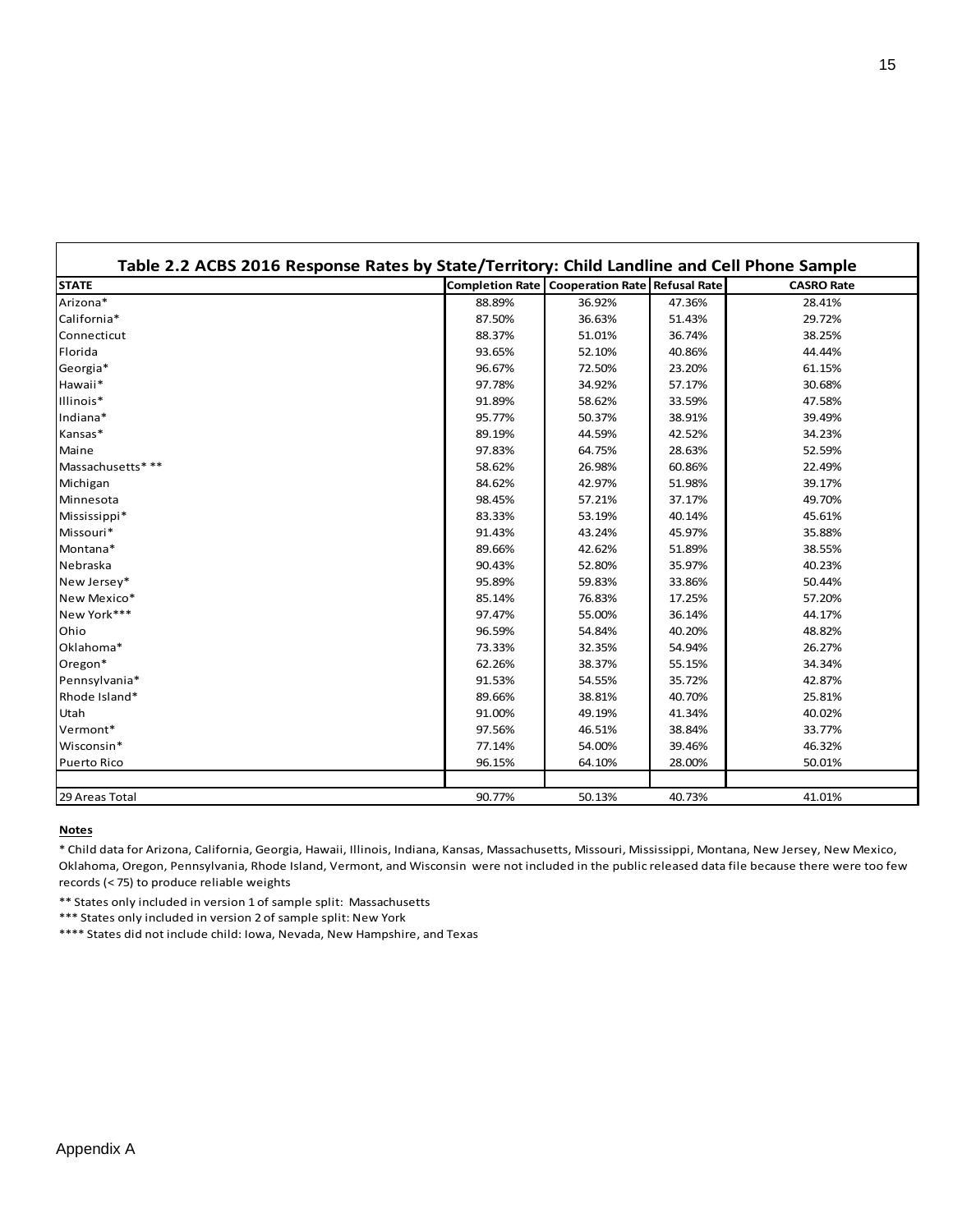|                      |            |                |            |                |            |            | 2016           |                |            |            |                |            |                      |            |                | 2017       |         |              |
|----------------------|------------|----------------|------------|----------------|------------|------------|----------------|----------------|------------|------------|----------------|------------|----------------------|------------|----------------|------------|---------|--------------|
| <b>STATE</b>         | <b>JAN</b> | <b>FEB</b>     | <b>MAR</b> | <b>APR</b>     | <b>MAY</b> | <b>JUN</b> | <b>JUL</b>     | AUG            | <b>SEP</b> | <b>OCT</b> | <b>NOV</b>     | <b>DEC</b> | JAN                  | <b>FEB</b> | <b>MAR</b>     | <b>APR</b> | May     | <b>TOTAL</b> |
| Arizona              |            | $\overline{2}$ | 75         | 22             | 56         | 9          | 27             | 85             | 30         | 50         | 26             | 68         | $\mathbf{1}$         | 14         |                |            |         | 465          |
| California **        |            |                |            | $\cdot$        |            |            |                |                | 123        | 14         | 16             | 52         |                      | 93         | 71             |            | $\cdot$ | 369          |
| Connecticut          |            | 4              | 81         | 26             | 48         | 9          | 24             | 37             | 9          | 23         | 40             | 77         | 5                    | 31         |                |            | $\cdot$ | 414          |
| Florida              |            |                | $\cdot$    | 84             | 209        | 244        | 141            | 249            | 108        | 25         | 151            | 79         |                      |            |                |            | $\cdot$ | 1290         |
| Georgia              | 16         | 30             | 38         | 17             | 23         | 10         | 37             | 10             | 9          | 5          | 12             | 15         | 2                    | $\cdot$    |                |            | $\cdot$ | 224          |
| Hawaii               |            | 29             | 17         | 14             | 61         | 12         | 31             | 36             | 65         | 18         | 37             | 27         | 12                   | $\cdot$    |                |            | $\cdot$ | 359          |
| Illinois             |            | 40             | 16         | $\overline{7}$ | 17         | 10         | 21             | 22             | 24         | 12         | $\overline{4}$ | 28         | 25                   | 5          | 3              |            | $\cdot$ | 234          |
| Indiana              | 27         | 27             | 19         | 27             | 32         | 36         | 45             | 73             | 45         | 55         | 64             | 69         | 35                   | 2          |                |            | $\cdot$ | 556          |
| lowa                 |            | 22             | 14         | 25             | 29         | 23         | 20             | 22             | 16         | 21         | 23             | 19         | 22                   | $\cdot$    |                |            | $\cdot$ | 256          |
| Kansas               |            | 53             | 77         | 35             | 29         | 39         | 70             | 63             | 40         | 24         | 48             | 38         | 9                    | $\cdot$    |                | $\cdot$    | $\cdot$ | 525          |
| Maine                | 50         | 66             | 58         | 5              | 40         | 123        | 66             | 66             | 49         | 54         | 58             | 68         | 31                   | 2          |                | $\cdot$    | $\cdot$ | 736          |
| <b>Massachusetts</b> |            | 4              | 28         | 13             | 33         | 20         | 17             | 23             | 28         | 30         | 28             | 24         | 24                   | $\cdot$    |                |            |         | 272          |
| Michigan             | 23         | 65             | 61         | 90             | 76         | 68         | 63             | 110            | 32         | 25         | 90             | 73         | 54                   | 18         |                |            |         | 848          |
| Minnesota            |            |                | 110        | 106            | 149        | 108        | 80             | 62             | 38         | 35         | 47             | 35         |                      | ٠          |                |            |         | 770          |
| Missouri             |            |                |            | 70             | 34         | 36         | 15             | 31             | 31         | 37         | 29             | 27         | 14                   | 19         |                |            |         | 343          |
| Montana              |            |                |            | $\cdot$        | 42         | 50         | 31             | 25             | 13         | 31         | 21             | 12         | 21                   | 18         | $\cdot$        |            |         | 264          |
| Nebraska             | 6          | 49             | 64         | 49             | 59         | 64         | 52             | 50             | 36         | 47         | 52             | 29         | 44                   | 27         | 1              |            |         | 629          |
| Nevada               |            | 4              | 14         | 11             | 10         | 22         | $\overline{7}$ | $\overline{7}$ | 1          | 16         | 21             | 32         | 16                   | 15         | 33             |            |         | 209          |
| <b>New Hampshire</b> |            | 2              | 52         | 13             | 34         | 6          | 21             | 51             | 11         | 30         | 18             | 37         | $\ddot{\phantom{0}}$ | 14         |                |            |         | 289          |
| New Jersey           |            | 12             | 43         | 13             | 21         | 13         | 69             | 27             | 49         | 17         | 13             | 78         | 13                   |            |                |            |         | 368          |
| <b>New Mexico</b>    |            |                | 17         | 25             | 27         | 51         | 15             | 19             | 13         | 40         | 11             | 6          | 31                   | 15         |                |            |         | 270          |
| New York*            | 35         | 43             | 36         | 36             | 50         | 44         | 49             | 54             | 44         | 46         | 63             | 51         | 33                   |            |                | $\cdot$    | $\cdot$ | 584          |
| Ohio                 |            | 71             | 43         | 41             | 97         | 43         | 75             | 57             | 27         | 24         | 53             | 54         |                      | $\cdot$    | $\cdot$        | $\cdot$    | $\cdot$ | 585          |
| Oklahoma**           |            |                | 39         | $\overline{7}$ | $\cdot$    | 15         | 3              |                | $\cdot$    | $\cdot$    | 19             | 5          |                      | $\cdot$    | 51             | 40         | 28      | 207          |
| Oregon **            |            | $\cdot$        |            | 1              | 21         |            |                |                | $\cdot$    | 139        | 35             | 19         | 17                   | $\cdot$    |                |            |         | 232          |
| Pennsylvania         | 11         | 29             | 27         | 35             | 46         | 75         | 31             | 33             | 19         | 11         | 5              | 15         | 3                    | $\cdot$    |                |            |         | 340          |
| <b>Rhode Island</b>  |            | $\overline{2}$ | 33         | 10             | 28         | 3          | 24             | 58             | 24         | 31         | $\overline{7}$ | 11         |                      | 9          |                |            |         | 240          |
| Texas                | 30         | 44             | 32         | 42             | 36         | 37         | 40             | 51             | 44         | 35         | 55             | 25         | 36                   |            |                |            |         | 507          |
| Utah                 |            |                | 33         | 17             | 9          | 41         | 33             | 25             | 65         | 50         | 14             | 22         | $\cdot$              | 160        | $\overline{7}$ |            |         | 476          |
| Vermont              |            | 3              | 60         | 27             | 27         | 3          | 14             | 43             | 8          | 34         | 20             | 48         |                      | 37         |                |            |         | 324          |
| Wisconsin            |            | 3              | 42         | 30             | 29         | 20         | 29             | 27             | 18         | 22         | 30             | 21         | 9                    | $\cdot$    |                |            |         | 280          |
| <b>Puerto Rico</b>   |            |                | 61         | 58             | 27         | 42         | 28             | 62             | 16         | 26         | 41             | 61         |                      | 1          |                |            |         | 423          |
|                      |            |                |            |                |            |            |                |                |            |            |                |            |                      |            |                |            |         |              |
| 32 Areas Total       | 198        | 604            | 1,190      | 956            | 1,399      | 1,276      | 1,178          | 1,478          | 1,035      | 1,027      | 1,151          | 1,225      | 457                  | 480        | 166            | 40         | 28      | 13,888       |

\*States only included respondents in version 1 of the sample split: New York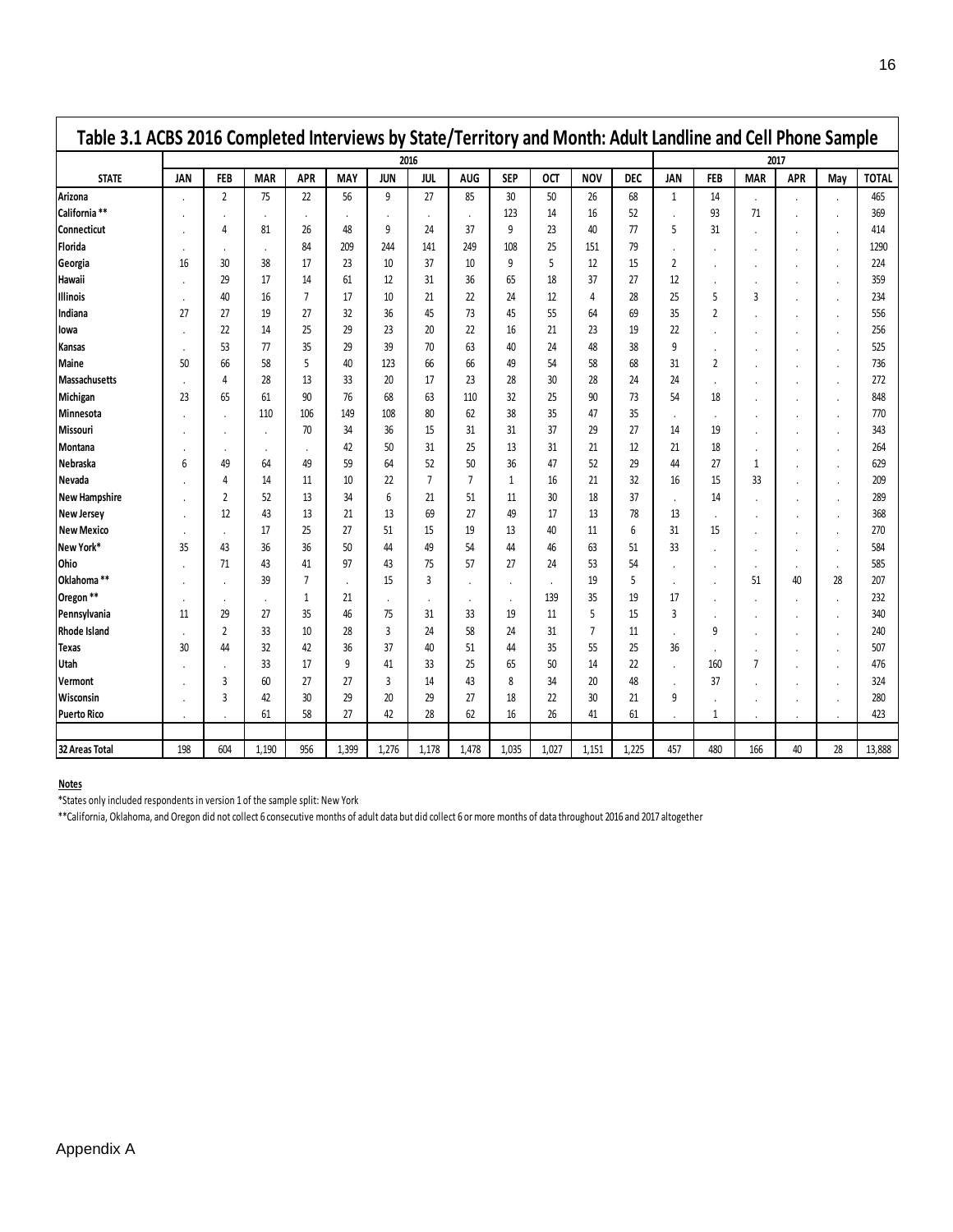|                    |                |                         |                |                |                |                | 2016           |                |                |                |                         |                |                      |              | 2017           |                |              |
|--------------------|----------------|-------------------------|----------------|----------------|----------------|----------------|----------------|----------------|----------------|----------------|-------------------------|----------------|----------------------|--------------|----------------|----------------|--------------|
| <b>STATE</b>       | <b>JAN</b>     | <b>FEB</b>              | <b>MAR</b>     | <b>APR</b>     | <b>MAY</b>     | <b>JUN</b>     | <b>JUL</b>     | <b>AUG</b>     | <b>SEP</b>     | OCT            | <b>NOV</b>              | <b>DEC</b>     | <b>JAN</b>           | <b>FEB</b>   | <b>MAR</b>     | <b>APR</b>     | <b>TOTAL</b> |
| Arizona*           | $\bullet$      | $\mathbf{1}$            | 9              | 3              | 3              | $\bullet$      | 4              | $\overline{7}$ | $\overline{2}$ | 5              | 4                       | 8              | $\cdot$              | $\mathbf{2}$ | $\bullet$      | $\blacksquare$ | 48           |
| California*        |                | ٠                       | ٠              |                |                |                |                |                | 32             | 1              | 7                       | 5              | $\cdot$              | 18           |                | ٠              | 63           |
| Connecticut        | $\bullet$      | $\overline{\mathbf{2}}$ | 24             | 6              | 4              | $\bullet$      | $\overline{2}$ | $\overline{7}$ | 4              | 5              | 4                       | 11             | $\cdot$              | 7            |                | ٠              | 76           |
| Florida            | $\bullet$      | ٠                       | $\cdot$        | 9              | 35             | 46             | 44             | 37             | 33             | 4              | 22                      | 6              | $\cdot$              | $\bullet$    |                | $\bullet$      | 236          |
| Georgia*           | 5              | 5                       | 7              | $\overline{7}$ | 6              | 4              | 9              | 3              | 3              | 4              | 1                       | 4              | ٠                    |              | $\cdot$        | ٠              | 58           |
| Hawaii*            |                | 4                       | 3              | 2              | 6              | 2              | 3              | 4              | 3              | 4              | 5                       | 8              | $\ddot{\phantom{a}}$ | $\bullet$    | $\cdot$        | $\cdot$        | 44           |
| Illinois*          | $\bullet$      | 6                       | 2              | 3              | 3              | 1              | 1              | 4              | $\bullet$      | ٠              |                         | 3              | 10                   | $\bullet$    | 1              | $\bullet$      | 34           |
| Indiana*           | 3              | 9                       | $\mathbf{2}$   | 2              | 5              | 4              | 3              | 4              | 5              | 5              | 15                      | 2              | 9                    |              |                | $\bullet$      | 68           |
| Kansas*            | $\bullet$      | $\overline{7}$          | 10             | 13             | 2              | 1              | 8              | 4              |                |                | 2                       | 4              | 11                   | 4            |                | $\bullet$      | 66           |
| Maine              | 11             | 6                       | 10             |                | 4              | 8              | 11             | 5              | 6              | 5              | 5                       | 9              | 10                   |              |                | ٠              | 90           |
| Massachusetts***   | $\cdot$        | 1                       | 3              | $\cdot$        | 4              | ٠              | $\bullet$      | 1              | 1              | 1              | 1                       | $\overline{2}$ | 3                    | $\cdot$      |                | $\bullet$      | 17           |
| Michigan           | 7              | 10                      | $\overline{7}$ | 10             | 11             | 11             | 11             | $\overline{7}$ | 8              | $\overline{2}$ | 8                       | 10             | 6                    | 1            | 1              | $\cdot$        | 110          |
| Minnesota          |                | $\bullet$               | 12             | 22             | 21             | 23             | 6              | 16             | 5              | $\overline{2}$ | 10                      | 8              | $\overline{2}$       |              |                | $\bullet$      | 127          |
| Mississippi*       |                | $\bullet$               | $\bullet$      | $\cdot$        | ٠              | $\cdot$        | $\bullet$      | 25             | ٠              | ٠              |                         |                |                      |              |                | $\bullet$      | 25           |
| Missouri*          |                | $\bullet$               | $\bullet$      | 6              | 1              | 4              | 1              | 4              | 1              | 3              | 1                       | 4              | 4                    | 3            |                | $\bullet$      | 32           |
| Montana*           |                | $\bullet$               | ٠              | ٠              | 3              | 5              | 2              |                | 1              | 6              | 1                       | 1              | 6                    | 1            |                | $\bullet$      | 26           |
| Nebraska           |                | $\overline{7}$          | 8              | 4              | 9              | 8              | 6              | 3              | 4              | 8              | 11                      | 7              | 3                    | 6            | 1              | $\cdot$        | 85           |
| New Jersey*        |                | 3                       | 3              | 2              | 2              | 1              | 6              | 5              | 17             | $\overline{7}$ | 3                       | 18             | 3                    |              |                | $\bullet$      | 70           |
| <b>New Mexico*</b> |                |                         | ٠              | 4              | 9              | 13             | $\overline{2}$ | 5              | 3              | 11             | 5                       | 3              | 5                    | 3            |                | $\bullet$      | 63           |
| New York***        | $\overline{2}$ | 5                       | 9              | 7              | 9              | 8              | 4              | 6              | 6              | 4              | 7                       | 4              | 6                    | $\cdot$      |                | ٠              | 77           |
| Ohio               |                | 10                      | 8              | 1              | 11             | $\overline{ }$ | 11             | 7              | 9              | 5              | 7                       | 9              | $\cdot$              | $\bullet$    | $\cdot$        | $\bullet$      | 85           |
| Oklahoma*          |                | ٠                       | 4              | $\cdot$        | $\bullet$      | $\bullet$      | 2              |                |                |                | $\overline{\mathbf{c}}$ | 1              | $\cdot$              |              | 4              | 9              | 22           |
| Oregon*            |                | 1                       | 4              |                | 2              | 4              |                | 3              | ٠              | 15             | 1                       | 3              | ٠                    |              |                | ٠              | 33           |
| Pennsylvania*      | 1              | 9                       | 3              | 3              | 6              | 9              | 4              | 8              | 2              | 3              | 1                       | 4              | 1                    |              |                | ٠              | 54           |
| Rhode Island*      |                | ٠                       | 4              |                | 4              | ٠              | 1              | 5              | 4              | 3              | $\overline{2}$          | 2              | $\cdot$              | 1            |                | $\cdot$        | 26           |
| Utah               |                | ٠                       | 9              | 1              | 2              | 6              | 6              | 2              | 9              | 13             | 1                       | 9              | $\cdot$              | 33           |                |                | 91           |
| Vermont*           |                | $\overline{2}$          | 8              | 6              | 4              | $\blacksquare$ | 2              | $\overline{2}$ | 4              | 3              | 1                       | 3              | $\cdot$              | 5            |                |                | 40           |
| Wisconsin*         | $\cdot$        | ٠                       | 6              | 1              | 2              | 1              | $\overline{2}$ | 5              |                | 4              | 4                       | $\cdot$        | $\overline{2}$       | $\bullet$    |                | ٠              | 27           |
| <b>Puerto Rico</b> | $\bullet$      | $\bullet$               | 6              | 21             | $\overline{7}$ | 3              | 1              | 11             | 1              | 7              | 7                       | 10             |                      | 1            | $\bullet$      | $\bullet$      | 75           |
|                    |                |                         |                |                |                |                |                |                |                |                |                         |                |                      |              |                |                |              |
| 29 Areas Total     | 29             | 88                      | 161            | 133            | 175            | 169            | 152            | 190            | 163            | 130            | 138                     | 158            | 81                   | 85           | $\overline{7}$ | 9              | 1,868        |

\* Child data for Arizona, California, Georgia, Hawaii, Illinois, Indiana, Kansas, Massachusetts, Missouri, Mississippi, Montana, New Jersey, New Mexico, Oklahoma, Oregon, Pennsylvania, Rhode Island, Vermont, and Wisconsin were not included in the public released data file because there were too few records (< 75) to produce reliable weights

\*\* States only included in version 1 of sample split: Massachusetts

\*\*\* States only included in version 2 of sample split: New York

\*\*\*\* States did not include child: Iowa, Nevada, New Hampshire, and Texas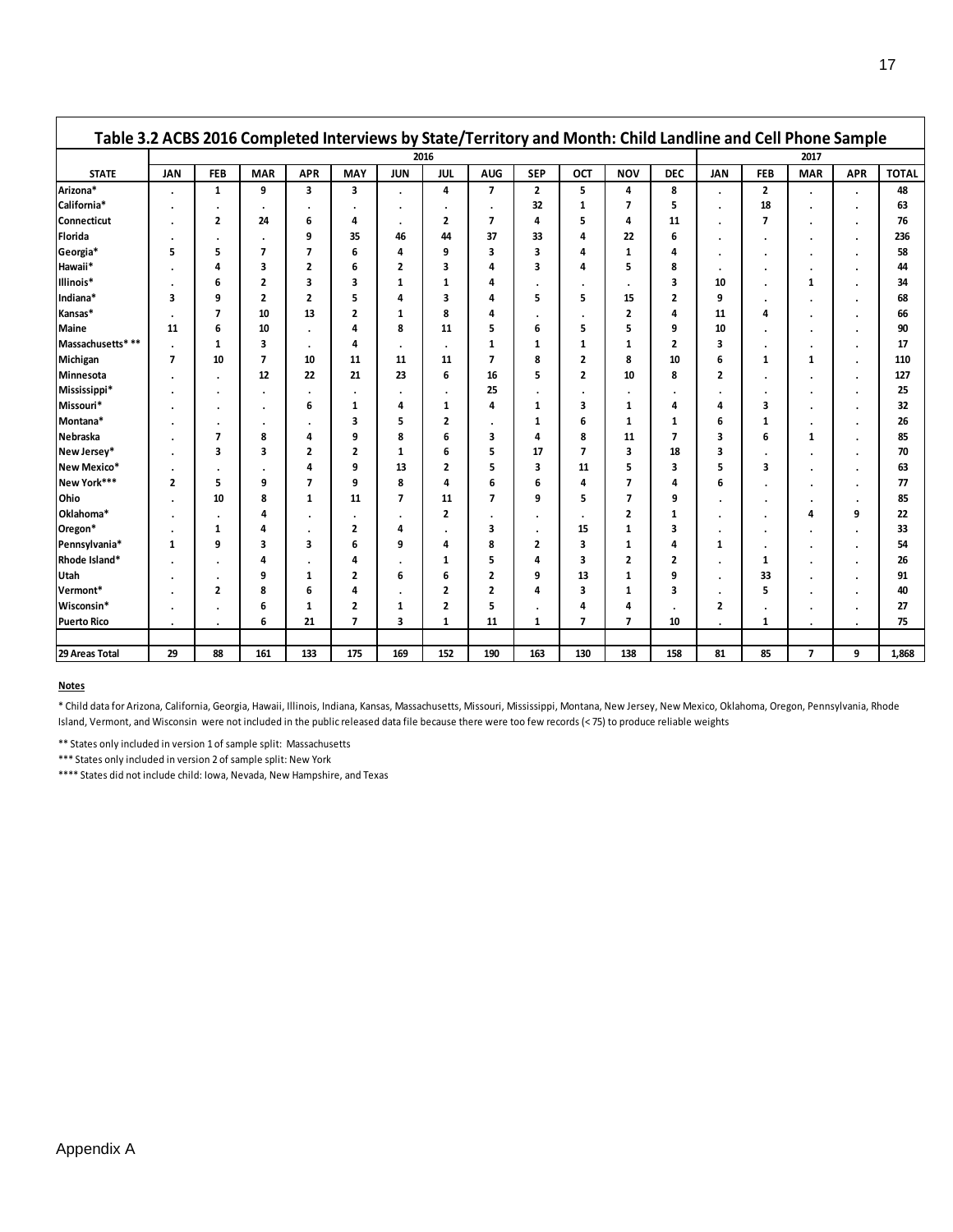# **Appendix B: Instructions for Assigning Additional ACBS Disposition Codes**

Following are descriptions of the ACBS disposition codes adapted from standard BRFSS disposition codes and the ACBS disposition codes added to the standard set of BRFSS disposition codes. For detailed definitions for the standard BRFSS disposition codes, see the Data Quality Handbook for each survey year [\(http://www.cdc.gov/brfss/annual\\_data/annual\\_data.htm\)](http://www.cdc.gov/brfss/annual_data/annual_data.htm).

## **I. Eligible, contacted: complete interview**

#### 1100 Complete

*Definition*: Respondent completes the ACBS interview through the last question.

1200 Partial complete

*Definition*: Respondent completes the ACBS interview at least through the end of Section 8 (medications).

## **II**. **Eligible, contacted: refusal**

- 4413 Refused to participate in the call-back during the BRFSS interview
	- *Definition*: During the BRFSS interview, respondents who indicate they have ever been told by a doctor that they have asthma are asked if they will participate in an additional survey at a later date. Some state Institutional Review Boards (IRBs) require that the content of the additional survey (asthma) be disclosed; other state IRBs require that the specific content not be disclosed. Some states have multiple call-back surveys in the field and do not specify the content of any of the call-back interviews. If a respondent refuses to participate in the call-back survey, that record is assigned disposition code 4413.
- 2112 Refused to begin the ACBS interview after contacted *Definition*: If the selected respondent is contacted for the ACBS interview but refuses to begin the interview, then the record is assigned code 2112.
- 2120 Terminated within the questionnaire during the ACBS interview *Definition*: If the respondent is contacted for the ACBS and terminates after the interview begins (section 3) but before completing section 8, then record is considered incomplete and is assigned disposition code 2120.
- 2211 Refused to allow combining ACBS responses with BRFSS responses *Definition*: Some states require that the respondent provide active approval to combine their responses from the initial BRFSS interview with their responses from the ACBS interview. This approval may be requested at either the initial BRFSS interview or at the beginning of the ACBS interview. If the respondent does not approve combining data from the two interviews, the record is assigned disposition code 2211.
- 2212 Refused to answer the "ever had asthma" question during the ACBS interview *Definition*: The selected respondent is contacted for the ACBS interview but refuses to answer the initial asthma question. If the respondent answers "don't know" or "refused" to the ACBS question EVER-ASTH (2.1) "Have you ever been told by a doctor or other health professional that (you have/sample child has) asthma?", then the record is assigned code 2212.

# **III**. **Eligible, lost to follow-up because unable to contact or communicate with the BRFSS respondent**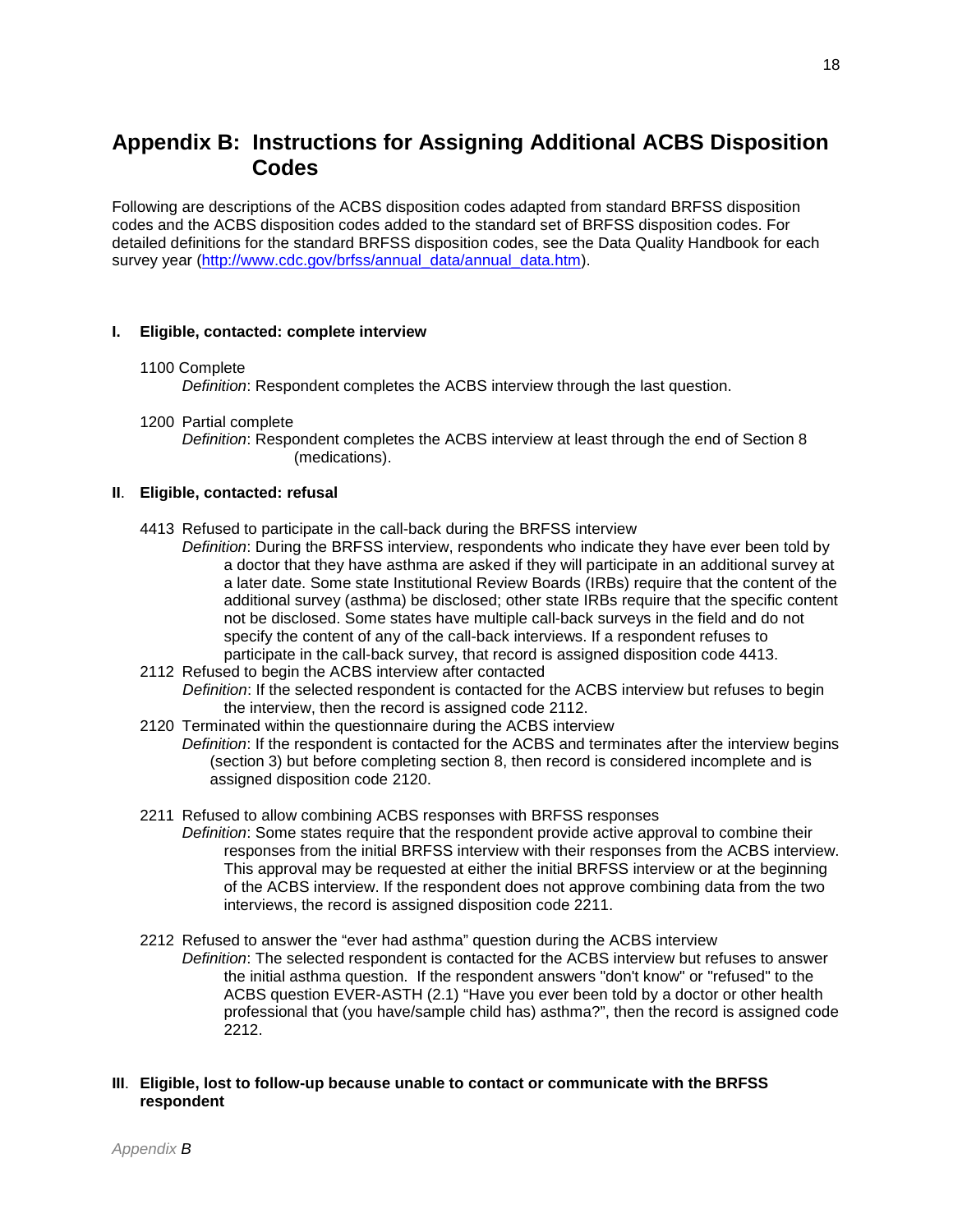4306 Selected ACBS respondent no longer living in the BRFSS household

*Definition*: The BRFSS respondent with asthma left the BRFSS household between the BRFSS interview and the ACBS interview. If the selected respondent (from the BRFSS) no longer lives in the BRFSS household but did live in the household during the BRFSS interview, then attempts should be made to obtain new contact information for the selected respondent, and the follow-up should be conducted using the new telephone number. If this is not possible or the household refuses to provide new contact information, then the record is assigned disposition code 4306.

Refer to the Data Quality Handbook for each survey year for the definitions of all other codes in this category [\(http://www.cdc.gov/brfss/annual\\_data/annual\\_data.htm\)](http://www.cdc.gov/brfss/annual_data/annual_data.htm).

## **IV. Eligible, lost to follow-up for technical reasons**

Refer to the Data Quality Handbook for each survey year for the definitions of all codes in this category [\(http://www.cdc.gov/brfss/annual\\_data/annual\\_data.htm\)](http://www.cdc.gov/brfss/annual_data/annual_data.htm).

### **V. Ineligible**

- **2290** The person the most knowledgeable about the selected child with asthma is not the parent or legal guardian (child ineligible)
	- *Definition*: This code applies only to the child ACBS interview. The child selected during the BRFSS interview is eligible for the ACBS (the BRFSS respondent indicated that the selected child has an asthma diagnosis). The ACBS child protocol allows a parent or guardian to transfer the interview to a more knowledgeable proxy respondent. If the BRFSS respondent is not the parent or guardian of the selected child with asthma, but the parent or guardian is present to transfer to the person most knowledgeable about the child's heath, but the most knowledgeable person is not available, then the child is ineligible for the ACBS. The child record is assigned disposition code 2290

#### **2291** No parent or legal guardian in the household (child ineligible)

*Definition*: This code applies only to the child ACBS interview. The child selected during the BRFSS interview is eligible for the ACBS (the BRFSS respondent indicated that the selected child has an asthma diagnosis); however, ACBS child protocol requires that the BRFSS respondent must be the parent or guardian of the child to provide proxy responses for the child or to approve transfer to a more-knowledgeable proxy respondent. If there is no parent or guardian of the selected child with asthma in the household, the child is ineligible for the ACBS. The child record is assigned disposition code 2291.

#### **4405** Out-of-state

*Definition:* The BRFSS question that determines eligibility for the ACBS is "Have you ever been told by a doctor, nurse, or other health professional that (you have/the sample child has) asthma?" Respondents who answer "yes" are eligible for the ACBS. If the respondent is a state resident at the time of the BRFSS interview, but moves to an out-of-state residence between the BRFSS interview and the ACBS interview, the respondent is not eligible for the ACBS if either the new state or the old state is not participating in record transfers, and the record is assigned disposition code 4405.

### **4700** Household, no eligible respondent (respondent does not have asthma)

*Definition:* The BRFSS question that determines eligibility for the ACBS is "Have you ever been told by a doctor, nurse, or other health professional that (you have/the sample child has) asthma?" Respondents who answer "yes" are eligible for the ACBS. If the respondent informs the ACBS interviewer that the recorded response from the BRFSS interview was in error and terminates the call, then the respondent is not eligible for the ACBS, and the record is assigned disposition code 4700.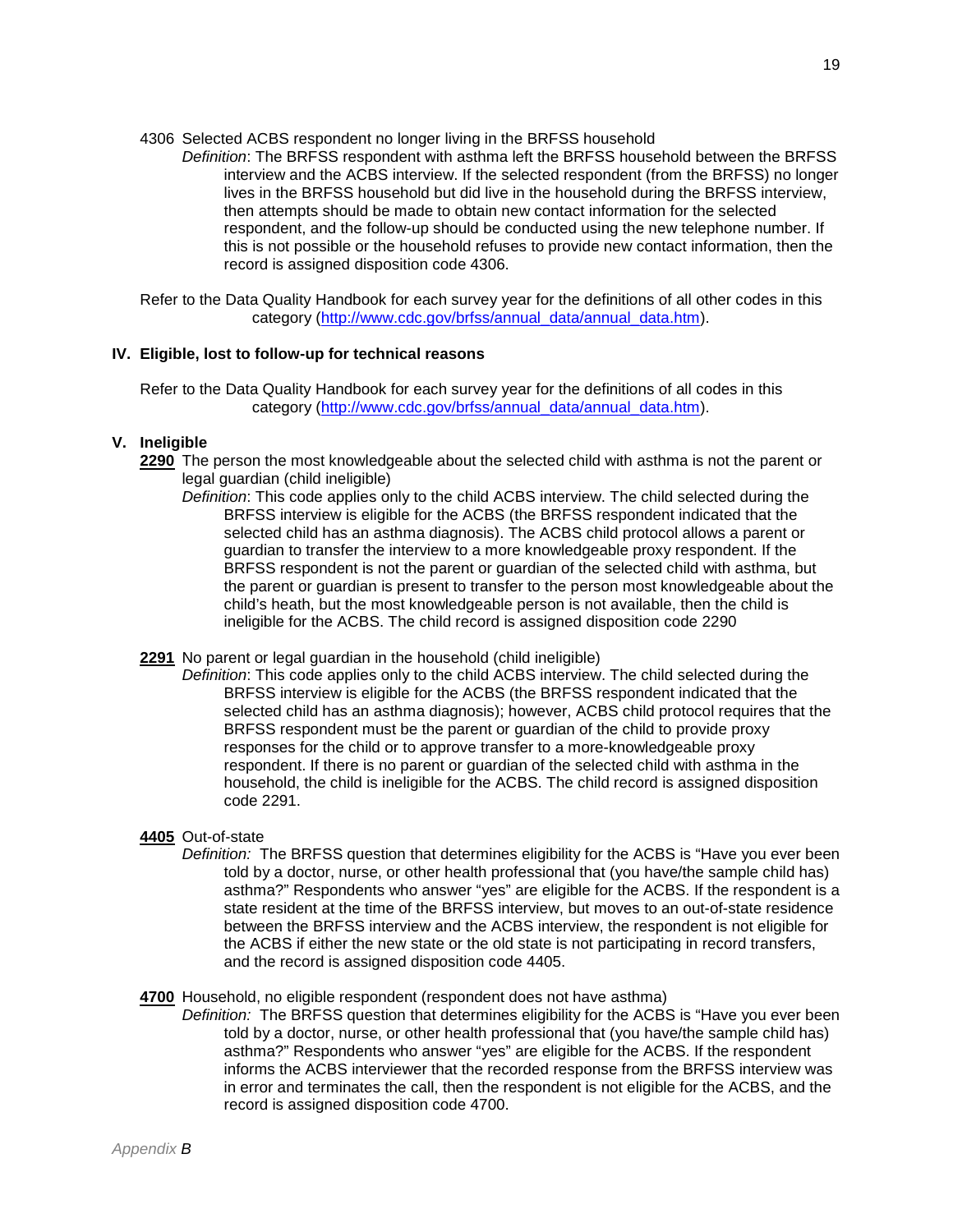20

- **4411** Selected respondent not eligible for follow-up
	- *Definition:* If the respondent disagrees with the recorded response to the asthma question from the BRFSS interview and answers "no" to the ACBS question EVER-ASTH (2.1) "Have you ever been told by a doctor or other health professional that (you have/the sample child has) asthma?", then the respondent is not eligible for the ACBS, and the record is assigned disposition code 4411.
- **4412** Transferred from BRFSS but not attempted (excluded by state)
	- *Definition:* The BRFSS question that determines eligibility for the ACBS is "Have you ever been told by a doctor, nurse, or other health professional that (you have/the sample child has) asthma?" Respondents who answer "yes" are eligible for the ACBS. Eligible respondents are then asked for permission to call back. Those that agree should be called for the ACBS interview, but if a respondent eligible to be called is transferred from BRFSS to the ACBS but never called, then the record is assigned disposition code 4412.
- **4471** Misdiagnosed asthma in respondent (2008 and later)
	- *Definition:* The BRFSS question that determines eligibility for the ACBS is "Have you ever been told by a doctor, nurse, or other health professional that (you have/the sample child has) asthma?" Respondents who answer "yes" are eligible for the ACBS. The initial diagnosis, however, could have been in error and changed. This misdiagnosis is not captured by the BRFSS or ACBS. If the respondent informs the interviewer of the misdiagnosis, the respondent is not eligible for the ACBS, and the record is assigned disposition code 4470.
- **4480** Not recruited for call-back at BRFSS interview (excluded by state)
	- *Definition:* The BRFSS question that determines eligibility for the ACBS is "Have you ever been told by a doctor, nurse, or other health professional that (you have/the sample child has) asthma?" Respondents who answer "yes" are eligible for the ACBS. Eligible respondents are then asked for permission to call back. Those who agree should be called for the ACBS interview. However, if a respondent eligible to be called is not transferred from BRFSS to the ACBS and is never called, then the record is assigned disposition code 4480.
- **4490** Random child/adult selection: adult ineligible, child selected
	- *Definition:* If both the BRFSS respondent and the randomly selected child in the household have asthma and the BRFSS respondent agrees to the call-back interview, one or the other is randomly selected to be eligible for the call-back. If the child is selected, the adult is ineligible, and the adult record is assigned disposition code 4490.
- **4491** Random child/adult selection: child ineligible, adult selected *Definition:* If both the BRFSS respondent and the randomly selected child in the household have asthma and the BRFSS respondent agrees to the call-back interview, one or the other is randomly selected to be eligible for the call-back. If the adult is selected, the child is ineligible, and the child record is assigned disposition code 4491.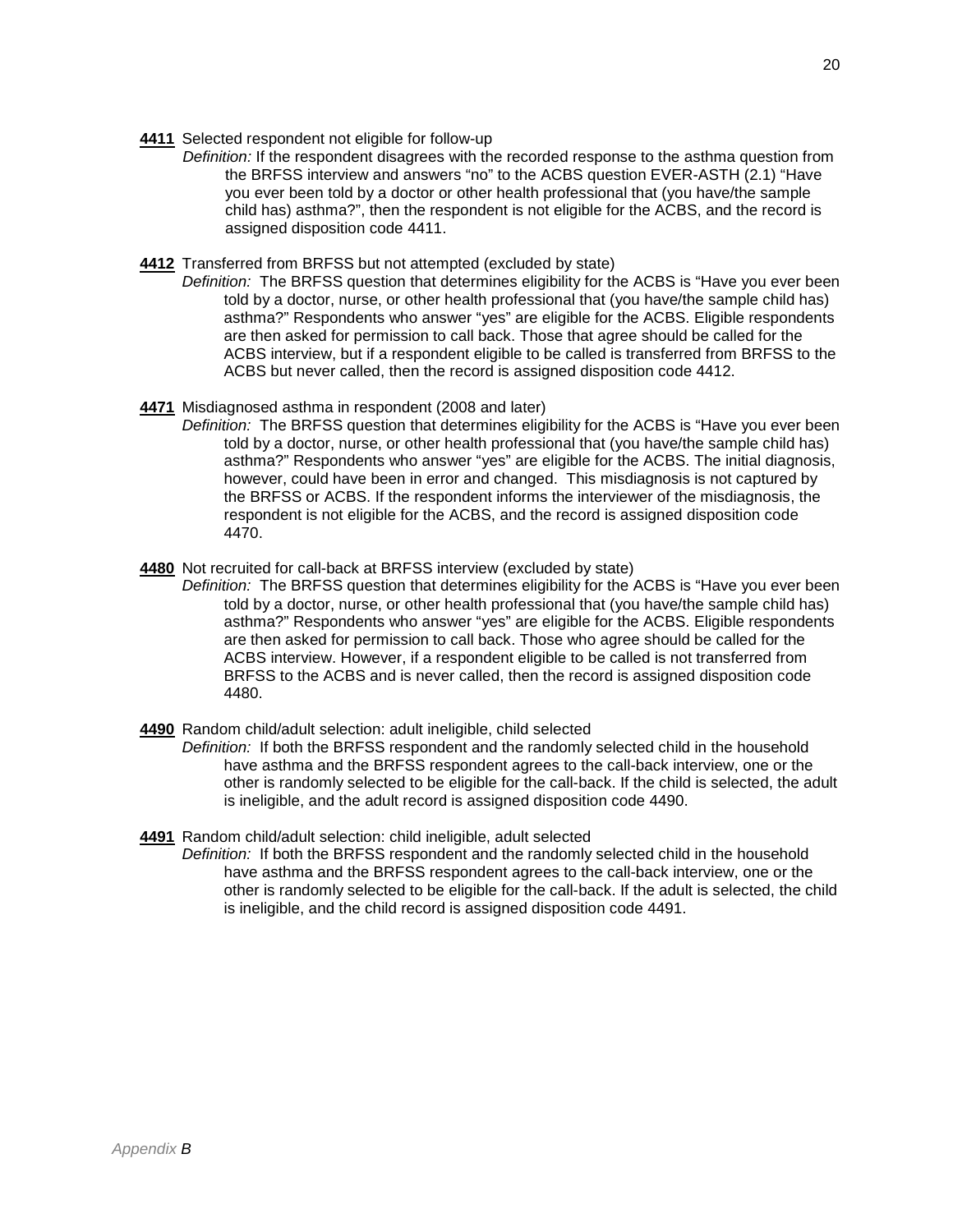# **Appendix C: Asthma Call-back Survey (ACBS) Non-response Bias Analysis**

Two data tables follow for adult and child participants. The first table reports ACBS unweighted frequencies for respondents, non-respondents, and BRFSS-eligible asthma respondents by age, sex, and race/ethnicity demographic categories for each state. The second table reports estimated current asthma percentage among individuals who have ever been diagnosed with asthma.

Table 1A. Percentage of ACBS adult respondents, non-respondents, and BRFSS-eligible asthma respondents by demographic groups and state/territory

Table 1B. Percentage of ACBS child respondents, non-respondents, and BRFSS-eligible asthma respondents by demographic groups and state/territory

Table 2A. Estimated percentage of current asthma status among adults ever-diagnosed with asthma by state/territory

Table 2B. Estimated percentage of current asthma status among children ever-diagnosed with asthma by state/territory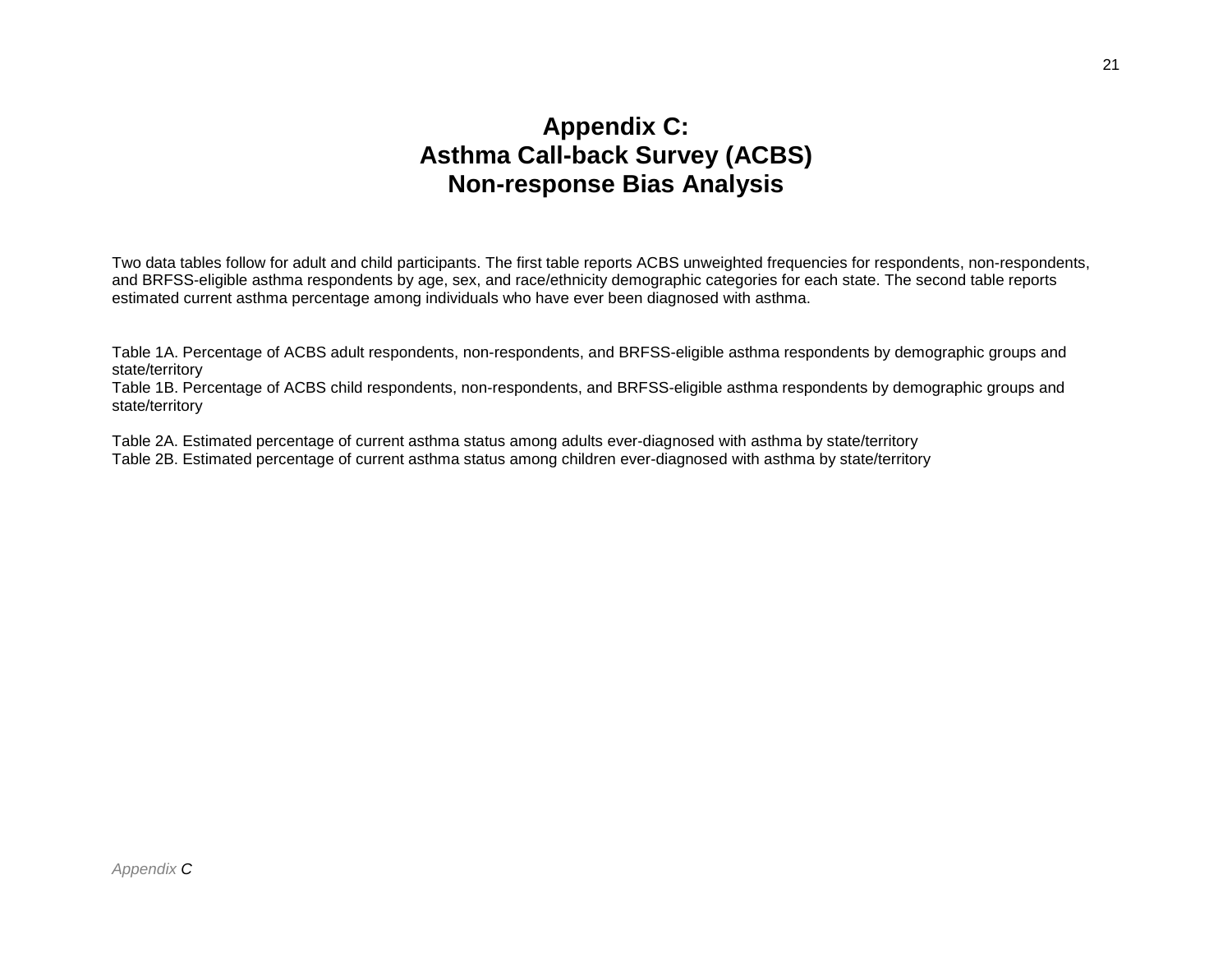|              | Table 1A. Percentage of ACBS adult* respondents, non-respondents, and BRFSS-eligible asthma respondents |              |              |                                           |            |              |                        |               |              |                    |            |
|--------------|---------------------------------------------------------------------------------------------------------|--------------|--------------|-------------------------------------------|------------|--------------|------------------------|---------------|--------------|--------------------|------------|
|              |                                                                                                         |              |              | by demographic groups and state/territory |            |              |                        |               |              |                    |            |
|              | <b>Adult</b>                                                                                            |              |              | <b>BRFSS</b>                              |            |              | <b>ACBS</b>            |               |              | <b>ACBS</b>        |            |
| <b>State</b> | <b>Demographics</b>                                                                                     |              |              | <b>Eligible Asthma</b>                    |            |              | <b>Non-Respondents</b> |               |              | <b>Respondents</b> |            |
|              |                                                                                                         |              |              | <b>Respondents</b>                        |            |              |                        |               |              |                    |            |
|              |                                                                                                         | Sample       | Percent      | Weighted                                  | Percent    | Sample       | Percent                | <b>Sample</b> | Percent      | Weighted           | Percent    |
|              |                                                                                                         | size         | (unweighted) | total                                     | (weighted) | size         | (unweighted)           | size          | (unweighted) | total              | (weighted) |
|              |                                                                                                         | (unweighted) |              |                                           |            | (unweighted) |                        | (unweighted)  |              |                    |            |
| States/areas | <b>Male</b>                                                                                             | 13,897       | 35           | 9,658,815                                 | 40.4       | 8,690        | 35.4                   | 5,207         | 34.3         | 9,678,232          | 40.4       |
| total        |                                                                                                         |              |              |                                           |            |              |                        |               |              |                    |            |
|              | Female                                                                                                  | 25,854       | 65           | 14,269,963                                | 59.6       | 15,871       | 64.6                   | 9,983         | 65.7         | 14,291,85          | 59.6       |
|              |                                                                                                         |              |              |                                           |            |              |                        |               |              | 0                  |            |
|              | Age 18 to 24                                                                                            | 2,809        | 7.1          | 3,741,539                                 | 15.8       | 1,967        | 8.1                    | 842           | 5.6          | 3,593,662          | 15.1       |
|              | Age 25 to 34                                                                                            | 4,248        | 10.8         | 4,104,540                                 | 17.3       | 2,934        | 12.1                   | 1,314         | 8.7          | 4,265,236          | 17.9       |
|              | Age 35 to 44                                                                                            | 4,599        | 11.7         | 3,682,373                                 | 15.5       | 3,049        | 12.6                   | 1,550         | 10.2         | 3,723,579          | 15.6       |
|              | Age 45 to 54                                                                                            | 6,368        | 16.2         | 3,979,230                                 | 16.8       | 4,031        | 16.7                   | 2,337         | 15.5         | 4,029,106          | 16.9       |
|              | Age 55 to 64                                                                                            | 8,785        | 22.3         | 3,888,320                                 | 16.4       | 5,069        | 20.9                   | 3,716         | 24.6         | 3,921,891          | 16.4       |
|              | Age 65 or                                                                                               | 12,517       | 31.8         | 4,311,892                                 | 18.2       | 7,150        | 29.5                   | 5,367         | 35.5         | 4,339,154          | 18.2       |
|              | older                                                                                                   |              |              |                                           |            |              |                        |               |              |                    |            |
|              | White -                                                                                                 | 29,311       | 75           | 14,483,880                                | 61.7       | 17,590       | 73.1                   | 11,721        | 78.1         | 15,342,94          | 65.2       |
|              | Non-                                                                                                    |              |              |                                           |            |              |                        |               |              | 2                  |            |
|              | <b>Hispanic</b>                                                                                         |              |              |                                           |            |              |                        |               |              |                    |            |
|              | <b>Black - Non-</b>                                                                                     | 2,532        | 6.5          | 2,835,739                                 | 12.1       | 1,658        | 6.9                    | 874           | 5.8          | 2,281,604          | 9.7        |
|              | <b>Hispanic</b>                                                                                         |              |              |                                           |            |              |                        |               |              |                    |            |
|              | Other race                                                                                              | 1,825        | 4.7          | 1,303,087                                 | 5.6        | 1,255        | $5.2$                  | 570           | 3.8          | 1,343,783          | 5.7        |
|              | only, Non-                                                                                              |              |              |                                           |            |              |                        |               |              |                    |            |
|              | <b>Hispanic</b>                                                                                         |              |              |                                           |            |              |                        |               |              |                    |            |
|              | Multiracial,                                                                                            | 1,380        | 3.5          | 636,042                                   | 2.7        | 872          | 3.6                    | 508           | 3.4          | 783,144            | 3.3        |
|              | Non-                                                                                                    |              |              |                                           |            |              |                        |               |              |                    |            |
|              | <b>Hispanic</b>                                                                                         |              |              |                                           |            |              |                        |               |              |                    |            |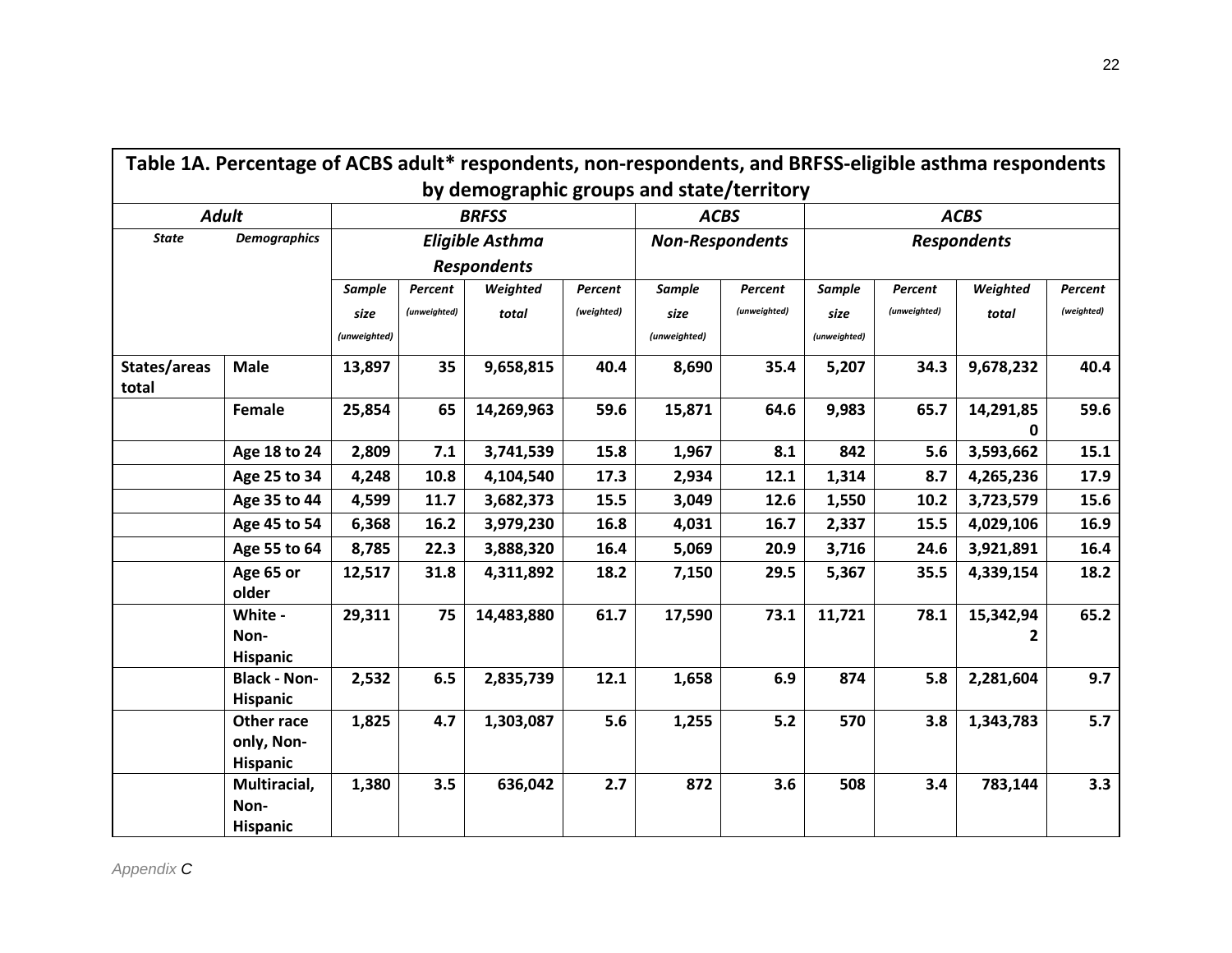|                   | <b>Hispanic</b>                             | 4,025 | 10.3 | 4,215,606 | 18           | 2,699 | 11.2         | 1,326 | 8.8            | 3,768,952 | 16   |
|-------------------|---------------------------------------------|-------|------|-----------|--------------|-------|--------------|-------|----------------|-----------|------|
| Arizona           | <b>Male</b>                                 | 547   | 35.3 | 309,163   | 44.2         | 389   | 37           | 158   | 31.8           | 309,163   | 44.2 |
|                   | Female                                      | 1,002 | 64.7 | 390,576   | 55.8         | 663   | 63           | 339   | 68.2           | 391,055   | 55.8 |
|                   | Age 18 to 24                                | 48    | 3.1  | 72,809    | 10.5         | 38    | 3.7          | 10    | $\overline{2}$ | 66,794    | 9.6  |
|                   | Age 25 to 34                                | 87    | 5.7  | 108,693   | 15.7         | 66    | 6.4          | 21    | 4.3            | 114,708   | 16.5 |
|                   | Age 35 to 44                                | 131   | 8.6  | 118,465   | 17.1         | 107   | 10.4         | 24    | 4.9            | 119,161   | 17.1 |
|                   | Age 45 to 54                                | 228   | 14.9 | 129,320   | 18.7         | 166   | 16.1         | 62    | 12.6           | 133,195   | 19.1 |
|                   | Age 55 to 64                                | 377   | 24.7 | 123,370   | 17.8         | 243   | 23.5         | 134   | 27.1           | 122,298   | 17.5 |
|                   | Age 65 or<br>older                          | 656   | 43   | 138,962   | 20.1         | 413   | 40           | 243   | 49.2           | 140,808   | 20.2 |
|                   | White -<br>Non-<br><b>Hispanic</b>          | 1,166 | 76.9 | 447,787   | 65           | 757   | 73.9         | 409   | 83.1           | 567,613   | 81.6 |
|                   | <b>Black - Non-</b><br><b>Hispanic</b>      | 37    | 2.4  | 25,918    | 3.8          | 28    | 2.7          | 9     | 1.8            | 15,786    | 2.3  |
|                   | Other race<br>only, Non-<br><b>Hispanic</b> | 115   | 7.6  | 51,368    | 7.5          | 81    | 7.9          | 34    | 6.9            | 41,532    | 6    |
|                   | Multiracial,<br>Non-<br><b>Hispanic</b>     | 29    | 1.9  | 6,929     | $\mathbf{1}$ | 20    | $\mathbf{2}$ | 9     | 1.8            | 2,758     | 0.4  |
|                   | <b>Hispanic</b>                             | 169   | 11.1 | 156,656   | 22.7         | 138   | 13.5         | 31    | 6.3            | 67,908    | 9.8  |
| <b>California</b> | <b>Male</b>                                 | 546   | 38   | 1,442,524 | 40.3         | 389   | 38.6         | 157   | 36.7           | 1,446,728 | 40.3 |
|                   | Female                                      | 890   | 62   | 2,139,331 | 59.7         | 619   | 61.4         | 271   | 63.3           | 2,139,331 | 59.7 |
|                   | Age 18 to 24                                | 134   | 9.4  | 498,288   | 14           | 119   | 11.9         | 15    | 3.5            | 370,848   | 10.4 |
|                   | Age 25 to 34                                | 213   | 15   | 640,662   | 18           | 163   | 16.3         | 50    | 11.7           | 771,685   | 21.6 |
|                   | Age 35 to 44                                | 193   | 13.6 | 508,751   | 14.3         | 141   | 14.1         | 52    | 12.2           | 522,095   | 14.6 |
|                   | Age 45 to 54                                | 235   | 16.5 | 629,987   | 17.7         | 160   | 16           | 75    | 17.6           | 626,779   | 17.5 |
|                   | Age 55 to 64                                | 285   | 20   | 597,768   | 16.8         | 183   | 18.3         | 102   | 23.9           | 597,113   | 16.7 |
|                   | Age 65 or<br>older                          | 364   | 25.6 | 683,599   | 19.2         | 232   | 23.2         | 132   | 31             | 686,462   | 19.2 |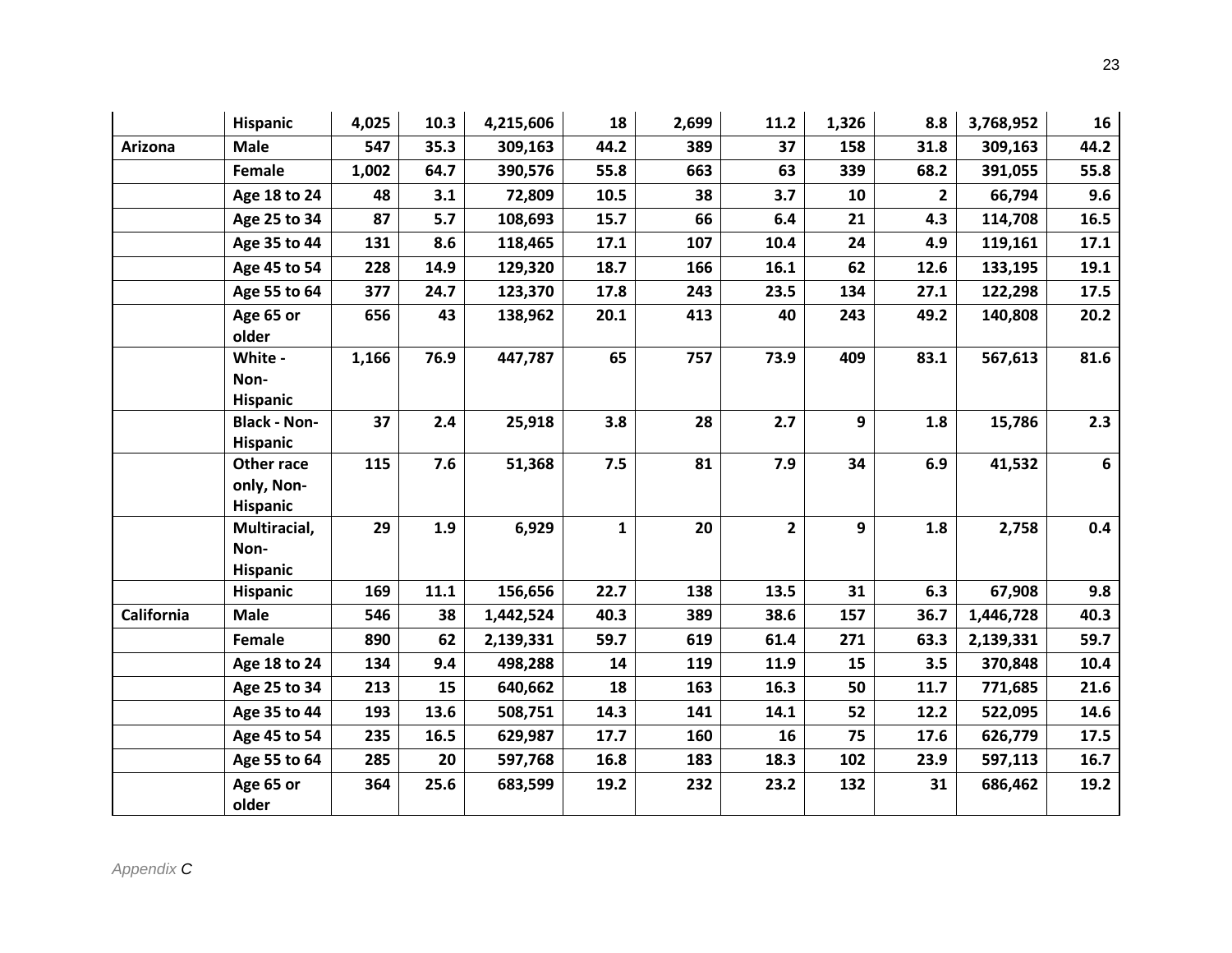|                    | White -<br>Non-<br><b>Hispanic</b>          | 753   | 53.9                    | 1,615,178 | 46.4         | 482 | 49.3 | 271 | 64.5 | 1,831,357 | 53.4 |
|--------------------|---------------------------------------------|-------|-------------------------|-----------|--------------|-----|------|-----|------|-----------|------|
|                    | <b>Black - Non-</b><br>Hispanic             | 98    | $\overline{\mathbf{z}}$ | 298,697   | 8.6          | 81  | 8.3  | 17  | 4    | 203,068   | 5.9  |
|                    | Other race<br>only, Non-<br><b>Hispanic</b> | 122   | 8.7                     | 426,199   | 12.2         | 95  | 9.7  | 27  | 6.4  | 396,493   | 11.6 |
|                    | Multiracial,<br>Non-<br>Hispanic            | 56    | 4                       | 105,971   | $\mathbf{3}$ | 45  | 4.6  | 11  | 2.6  | 75,445    | 2.2  |
|                    | Hispanic                                    | 368   | 26.3                    | 1,035,314 | 29.7         | 274 | 28   | 94  | 22.4 | 925,160   | 27   |
| <b>Connecticut</b> | <b>Male</b>                                 | 529   | 34.2                    | 178,040   | 41.2         | 365 | 33.6 | 164 | 35.7 | 178,784   | 41.3 |
|                    | Female                                      | 1,016 | 65.8                    | 254,396   | 58.8         | 720 | 66.4 | 296 | 64.3 | 254,606   | 58.7 |
|                    | Age 18 to 24                                | 98    | 6.5                     | 79,938    | 18.7         | 79  | 7.4  | 19  | 4.2  | 82,886    | 19.3 |
|                    | Age 25 to 34                                | 130   | 8.6                     | 71,099    | 16.6         | 101 | 9.5  | 29  | 6.4  | 68,543    | 15.9 |
|                    | Age 35 to 44                                | 164   | 10.8                    | 62,934    | 14.7         | 126 | 11.9 | 38  | 8.3  | 63,450    | 14.7 |
|                    | Age 45 to 54                                | 280   | 18.5                    | 70,481    | 16.5         | 203 | 19.1 | 77  | 16.9 | 70,072    | 16.3 |
|                    | Age 55 to 64                                | 371   | 24.5                    | 74,131    | 17.3         | 246 | 23.2 | 125 | 27.4 | 76,195    | 17.7 |
|                    | Age 65 or<br>older                          | 474   | 31.2                    | 68,738    | 16.1         | 306 | 28.8 | 168 | 36.8 | 69,358    | 16.1 |
|                    | White -<br>Non-<br>Hispanic                 | 1,123 | 74.8                    | 280,232   | 66.2         | 764 | 72.8 | 359 | 79.4 | 282,378   | 65.9 |
|                    | <b>Black - Non-</b><br><b>Hispanic</b>      | 114   | 7.6                     | 47,832    | 11.3         | 83  | 7.9  | 31  | 6.9  | 49,376    | 11.5 |
|                    | Other race<br>only, Non-<br>Hispanic        | 42    | 2.8                     | 15,059    | 3.6          | 30  | 2.9  | 12  | 2.7  | 17,585    | 4.1  |
|                    | Multiracial,<br>Non-<br><b>Hispanic</b>     | 29    | 1.9                     | 5,588     | 1.3          | 23  | 2.2  | 6   | 1.3  | 2,398     | 0.6  |
|                    | Hispanic                                    | 194   | 12.9                    | 74,506    | 17.6         | 150 | 14.3 | 44  | 9.7  | 77,054    | 18   |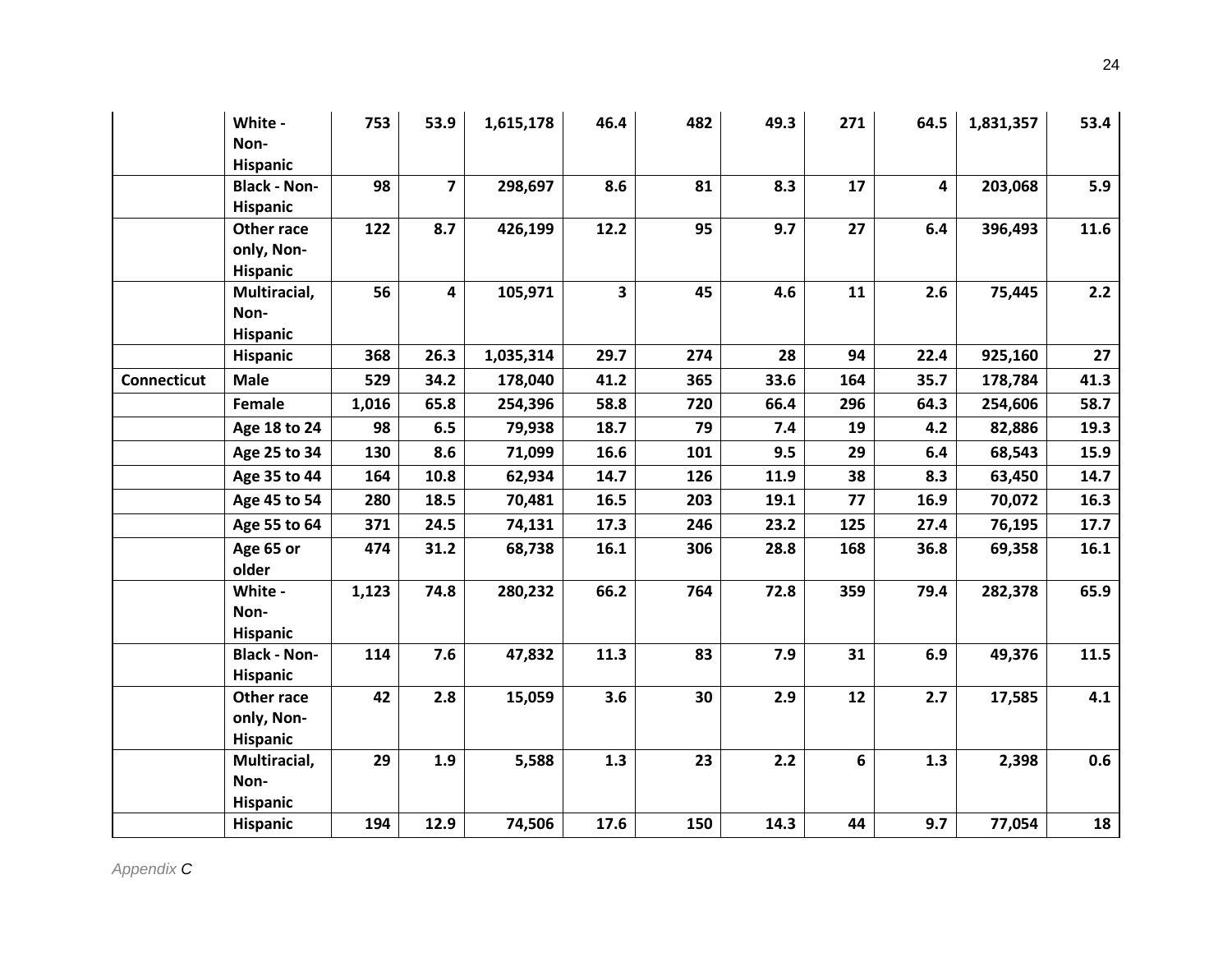| <b>Florida</b> | <b>Male</b>                                 | 1,314 | 32.2           | 680,167 | 42.9 | 904   | 33.4           | 410   | 29.8 | 680,167 | 42.9 |
|----------------|---------------------------------------------|-------|----------------|---------|------|-------|----------------|-------|------|---------|------|
|                | Female                                      | 2,768 | 67.8           | 906,404 | 57.1 | 1,801 | 66.6           | 967   | 70.2 | 906,852 | 57.1 |
|                | Age 18 to 24                                | 251   | 6.2            | 212,638 | 13.7 | 185   | $\overline{7}$ | 66    | 4.8  | 212,638 | 13.4 |
|                | Age 25 to 34                                | 396   | 9.9            | 268,410 | 17.3 | 293   | 11.1           | 103   | 7.5  | 268,949 | 16.9 |
|                | Age 35 to 44                                | 396   | 9.9            | 236,012 | 15.2 | 287   | 10.9           | 109   | 7.9  | 246,637 | 15.5 |
|                | Age 45 to 54                                | 613   | 15.3           | 238,137 | 15.3 | 398   | 15.1           | 215   | 15.6 | 250,321 | 15.8 |
|                | Age 55 to 64                                | 900   | 22.4           | 282,697 | 18.2 | 586   | 22.2           | 314   | 22.8 | 286,795 | 18.1 |
|                | Age 65 or<br>older                          | 1,462 | 36.4           | 316,393 | 20.4 | 892   | 33.8           | 570   | 41.4 | 321,678 | 20.3 |
|                | White -<br>Non-<br><b>Hispanic</b>          | 2,907 | 72.3           | 834,244 | 53.6 | 1,893 | 71.4           | 1,014 | 74.3 | 861,313 | 55   |
|                | <b>Black - Non-</b><br><b>Hispanic</b>      | 454   | 11.3           | 246,414 | 15.8 | 321   | 12.1           | 133   | 9.7  | 228,093 | 14.6 |
|                | Other race<br>only, Non-<br><b>Hispanic</b> | 129   | 3.2            | 41,764  | 2.7  | 80    | 3              | 49    | 3.6  | 70,583  | 4.5  |
|                | Multiracial,<br>Non-<br><b>Hispanic</b>     | 81    | $\overline{2}$ | 24,658  | 1.6  | 47    | 1.8            | 34    | 2.5  | 33,476  | 2.1  |
|                | <b>Hispanic</b>                             | 447   | 11.1           | 409,509 | 26.3 | 312   | 11.8           | 135   | 9.9  | 372,760 | 23.8 |
| Georgia        | <b>Male</b>                                 | 183   | 30.7           | 317,483 | 37.2 | 103   | 28.4           | 80    | 34.3 | 317,483 | 37.2 |
|                | Female                                      | 413   | 69.3           | 536,800 | 62.8 | 260   | 71.6           | 153   | 65.7 | 536,800 | 62.8 |
|                | Age 18 to 24                                | 31    | 5.2            | 131,268 | 15.4 | 17    | 4.7            | 14    | 6    | 160,323 | 18.8 |
|                | Age 25 to 34                                | 47    | 7.9            | 140,223 | 16.4 | 33    | 9.1            | 14    | 6    | 111,168 | 13   |
|                | Age 35 to 44                                | 64    | 10.8           | 127,754 | 15   | 43    | 11.9           | 21    | 9    | 105,691 | 12.4 |
|                | Age 45 to 54                                | 108   | 18.2           | 168,866 | 19.8 | 60    | 16.6           | 48    | 20.6 | 190,929 | 22.3 |
|                | Age 55 to 64                                | 127   | 21.3           | 150,189 | 17.6 | 81    | 22.4           | 46    | 19.7 | 150,528 | 17.6 |
|                | Age 65 or<br>older                          | 218   | 36.6           | 135,644 | 15.9 | 128   | 35.4           | 90    | 38.6 | 135,644 | 15.9 |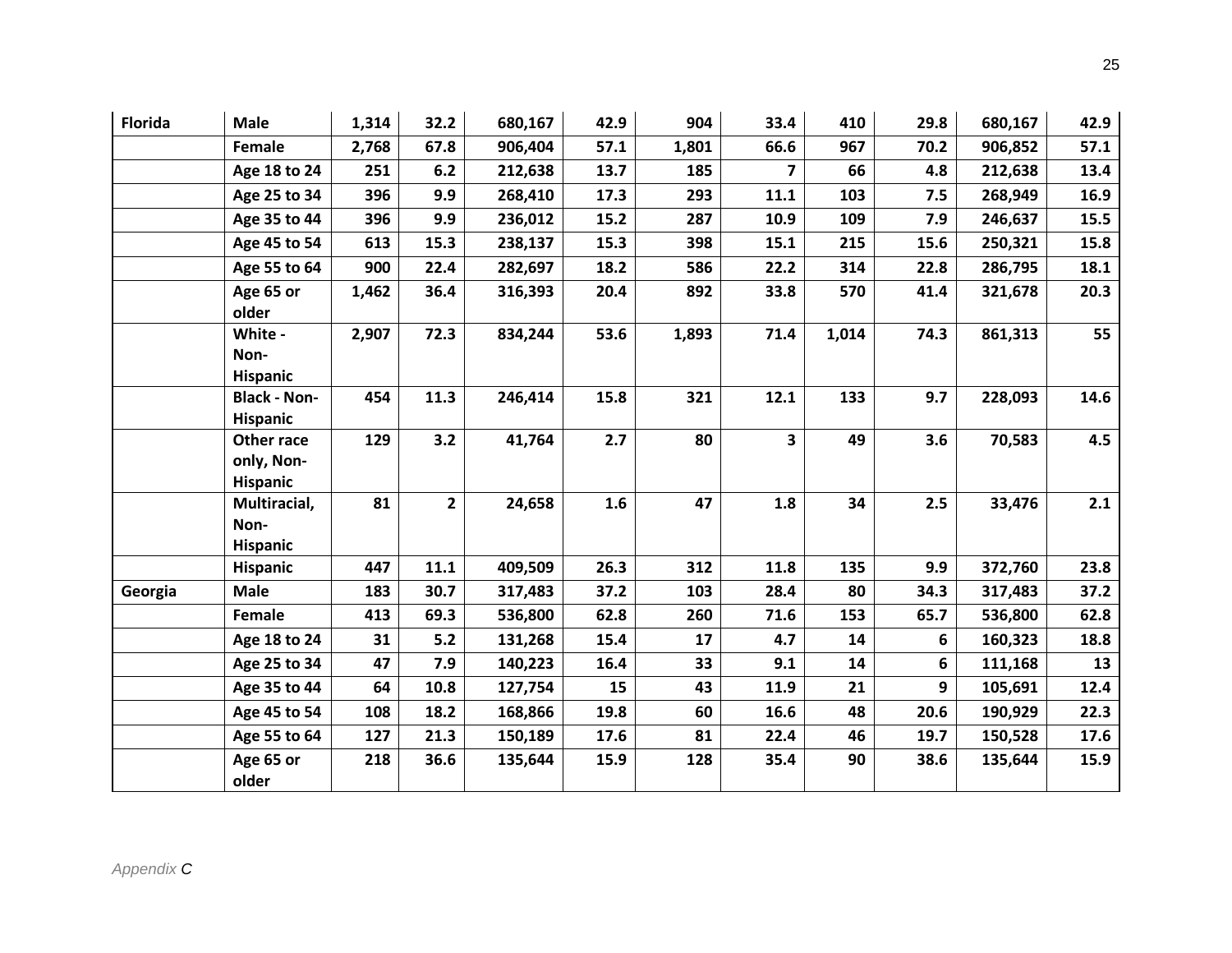|        | White -<br>Non-<br>Hispanic             | 378 | 64.3 | 500,048 | 59.9 | 221 | 61.6    | 157                     | 68.6                    | 543,065 | 65.8                    |
|--------|-----------------------------------------|-----|------|---------|------|-----|---------|-------------------------|-------------------------|---------|-------------------------|
|        | <b>Black - Non-</b><br>Hispanic         | 163 | 27.7 | 278,914 | 33.4 | 112 | 31.2    | 51                      | 22.3                    | 232,841 | 28.2                    |
|        | Other race<br>only, Non-<br>Hispanic    | 8   | 1.4  | 12,401  | 1.5  | 5   | 1.4     | $\overline{\mathbf{3}}$ | 1.3                     | 11,639  | 1.4                     |
|        | Multiracial,<br>Non-<br>Hispanic        | 20  | 3.4  | 15,573  | 1.9  | 10  | 2.8     | 10                      | 4.4                     | 24,782  | $\overline{\mathbf{3}}$ |
|        | Hispanic                                | 19  | 3.2  | 27,900  | 3.3  | 11  | 3.1     | 8                       | 3.5                     | 13,065  | 1.6                     |
| Hawaii | <b>Male</b>                             | 513 | 38.7 | 78,637  | 41   | 357 | 38      | 156                     | 40.3                    | 78,814  | 41                      |
|        | Female                                  | 813 | 61.3 | 112,973 | 59   | 582 | 62      | 231                     | 59.7                    | 113,195 | 59                      |
|        | Age 18 to 24                            | 129 | 9.8  | 34,538  | 18.1 | 109 | 11.7    | 20                      | $5.2$                   | 34,285  | 17.9                    |
|        | Age 25 to 34                            | 156 | 11.8 | 36,306  | 19   | 125 | 13.4    | 31                      | 8                       | 36,757  | 19.1                    |
|        | Age 35 to 44                            | 163 | 12.4 | 27,220  | 14.3 | 121 | 13      | 42                      | 10.9                    | 27,344  | 14.2                    |
|        | Age 45 to 54                            | 192 | 14.6 | 29,166  | 15.3 | 137 | 14.7    | 55                      | 14.2                    | 29,652  | 15.4                    |
|        | Age 55 to 64                            | 300 | 22.7 | 29,841  | 15.6 | 197 | 21.1    | 103                     | 26.7                    | 29,841  | 15.5                    |
|        | Age 65 or<br>older                      | 379 | 28.7 | 33,787  | 17.7 | 244 | 26.2    | 135                     | 35                      | 34,092  | 17.8                    |
|        | White -<br>Non-<br><b>Hispanic</b>      | 335 | 25.6 | 33,532  | 17.8 | 201 | 21.7    | 134                     | 35                      | 45,144  | 24                      |
|        | <b>Black - Non-</b><br>Hispanic         | 14  | 1.1  | 4,699   | 2.5  | 10  | $1.1\,$ | $\overline{\mathbf{4}}$ | $\mathbf{1}$            | 4,565   | 2.4                     |
|        | Other race<br>only, Non-<br>Hispanic    | 387 | 29.5 | 66,174  | 35.2 | 295 | 31.8    | 92                      | 24                      | 58,678  | 31.1                    |
|        | Multiracial,<br>Non-<br><b>Hispanic</b> | 440 | 33.6 | 57,083  | 30.4 | 314 | 33.8    | 126                     | 32.9                    | 60,804  | 32.3                    |
|        | Hispanic                                | 135 | 10.3 | 26,429  | 14.1 | 108 | 11.6    | 27                      | $\overline{\mathbf{z}}$ | 19,296  | 10.2                    |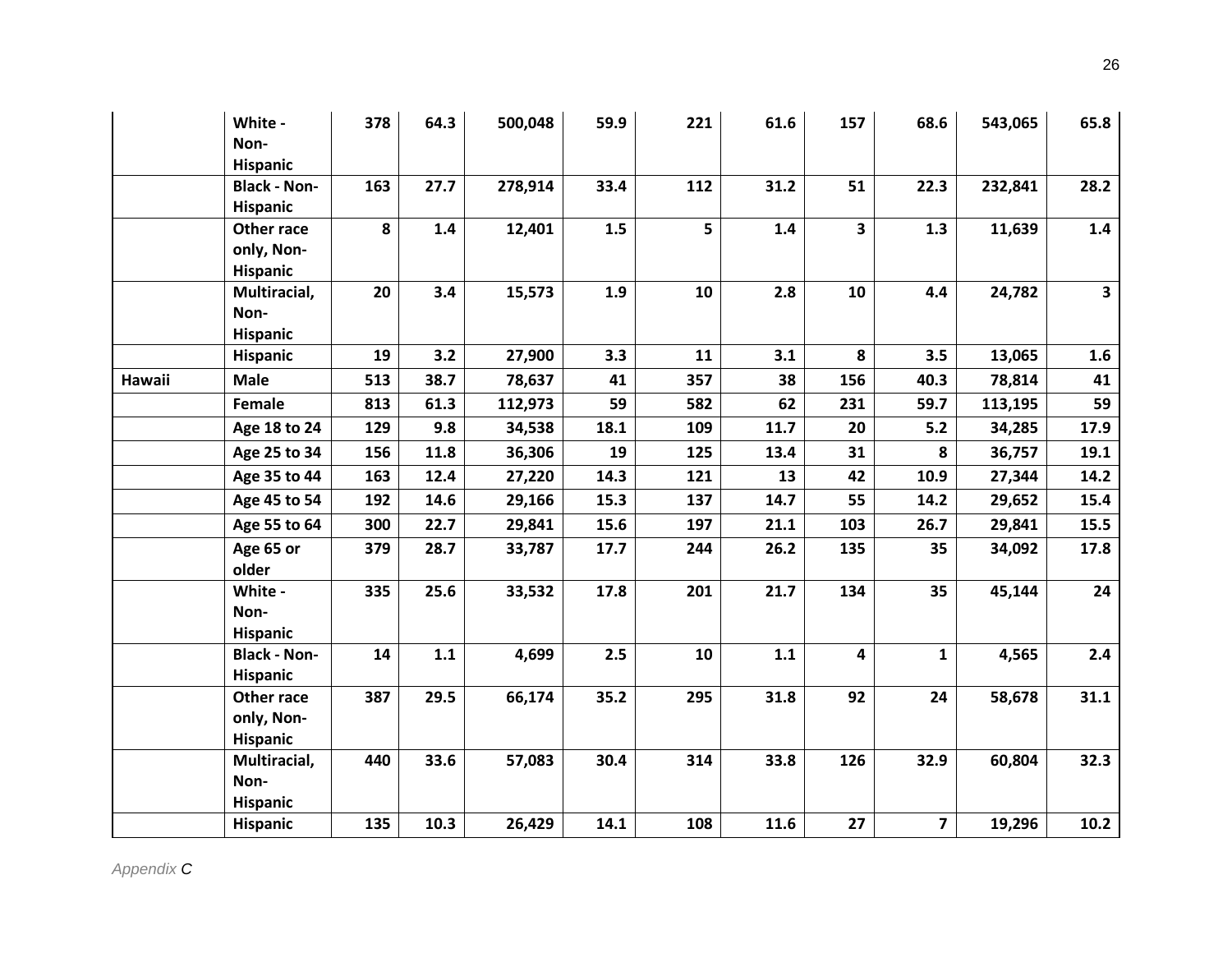| <b>Illinois</b> | <b>Male</b>                                 | 233 | 39.4 | 585,017 | 45.6 | 143 | 41.8 | 90  | 36   | 585,017 | 45.4 |
|-----------------|---------------------------------------------|-----|------|---------|------|-----|------|-----|------|---------|------|
|                 | Female                                      | 359 | 60.6 | 697,645 | 54.4 | 199 | 58.2 | 160 | 64   | 703,959 | 54.6 |
|                 | Age 18 to 24                                | 58  | 9.8  | 242,057 | 18.9 | 33  | 9.7  | 25  | 10   | 317,516 | 24.6 |
|                 | Age 25 to 34                                | 59  | 10   | 212,070 | 16.6 | 43  | 12.6 | 16  | 6.4  | 139,129 | 10.8 |
|                 | Age 35 to 44                                | 74  | 12.5 | 208,944 | 16.3 | 54  | 15.9 | 20  | 8    | 211,202 | 16.4 |
|                 | Age 45 to 54                                | 93  | 15.8 | 213,007 | 16.6 | 50  | 14.7 | 43  | 17.2 | 213,866 | 16.6 |
|                 | Age 55 to 64                                | 119 | 20.2 | 194,904 | 15.2 | 66  | 19.4 | 53  | 21.2 | 195,864 | 15.2 |
|                 | Age 65 or<br>older                          | 187 | 31.7 | 208,564 | 16.3 | 94  | 27.6 | 93  | 37.2 | 211,399 | 16.4 |
|                 | White -<br>Non-<br><b>Hispanic</b>          | 395 | 66.9 | 803,191 | 62.8 | 229 | 67.4 | 166 | 66.4 | 764,552 | 59.3 |
|                 | <b>Black - Non-</b><br><b>Hispanic</b>      | 106 | 18   | 218,312 | 17.1 | 58  | 17.1 | 48  | 19.2 | 238,403 | 18.5 |
|                 | Other race<br>only, Non-<br><b>Hispanic</b> | 20  | 3.4  | 53,205  | 4.2  | 11  | 3.2  | 9   | 3.6  | 48,468  | 3.8  |
|                 | Multiracial,<br>Non-<br><b>Hispanic</b>     | 19  | 3.2  | 46,729  | 3.7  | 13  | 3.8  | 6   | 2.4  | 32,681  | 2.5  |
|                 | <b>Hispanic</b>                             | 50  | 8.5  | 157,682 | 12.3 | 29  | 8.5  | 21  | 8.4  | 204,871 | 15.9 |
| Indiana         | <b>Male</b>                                 | 471 | 32.2 | 267,205 | 38.8 | 280 | 31.4 | 191 | 33.4 | 268,458 | 38.9 |
|                 | Female                                      | 994 | 67.8 | 421,904 | 61.2 | 613 | 68.6 | 381 | 66.6 | 422,428 | 61.1 |
|                 | Age 18 to 24                                | 73  | 5    | 106,154 | 15.6 | 50  | 5.7  | 23  | 4    | 106,154 | 15.5 |
|                 | Age 25 to 34                                | 114 | 7.9  | 119,301 | 17.5 | 81  | 9.2  | 33  | 5.8  | 121,077 | 17.6 |
|                 | Age 35 to 44                                | 145 | 10   | 103,247 | 15.2 | 100 | 11.4 | 45  | 7.9  | 103,247 | 15   |
|                 | Age 45 to 54                                | 236 | 16.3 | 119,089 | 17.5 | 154 | 17.6 | 82  | 14.4 | 121,887 | 17.7 |
|                 | Age 55 to 64                                | 378 | 26.1 | 128,890 | 18.9 | 210 | 23.9 | 168 | 29.5 | 130,363 | 19   |
|                 | Age 65 or<br>older                          | 501 | 34.6 | 103,846 | 15.3 | 282 | 32.2 | 219 | 38.4 | 103,983 | 15.1 |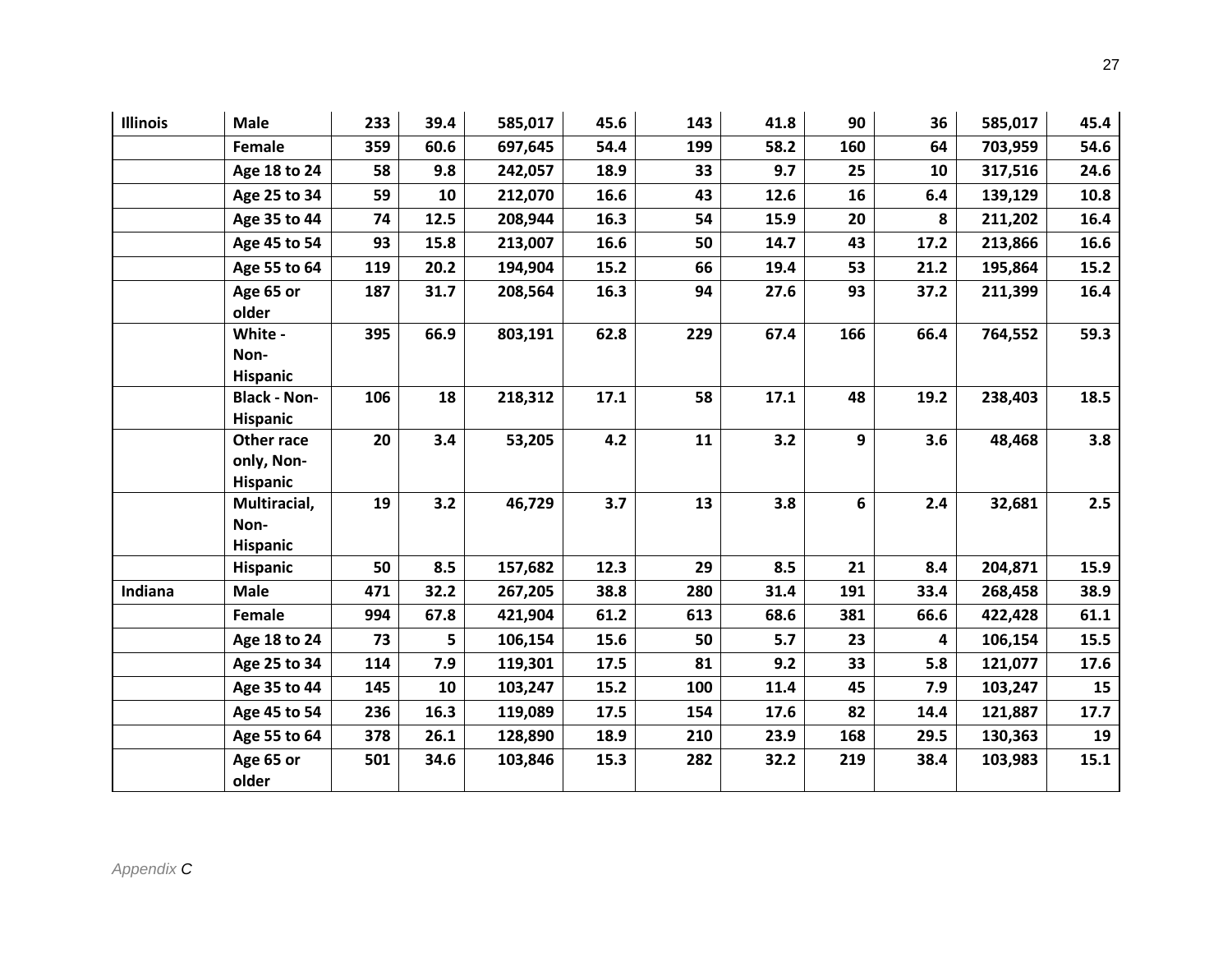|      | White -<br>Non-<br><b>Hispanic</b>          | 1,207 | 83.8                    | 538,245 | 79.4 | 720 | 82.1 | 487                     | 86.5 | 555,597 | 81.5 |
|------|---------------------------------------------|-------|-------------------------|---------|------|-----|------|-------------------------|------|---------|------|
|      | <b>Black - Non-</b><br><b>Hispanic</b>      | 128   | 8.9                     | 85,029  | 12.5 | 85  | 9.7  | 43                      | 7.6  | 85,614  | 12.6 |
|      | Other race<br>only, Non-<br><b>Hispanic</b> | 36    | 2.5                     | 15,055  | 2.2  | 22  | 2.5  | 14                      | 2.5  | 10,133  | 1.5  |
|      | Multiracial,<br>Non-<br><b>Hispanic</b>     | 38    | 2.6                     | 14,565  | 2.1  | 25  | 2.9  | 13                      | 2.3  | 13,087  | 1.9  |
|      | <b>Hispanic</b>                             | 31    | 2.2                     | 24,726  | 3.6  | 25  | 2.9  | 6                       | 1.1  | 16,890  | 2.5  |
| lowa | Male                                        | 291   | 39.2                    | 113,201 | 41.3 | 174 | 36.8 | 117                     | 43.3 | 113,201 | 41.3 |
|      | Female                                      | 452   | 60.8                    | 160,794 | 58.7 | 299 | 63.2 | 153                     | 56.7 | 160,794 | 58.7 |
|      | Age 18 to 24                                | 56    | 7.6                     | 52,550  | 19.3 | 40  | 8.5  | 16                      | 5.9  | 54,423  | 19.9 |
|      | Age 25 to 34                                | 81    | 10.9                    | 47,270  | 17.3 | 57  | 12.1 | 24                      | 8.9  | 46,608  | 17   |
|      | Age 35 to 44                                | 95    | 12.8                    | 45,539  | 16.7 | 71  | 15.1 | 24                      | 8.9  | 45,539  | 16.6 |
|      | Age 45 to 54                                | 117   | 15.8                    | 39,028  | 14.3 | 82  | 17.4 | 35                      | 13   | 39,274  | 14.3 |
|      | Age 55 to 64                                | 158   | 21.3                    | 41,457  | 15.2 | 91  | 19.3 | 67                      | 24.8 | 41,457  | 15.1 |
|      | Age 65 or<br>older                          | 234   | 31.6                    | 46,695  | 17.1 | 130 | 27.6 | 104                     | 38.5 | 46,695  | 17   |
|      | White -<br>Non-<br>Hispanic                 | 667   | 91.4                    | 233,440 | 86.3 | 414 | 89.4 | 253                     | 94.8 | 238,550 | 88   |
|      | <b>Black - Non-</b><br>Hispanic             | 16    | 2.2                     | 6,387   | 2.4  | 13  | 2.8  | $\overline{\mathbf{3}}$ | 1.1  | 4,255   | 1.6  |
|      | Other race<br>only, Non-<br>Hispanic        | 13    | 1.8                     | 9,912   | 3.7  | 10  | 2.2  | $\overline{\mathbf{3}}$ | 1.1  | 13,917  | 5.1  |
|      | Multiracial,<br>Non-<br><b>Hispanic</b>     | 12    | 1.6                     | 9,048   | 3.3  | 8   | 1.7  | $\overline{\mathbf{4}}$ | 1.5  | 13,570  | 5    |
|      | <b>Hispanic</b>                             | 22    | $\overline{\mathbf{3}}$ | 11,580  | 4.3  | 18  | 3.9  | $\overline{\mathbf{4}}$ | 1.5  | 828     | 0.3  |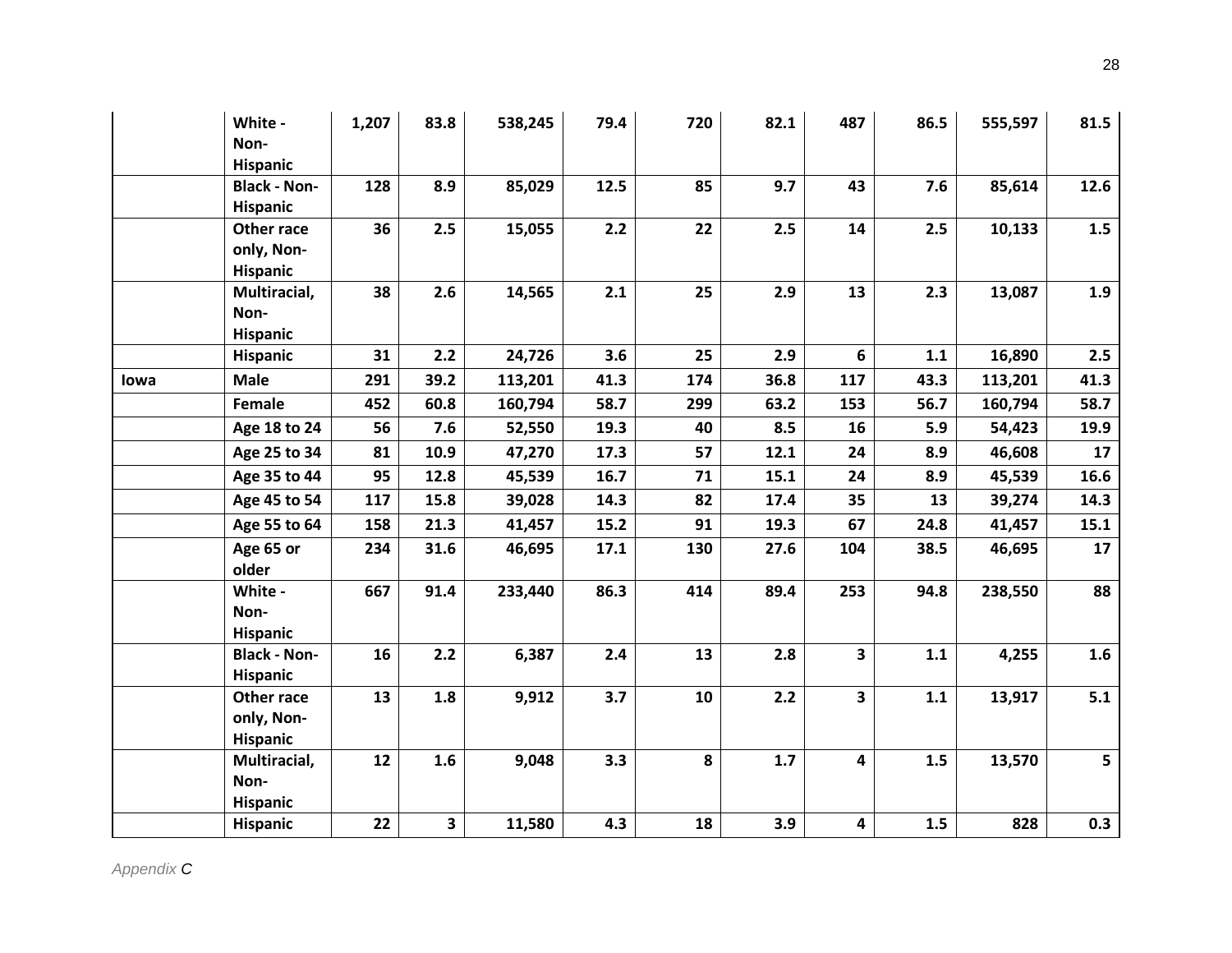| <b>Kansas</b> | <b>Male</b>                                 | 553   | 36.3 | 113,391 | 40.5 | 351 | 37.5 | 202 | 34.4 | 113,498 | 40.3           |
|---------------|---------------------------------------------|-------|------|---------|------|-----|------|-----|------|---------|----------------|
|               | Female                                      | 971   | 63.7 | 166,801 | 59.5 | 585 | 62.5 | 386 | 65.6 | 167,958 | 59.7           |
|               | Age 18 to 24                                | 118   | 7.8  | 50,983  | 18.3 | 87  | 9.4  | 31  | 5.3  | 51,192  | 18.2           |
|               | Age 25 to 34                                | 200   | 13.3 | 54,657  | 19.7 | 146 | 15.8 | 54  | 9.2  | 54,657  | 19.4           |
|               | Age 35 to 44                                | 159   | 10.6 | 35,500  | 12.8 | 107 | 11.6 | 52  | 8.9  | 36,059  | 12.8           |
|               | Age 45 to 54                                | 223   | 14.8 | 41,255  | 14.8 | 150 | 16.3 | 73  | 12.5 | 42,996  | 15.3           |
|               | Age 55 to 64                                | 329   | 21.8 | 45,686  | 16.4 | 183 | 19.8 | 146 | 25   | 46,130  | 16.4           |
|               | Age 65 or<br>older                          | 478   | 31.7 | 49,839  | 17.9 | 249 | 27   | 229 | 39.1 | 50,078  | 17.8           |
|               | White -<br>Non-<br><b>Hispanic</b>          | 1,287 | 85.6 | 219,686 | 79.3 | 766 | 83.3 | 521 | 89.4 | 236,382 | 84.2           |
|               | <b>Black - Non-</b><br><b>Hispanic</b>      | 81    | 5.4  | 20,897  | 7.5  | 54  | 5.9  | 27  | 4.6  | 20,494  | 7.3            |
|               | Other race<br>only, Non-<br><b>Hispanic</b> | 34    | 2.3  | 8,613   | 3.1  | 23  | 2.5  | 11  | 1.9  | 5,480   | $\overline{2}$ |
|               | Multiracial,<br>Non-<br><b>Hispanic</b>     | 37    | 2.5  | 7,591   | 2.7  | 27  | 2.9  | 10  | 1.7  | 5,785   | 2.1            |
|               | <b>Hispanic</b>                             | 64    | 4.3  | 20,296  | 7.3  | 50  | 5.4  | 14  | 2.4  | 12,452  | 4.4            |
| <b>Maine</b>  | <b>Male</b>                                 | 525   | 33.9 | 71,278  | 40.9 | 274 | 34.5 | 251 | 33.3 | 71,278  | 40.8           |
|               | Female                                      | 1,023 | 66.1 | 103,138 | 59.1 | 521 | 65.5 | 502 | 66.7 | 103,227 | 59.2           |
|               | Age 18 to 24                                | 80    | 5.2  | 23,493  | 13.5 | 53  | 6.7  | 27  | 3.6  | 23,493  | 13.5           |
|               | Age 25 to 34                                | 157   | 10.2 | 29,255  | 16.9 | 98  | 12.5 | 59  | 7.9  | 29,311  | 16.9           |
|               | Age 35 to 44                                | 168   | 10.9 | 28,902  | 16.7 | 105 | 13.3 | 63  | 8.4  | 28,915  | 16.7           |
|               | Age 45 to 54                                | 281   | 18.3 | 27,606  | 15.9 | 155 | 19.7 | 126 | 16.8 | 27,201  | 15.7           |
|               | Age 55 to 64                                | 339   | 22.1 | 28,841  | 16.6 | 152 | 19.3 | 187 | 24.9 | 29,156  | 16.8           |
|               | Age 65 or<br>older                          | 512   | 33.3 | 35,422  | 20.4 | 224 | 28.5 | 288 | 38.4 | 35,443  | 20.4           |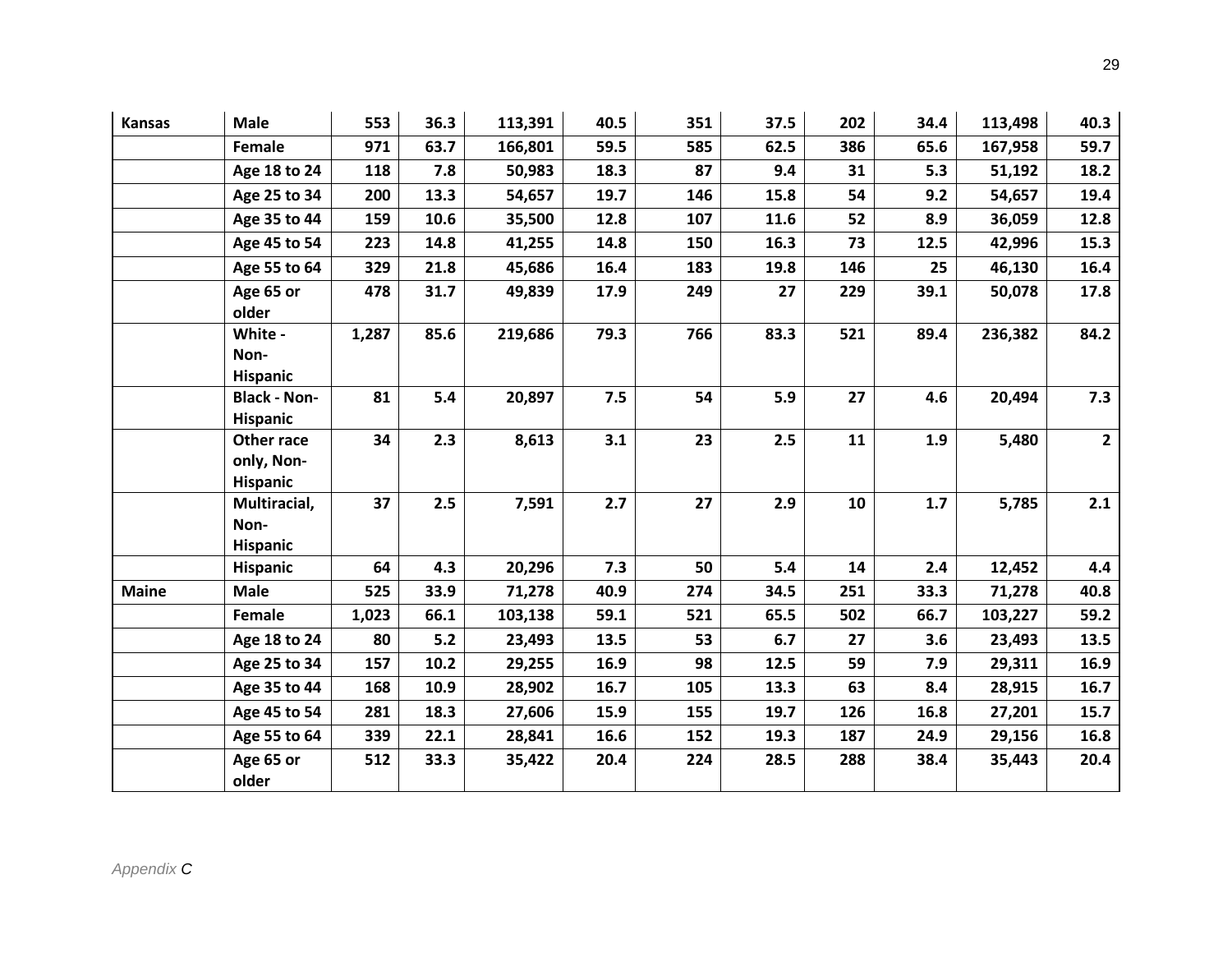|                      | White -<br>Non-<br>Hispanic             | 1,432 | 94.1 | 159,494 | 93.1 | 736         | 94.6 | 696                     | 93.5 | 159,110 | 92.3 |
|----------------------|-----------------------------------------|-------|------|---------|------|-------------|------|-------------------------|------|---------|------|
|                      | <b>Black - Non-</b><br>Hispanic         | 4     | 0.3  | 673     | 0.4  |             |      | $\overline{\mathbf{4}}$ | 0.5  | 2,170   | 1.3  |
|                      | Other race<br>only, Non-<br>Hispanic    | 36    | 2.4  | 4,039   | 2.4  | 20          | 2.6  | 16                      | 2.2  | 4,527   | 2.6  |
|                      | Multiracial,<br>Non-<br>Hispanic        | 42    | 2.8  | 6,017   | 3.5  | 20          | 2.6  | 22                      | 3    | 5,375   | 3.1  |
|                      | Hispanic                                | 8     | 0.5  | 1,083   | 0.6  | $2^{\circ}$ | 0.3  | 6                       | 0.8  | 1,275   | 0.7  |
| <b>Massachusetts</b> | <b>Male</b>                             | 429   | 36   | 284,857 | 37   | 277         | 37.1 | 152                     | 34.2 | 284,857 | 37   |
|                      | Female                                  | 762   | 64   | 485,302 | 63   | 470         | 62.9 | 292                     | 65.8 | 485,316 | 63   |
|                      | Age 18 to 24                            | 86    | 7.4  | 118,114 | 15.6 | 67          | 9.2  | 19                      | 4.3  | 80,630  | 10.6 |
|                      | Age 25 to 34                            | 127   | 10.9 | 117,566 | 15.6 | 84          | 11.5 | 43                      | 9.8  | 155,050 | 20.3 |
|                      | Age 35 to 44                            | 144   | 12.3 | 121,945 | 16.2 | 88          | 12.1 | 56                      | 12.7 | 123,928 | 16.3 |
|                      | Age 45 to 54                            | 209   | 17.9 | 137,373 | 18.2 | 127         | 17.4 | 82                      | 18.6 | 139,335 | 18.3 |
|                      | Age 55 to 64                            | 280   | 23.9 | 124,790 | 16.5 | 171         | 23.4 | 109                     | 24.8 | 127,349 | 16.7 |
|                      | Age 65 or<br>older                      | 324   | 27.7 | 135,065 | 17.9 | 193         | 26.4 | 131                     | 29.8 | 136,105 | 17.9 |
|                      | White -<br>Non-<br><b>Hispanic</b>      | 901   | 77.7 | 534,725 | 71.2 | 566         | 77.9 | 335                     | 77.4 | 539,867 | 71.3 |
|                      | <b>Black - Non-</b><br>Hispanic         | 67    | 5.8  | 61,962  | 8.3  | 40          | 5.5  | 27                      | 6.2  | 33,784  | 4.5  |
|                      | Other race<br>only, Non-<br>Hispanic    | 42    | 3.6  | 56,332  | 7.5  | 27          | 3.7  | 15                      | 3.5  | 79,593  | 10.5 |
|                      | Multiracial,<br>Non-<br><b>Hispanic</b> | 24    | 2.1  | 12,122  | 1.6  | 12          | 1.7  | 12                      | 2.8  | 19,900  | 2.6  |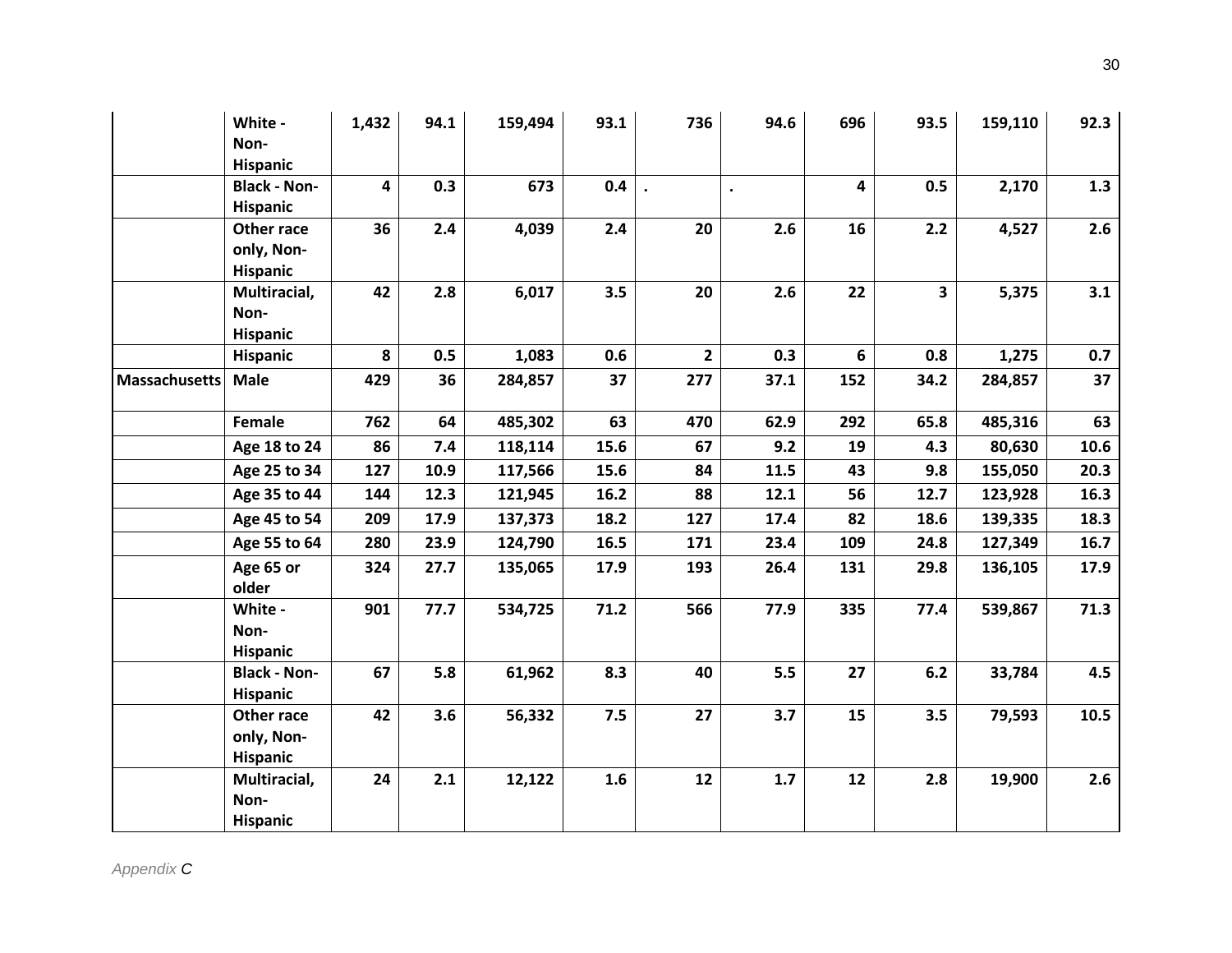|                  | <b>Hispanic</b>                             | 126   | 10.9 | 85,660  | 11.4 | 82  | 11.3 | 44  | 10.2           | 84,351  | 11.1 |
|------------------|---------------------------------------------|-------|------|---------|------|-----|------|-----|----------------|---------|------|
| Michigan         | <b>Male</b>                                 | 683   | 37.6 | 531,922 | 43.7 | 334 | 37.4 | 349 | 37.8           | 531,922 | 43.6 |
|                  | Female                                      | 1,135 | 62.4 | 686,517 | 56.3 | 560 | 62.6 | 575 | 62.2           | 687,399 | 56.4 |
|                  | Age 18 to 24                                | 192   | 10.7 | 228,052 | 18.9 | 117 | 13.3 | 75  | 8.1            | 228,052 | 18.8 |
|                  | Age 25 to 34                                | 206   | 11.5 | 197,210 | 16.3 | 103 | 11.7 | 103 | 11.2           | 197,726 | 16.3 |
|                  | Age 35 to 44                                | 229   | 12.7 | 193,235 | 16   | 110 | 12.5 | 119 | 12.9           | 193,235 | 15.9 |
|                  | Age 45 to 54                                | 295   | 16.4 | 189,391 | 15.7 | 143 | 16.3 | 152 | 16.5           | 193,911 | 15.9 |
|                  | Age 55 to 64                                | 390   | 21.7 | 204,023 | 16.9 | 161 | 18.4 | 229 | 24.9           | 204,345 | 16.8 |
|                  | Age 65 or<br>older                          | 486   | 27   | 196,570 | 16.3 | 243 | 27.7 | 243 | 26.4           | 198,735 | 16.3 |
|                  | White -<br>Non-<br><b>Hispanic</b>          | 1,399 | 78.4 | 902,635 | 75.4 | 680 | 78.1 | 719 | 78.8           | 913,811 | 76.2 |
|                  | <b>Black - Non-</b><br><b>Hispanic</b>      | 236   | 13.2 | 204,094 | 17.1 | 117 | 13.4 | 119 | 13             | 175,754 | 14.7 |
|                  | Other race<br>only, Non-<br><b>Hispanic</b> | 50    | 2.8  | 26,480  | 2.2  | 30  | 3.4  | 20  | 2.2            | 30,936  | 2.6  |
|                  | Multiracial,<br>Non-<br><b>Hispanic</b>     | 58    | 3.3  | 24,853  | 2.1  | 21  | 2.4  | 37  | 4.1            | 33,922  | 2.8  |
|                  | Hispanic                                    | 41    | 2.3  | 38,454  | 3.2  | 23  | 2.6  | 18  | $\overline{2}$ | 44,416  | 3.7  |
| <b>Minnesota</b> | <b>Male</b>                                 | 647   | 37.6 | 183,346 | 39.9 | 362 | 39.4 | 285 | 35.6           | 183,691 | 39.9 |
|                  | Female                                      | 1,072 | 62.4 | 275,860 | 60.1 | 557 | 60.6 | 515 | 64.4           | 276,139 | 60.1 |
|                  | Age 18 to 24                                | 174   | 10.2 | 83,672  | 18.4 | 96  | 10.6 | 78  | 9.8            | 83,672  | 18.2 |
|                  | Age 25 to 34                                | 225   | 13.2 | 83,358  | 18.3 | 123 | 13.6 | 102 | 12.8           | 83,358  | 18.1 |
|                  | Age 35 to 44                                | 263   | 15.4 | 82,144  | 18   | 156 | 17.3 | 107 | 13.4           | 83,024  | 18.1 |
|                  | Age 45 to 54                                | 252   | 14.8 | 62,303  | 13.7 | 138 | 15.3 | 114 | 14.3           | 64,429  | 14   |
|                  | Age 55 to 64                                | 370   | 21.7 | 71,311  | 15.7 | 195 | 21.6 | 175 | 21.9           | 72,865  | 15.8 |
|                  | Age 65 or<br>older                          | 419   | 24.6 | 72,481  | 15.9 | 195 | 21.6 | 224 | 28             | 72,481  | 15.8 |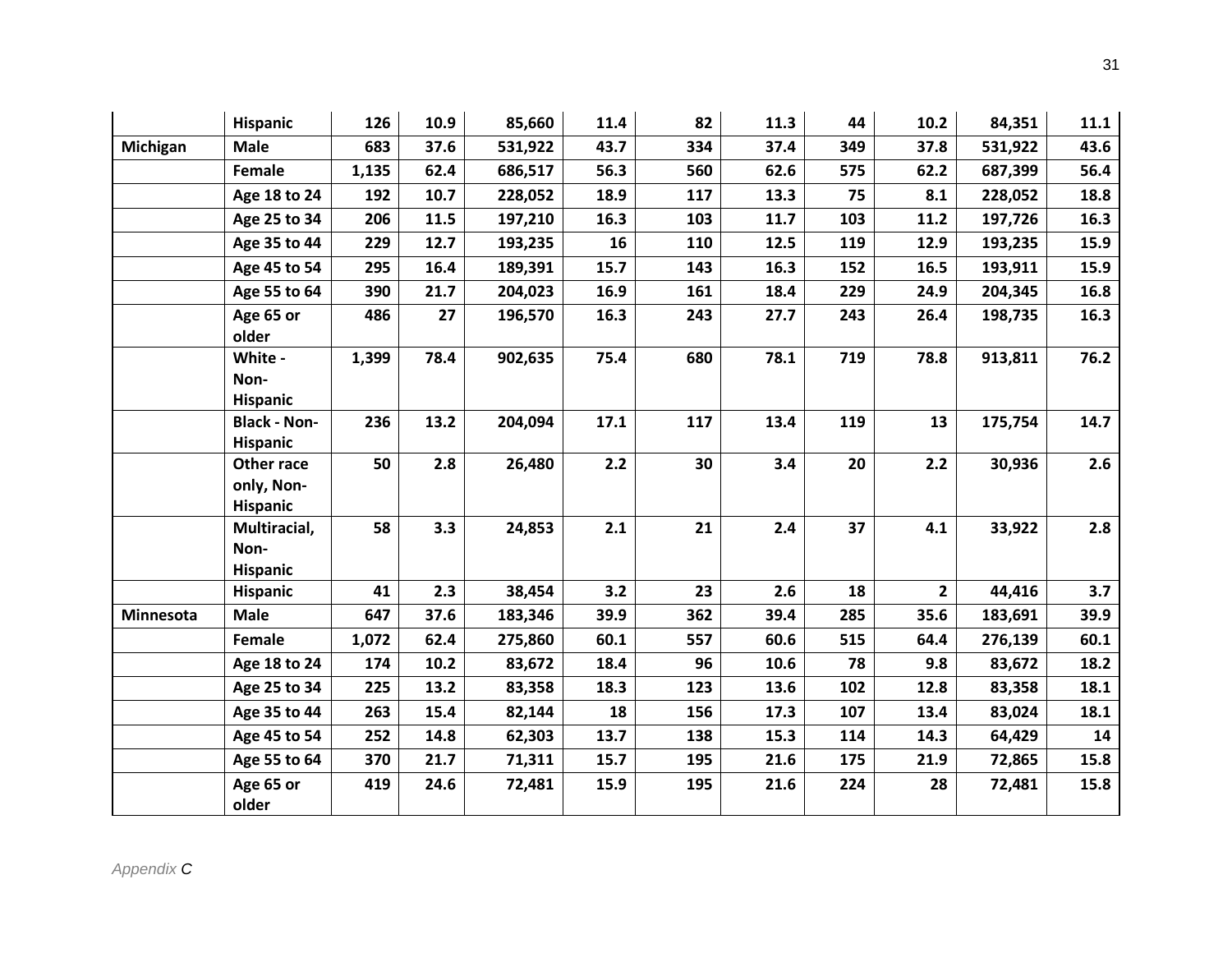|          | White -<br>Non-<br>Hispanic             | 1,448 | 85.7 | 370,337 | 82             | 753        | 83.8           | 695 | 87.9                    | 390,110 | 86   |
|----------|-----------------------------------------|-------|------|---------|----------------|------------|----------------|-----|-------------------------|---------|------|
|          | <b>Black - Non-</b><br>Hispanic         | 71    | 4.2  | 31,421  | $\overline{7}$ | 43         | 4.8            | 28  | 3.5                     | 27,751  | 6.1  |
|          | Other race<br>only, Non-<br>Hispanic    | 69    | 4.1  | 26,371  | 5.8            | 44         | 4.9            | 25  | 3.2                     | 16,493  | 3.6  |
|          | Multiracial,<br>Non-<br>Hispanic        | 37    | 2.2  | 9,321   | 2.1            | 18         | $\overline{2}$ | 19  | 2.4                     | 9,697   | 2.1  |
|          | Hispanic                                | 65    | 3.8  | 14,203  | 3.1            | 41         | 4.6            | 24  | $\overline{\mathbf{3}}$ | 9,738   | 2.1  |
| Missouri | <b>Male</b>                             | 309   | 33.8 | 264,206 | 42.5           | 188        | 34.8           | 121 | 32.4                    | 265,363 | 42.5 |
|          | Female                                  | 604   | 66.2 | 357,698 | 57.5           | 352        | 65.2           | 252 | 67.6                    | 358,464 | 57.5 |
|          | Age 18 to 24                            | 66    | 7.3  | 122,138 | 19.7           | 53         | 9.9            | 13  | 3.5                     | 84,178  | 13.5 |
|          | Age 25 to 34                            | 80    | 8.8  | 101,338 | 16.4           | 52         | 9.7            | 28  | 7.5                     | 140,456 | 22.5 |
|          | Age 35 to 44                            | 90    | 9.9  | 85,871  | 13.9           | 51         | 9.5            | 39  | 10.5                    | 85,871  | 13.8 |
|          | Age 45 to 54                            | 150   | 16.5 | 95,476  | 15.4           | 97         | 18.1           | 53  | 14.2                    | 98,151  | 15.7 |
|          | Age 55 to 64                            | 200   | 22.1 | 101,089 | 16.3           | 101        | 18.9           | 99  | 26.6                    | 101,414 | 16.3 |
|          | Age 65 or<br>older                      | 321   | 35.4 | 112,725 | 18.2           | 181        | 33.8           | 140 | 37.6                    | 113,748 | 18.2 |
|          | White -<br>Non-<br>Hispanic             | 709   | 78.3 | 498,371 | 80.5           | 422        | 78.7           | 287 | 77.6                    | 502,973 | 80.9 |
|          | <b>Black - Non-</b><br>Hispanic         | 108   | 11.9 | 77,794  | 12.6           | 62         | 11.6           | 46  | 12.4                    | 71,269  | 11.5 |
|          | Other race<br>only, Non-<br>Hispanic    | 27    | 3    | 13,253  | 2.1            | 15         | 2.8            | 12  | 3.2                     | 17,885  | 2.9  |
|          | Multiracial,<br>Non-<br><b>Hispanic</b> | 41    | 4.5  | 9,066   | 1.5            | 25         | 4.7            | 16  | 4.3                     | 8,796   | 1.4  |
|          | Hispanic                                | 21    | 2.3  | 20,639  | 3.3            | ${\bf 12}$ | 2.2            | 9   | 2.4                     | 21,077  | 3.4  |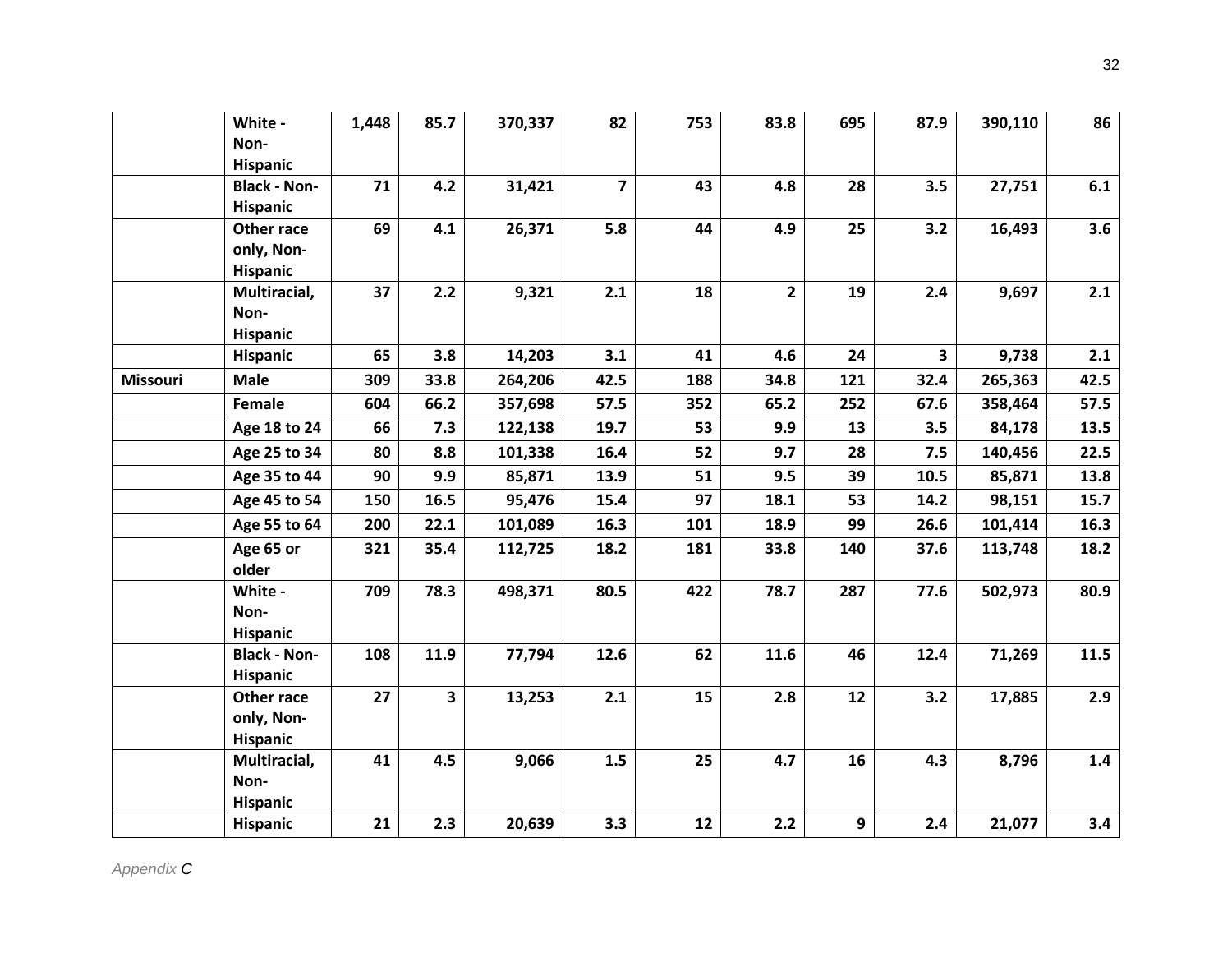| <b>Montana</b> | <b>Male</b>                                 | 296   | 38.9 | 44,752  | 43.7         | 191 | 39.6 | 105 | 37.6 | 44,752  | 43.7           |
|----------------|---------------------------------------------|-------|------|---------|--------------|-----|------|-----|------|---------|----------------|
|                | Female                                      | 465   | 61.1 | 57,613  | 56.3         | 291 | 60.4 | 174 | 62.4 | 57,613  | 56.3           |
|                | Age 18 to 24                                | 43    | 5.7  | 12,291  | 12.1         | 35  | 7.4  | 8   | 2.9  | 4,781   | 4.7            |
|                | Age 25 to 34                                | 78    | 10.3 | 17,746  | 17.5         | 55  | 11.6 | 23  | 8.2  | 25,256  | 24.7           |
|                | Age 35 to 44                                | 79    | 10.5 | 12,953  | 12.8         | 46  | 9.7  | 33  | 11.8 | 14,124  | 13.8           |
|                | Age 45 to 54                                | 116   | 15.4 | 17,607  | 17.4         | 75  | 15.8 | 41  | 14.7 | 16,848  | 16.5           |
|                | Age 55 to 64                                | 162   | 21.5 | 19,862  | 19.6         | 100 | 21   | 62  | 22.2 | 20,136  | 19.7           |
|                | Age 65 or<br>older                          | 277   | 36.7 | 20,961  | 20.7         | 165 | 34.7 | 112 | 40.1 | 21,220  | 20.7           |
|                | White -<br>Non-<br><b>Hispanic</b>          | 599   | 79   | 87,317  | 85.5         | 375 | 78.1 | 224 | 80.6 | 91,490  | 89.4           |
|                | Other race<br>only, Non-<br><b>Hispanic</b> | 126   | 16.6 | 10,081  | 9.9          | 87  | 18.1 | 39  | 14   | 5,885   | 5.8            |
|                | Multiracial,<br>Non-<br><b>Hispanic</b>     | 20    | 2.6  | 2,078   | $\mathbf{2}$ | 9   | 1.9  | 11  | 4    | 2,061   | $\overline{2}$ |
|                | <b>Hispanic</b>                             | 12    | 1.6  | 2,134   | 2.1          | 8   | 1.7  | 4   | 1.4  | 2,891   | 2.8            |
| Nebraska       | <b>Male</b>                                 | 629   | 37.6 | 73,001  | 41.7         | 375 | 37.8 | 254 | 37.3 | 73,041  | 41.6           |
|                | Female                                      | 1,045 | 62.4 | 102,264 | 58.3         | 618 | 62.2 | 427 | 62.7 | 102,376 | 58.4           |
|                | Age 18 to 24                                | 145   | 8.7  | 33,378  | 19.1         | 94  | 9.5  | 51  | 7.5  | 33,378  | 19             |
|                | Age 25 to 34                                | 226   | 13.5 | 37,928  | 21.7         | 157 | 15.9 | 69  | 10.1 | 37,928  | 21.6           |
|                | Age 35 to 44                                | 191   | 11.4 | 23,448  | 13.4         | 123 | 12.4 | 68  | 10   | 23,493  | 13.4           |
|                | Age 45 to 54                                | 221   | 13.2 | 23,482  | 13.4         | 129 | 13   | 92  | 13.5 | 23,568  | 13.4           |
|                | Age 55 to 64                                | 362   | 21.7 | 28,566  | 16.3         | 202 | 20.4 | 160 | 23.5 | 28,625  | 16.3           |
|                | Age 65 or<br>older                          | 525   | 31.4 | 28,363  | 16.2         | 284 | 28.7 | 241 | 35.4 | 28,424  | 16.2           |
|                | White -<br>Non-<br><b>Hispanic</b>          | 1,490 | 89.8 | 143,006 | 82.8         | 883 | 89.6 | 607 | 89.9 | 144,425 | 84.2           |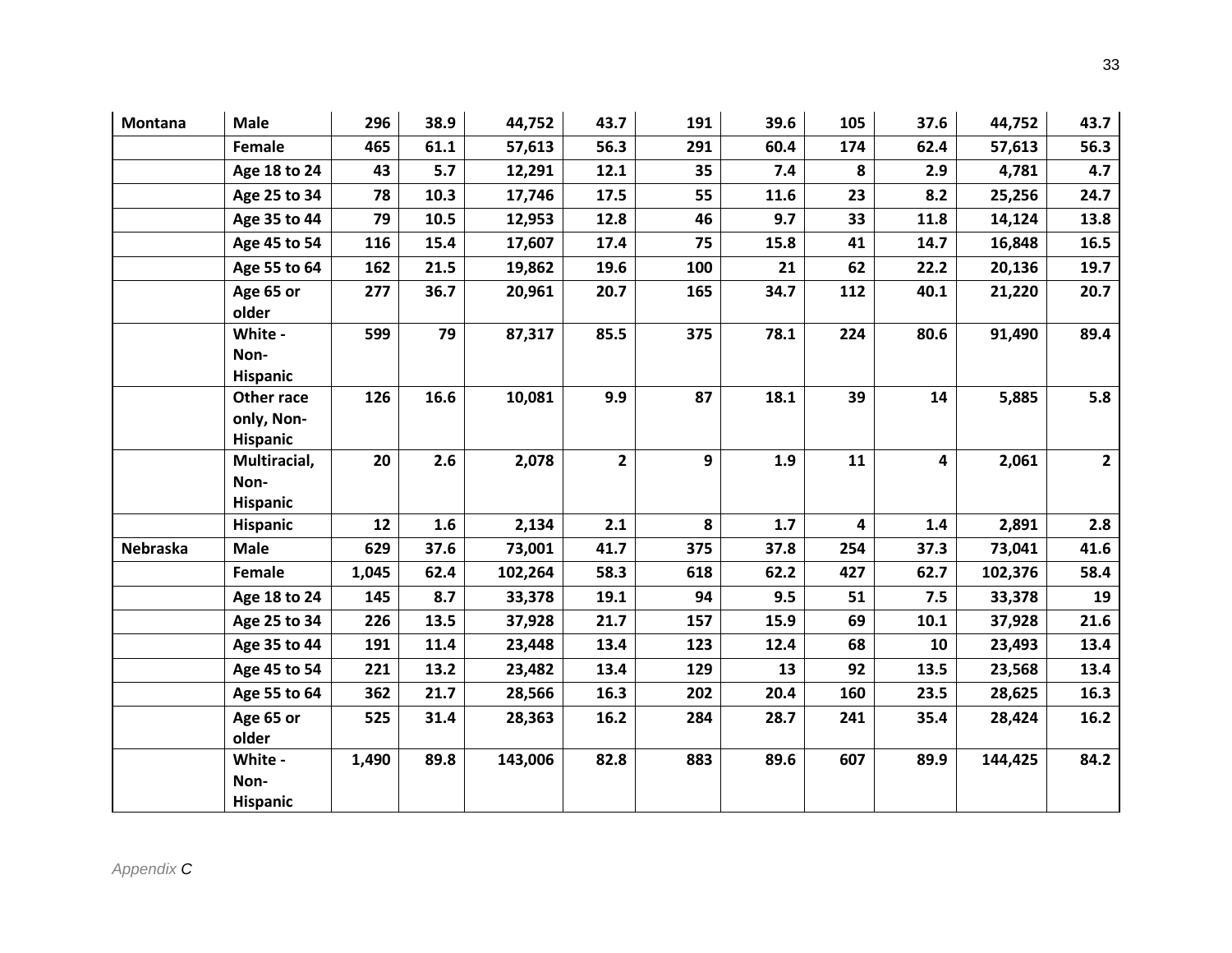|                         | <b>Black - Non-</b><br><b>Hispanic</b>      | 38  | 2.3   | 12,014  | $\overline{7}$ | 25  | 2.5  | 13  | 1.9                     | 10,176  | 5.9  |
|-------------------------|---------------------------------------------|-----|-------|---------|----------------|-----|------|-----|-------------------------|---------|------|
|                         | Other race<br>only, Non-<br><b>Hispanic</b> | 35  | 2.1   | 3,329   | 1.9            | 19  | 1.9  | 16  | 2.4                     | 3,848   | 2.2  |
|                         | Multiracial,<br>Non-<br>Hispanic            | 29  | 1.7   | 4,007   | 2.3            | 16  | 1.6  | 13  | 1.9                     | 3,922   | 2.3  |
|                         | <b>Hispanic</b>                             | 68  | 4.1   | 10,300  | 6              | 42  | 4.3  | 26  | 3.9                     | 9,216   | 5.4  |
| Nevada                  | <b>Male</b>                                 | 145 | 29.7  | 77,334  | 32.2           | 83  | 30.5 | 62  | 28.7                    | 78,589  | 32.6 |
|                         | Female                                      | 343 | 70.3  | 162,697 | 67.8           | 189 | 69.5 | 154 | 71.3                    | 162,785 | 67.4 |
|                         | Age 18 to 24                                | 40  | 8.3   | 36,597  | 15.3           | 27  | 10.1 | 13  | 6                       | 43,367  | 18.1 |
|                         | Age 25 to 34                                | 50  | 10.4  | 43,660  | 18.3           | 30  | 11.2 | 20  | 9.3                     | 38,145  | 15.9 |
|                         | Age 35 to 44                                | 51  | 10.6  | 31,853  | 13.3           | 32  | 11.9 | 19  | 8.8                     | 31,343  | 13.1 |
|                         | Age 45 to 54                                | 63  | 13    | 31,747  | 13.3           | 35  | 13.1 | 28  | 13                      | 31,410  | 13.1 |
|                         | Age 55 to 64                                | 113 | 23.4  | 44,897  | 18.8           | 58  | 21.6 | 55  | 25.6                    | 45,445  | 18.9 |
|                         | Age 65 or<br>older                          | 166 | 34.4  | 50,167  | 21             | 86  | 32.1 | 80  | 37.2                    | 50,405  | 21   |
|                         | White -<br>Non-<br>Hispanic                 | 341 | 71.2  | 130,536 | 55.7           | 183 | 69.3 | 158 | 73.5                    | 141,603 | 58.7 |
|                         | <b>Black - Non-</b><br><b>Hispanic</b>      | 27  | 5.6   | 28,405  | 12.1           | 17  | 6.4  | 10  | 4.7                     | 31,553  | 13.1 |
|                         | Other race<br>only, Non-<br><b>Hispanic</b> | 24  | 5     | 22,714  | 9.7            | 16  | 6.1  | 8   | 3.7                     | 18,016  | 7.5  |
|                         | Multiracial,<br>Non-<br>Hispanic            | 25  | $5.2$ | 8,869   | 3.8            | 10  | 3.8  | 15  | $\overline{\mathbf{z}}$ | 8,666   | 3.6  |
|                         | Hispanic                                    | 62  | 12.9  | 44,034  | 18.8           | 38  | 14.4 | 24  | 11.2                    | 41,320  | 17.1 |
| <b>New</b><br>Hampshire | <b>Male</b>                                 | 321 | 33.9  | 61,681  | 36             | 226 | 35.8 | 95  | 30.2                    | 62,068  | 36.1 |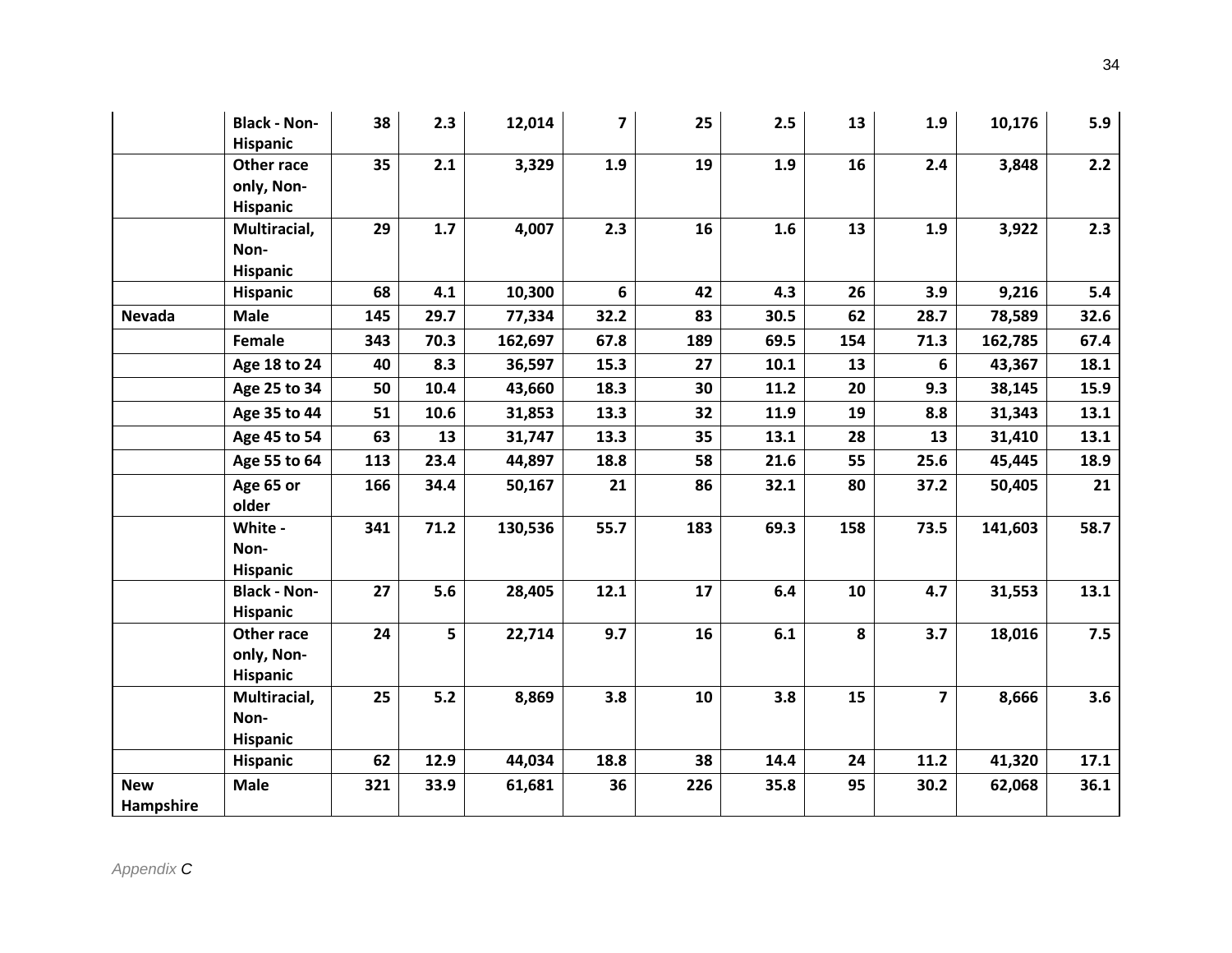|                   | Female              | 625                     | 66.1 | 109,609 | 64   | 405          | 64.2           | 220                     | 69.8 | 109,825 | 63.9 |
|-------------------|---------------------|-------------------------|------|---------|------|--------------|----------------|-------------------------|------|---------|------|
|                   | Age 18 to 24        | 56                      | 6    | 32,229  | 19   | 40           | 6.4            | 16                      | 5.1  | 32,229  | 19   |
|                   | Age 25 to 34        | 92                      | 9.8  | 27,202  | 16   | 69           | 11.1           | 23                      | 7.4  | 26,388  | 15.5 |
|                   | Age 35 to 44        | 123                     | 13.2 | 30,534  | 18   | 79           | 12.7           | 44                      | 14.1 | 30,534  | 18   |
|                   | Age 45 to 54        | 175                     | 18.7 | 27,737  | 16.3 | 125          | 20.1           | 50                      | 16   | 28,132  | 16.6 |
|                   | Age 55 to 64        | 204                     | 21.8 | 26,511  | 15.6 | 135          | 21.7           | 69                      | 22.1 | 26,919  | 15.9 |
|                   | Age 65 or           | 285                     | 30.5 | 25,476  | 15   | 175          | 28.1           | 110                     | 35.3 | 25,604  | 15.1 |
|                   | older               |                         |      |         |      |              |                |                         |      |         |      |
|                   | White -             | 857                     | 92.5 | 153,204 | 91.3 | 567          | 92.5           | 290                     | 92.7 | 157,750 | 92.3 |
|                   | Non-                |                         |      |         |      |              |                |                         |      |         |      |
|                   | <b>Hispanic</b>     |                         |      |         |      |              |                |                         |      |         |      |
|                   | <b>Black - Non-</b> | $\overline{\mathbf{3}}$ | 0.3  | 305     | 0.2  | $\mathbf{1}$ | 0.2            | $2^{\circ}$             | 0.6  | 1,195   | 0.7  |
|                   | <b>Hispanic</b>     |                         |      |         |      |              |                |                         |      |         |      |
|                   | Other race          | 27                      | 2.9  | 4,197   | 2.5  | 19           | 3.1            | 8                       | 2.6  | 3,541   | 2.1  |
|                   | only, Non-          |                         |      |         |      |              |                |                         |      |         |      |
|                   | Hispanic            |                         |      |         |      |              |                |                         |      |         |      |
|                   | Multiracial,        | 19                      | 2.1  | 2,915   | 1.7  | 12           | $\overline{2}$ | $\overline{\mathbf{z}}$ | 2.2  | 5,709   | 3.3  |
|                   | Non-                |                         |      |         |      |              |                |                         |      |         |      |
|                   | <b>Hispanic</b>     |                         |      |         |      |              |                |                         |      |         |      |
|                   | Hispanic            | 20                      | 2.2  | 7,107   | 4.2  | 14           | 2.3            | 6                       | 1.9  | 2,804   | 1.6  |
| <b>New Jersey</b> | <b>Male</b>         | 268                     | 30.9 | 275,926 | 36   | 155          | 32.4           | 113                     | 29.1 | 275,926 | 36   |
|                   | Female              | 599                     | 69.1 | 489,703 | 64   | 324          | 67.6           | 275                     | 70.9 | 489,703 | 64   |
|                   | Age 18 to 24        | 59                      | 6.9  | 131,604 | 17.3 | 38           | 8.1            | 21                      | 5.4  | 94,203  | 12.3 |
|                   | Age 25 to 34        | 80                      | 9.3  | 99,068  | 13   | 45           | 9.6            | 35                      | 9    | 136,469 | 17.8 |
|                   | Age 35 to 44        | 112                     | 13.1 | 114,078 | 15   | 62           | 13.2           | 50                      | 12.9 | 114,078 | 14.9 |
|                   | Age 45 to 54        | 159                     | 18.6 | 125,871 | 16.5 | 98           | 20.9           | 61                      | 15.7 | 128,100 | 16.7 |
|                   | Age 55 to 64        | 208                     | 24.3 | 136,773 | 18   | 112          | 23.9           | 96                      | 24.7 | 139,006 | 18.2 |
|                   | Age 65 or           | 239                     | 27.9 | 153,551 | 20.2 | 114          | 24.3           | 125                     | 32.2 | 153,773 | 20.1 |
|                   | older               |                         |      |         |      |              |                |                         |      |         |      |
|                   | White -             | 532                     | 62.4 | 405,334 | 53.9 | 289          | 61.9           | 243                     | 63.1 | 415,228 | 54.5 |
|                   | Non-                |                         |      |         |      |              |                |                         |      |         |      |
|                   | <b>Hispanic</b>     |                         |      |         |      |              |                |                         |      |         |      |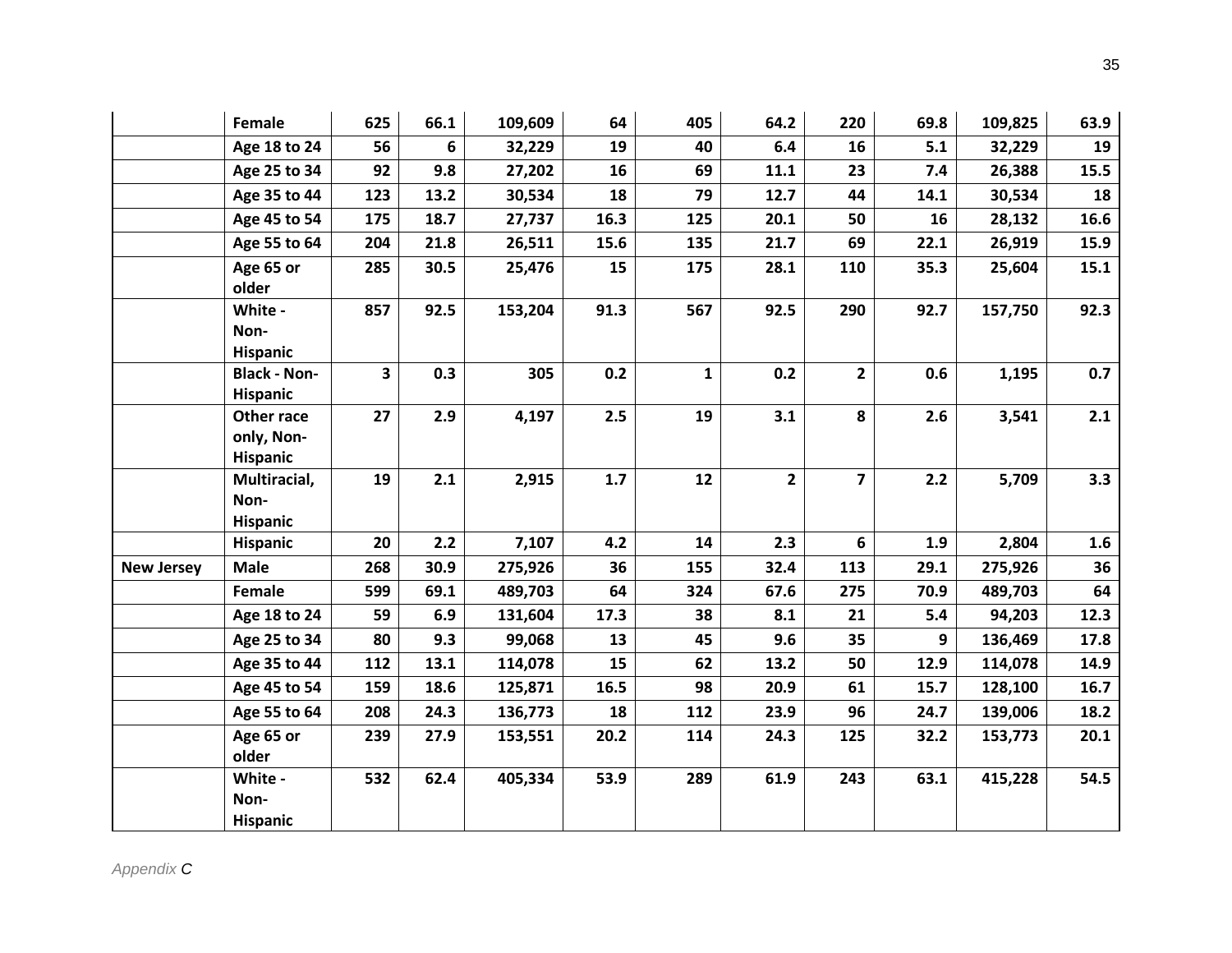|                   | <b>Black - Non-</b><br>Hispanic             | 142   | 16.7 | 111,481   | 14.8 | 73             | 15.6 | 69             | 17.9 | 125,668   | 16.5 |
|-------------------|---------------------------------------------|-------|------|-----------|------|----------------|------|----------------|------|-----------|------|
|                   | Other race<br>only, Non-<br><b>Hispanic</b> | 25    | 2.9  | 48,111    | 6.4  | 15             | 3.2  | 10             | 2.6  | 56,831    | 7.5  |
|                   | Multiracial,<br>Non-<br><b>Hispanic</b>     | 14    | 1.6  | 22,687    | 3    | $\overline{2}$ | 0.4  | 12             | 3.1  | 56,839    | 7.5  |
|                   | Hispanic                                    | 139   | 16.3 | 165,057   | 21.9 | 88             | 18.8 | 51             | 13.2 | 106,876   | 14   |
| <b>New Mexico</b> | <b>Male</b>                                 | 312   | 35.1 | 102,722   | 41.2 | 198            | 34.1 | 114            | 37.1 | 104,688   | 41.6 |
|                   | Female                                      | 576   | 64.9 | 146,708   | 58.8 | 383            | 65.9 | 193            | 62.9 | 146,708   | 58.4 |
|                   | Age 18 to 24                                | 56    | 6.3  | 43,228    | 17.5 | 38             | 6.6  | 18             | 5.9  | 46,851    | 18.6 |
|                   | Age 25 to 34                                | 99    | 11.2 | 52,648    | 21.3 | 74             | 12.8 | 25             | 8.2  | 49,295    | 19.6 |
|                   | Age 35 to 44                                | 106   | 12   | 32,953    | 13.3 | 72             | 12.5 | 34             | 11.1 | 34,866    | 13.9 |
|                   | Age 45 to 54                                | 144   | 16.3 | 38,291    | 15.5 | 94             | 16.3 | 50             | 16.3 | 38,965    | 15.5 |
|                   | Age 55 to 64                                | 192   | 21.8 | 36,045    | 14.6 | 118            | 20.5 | 74             | 24.2 | 36,377    | 14.5 |
|                   | Age 65 or<br>older                          | 285   | 32.3 | 44,274    | 17.9 | 180            | 31.3 | 105            | 34.3 | 44,984    | 17.9 |
|                   | White -<br>Non-<br>Hispanic                 | 469   | 54.6 | 94,813    | 40.1 | 292            | 52   | 177            | 59.6 | 98,151    | 40.8 |
|                   | <b>Black - Non-</b><br>Hispanic             | 6     | 0.7  | 1,870     | 0.8  | 4              | 0.7  | $\overline{2}$ | 0.7  | 5,630     | 2.3  |
|                   | Other race<br>only, Non-<br><b>Hispanic</b> | 94    | 10.9 | 22,298    | 9.4  | 69             | 12.3 | 25             | 8.4  | 18,740    | 7.8  |
|                   | Multiracial,<br>Non-<br>Hispanic            | 14    | 1.6  | 2,938     | 1.2  | 9              | 1.6  | 5              | 1.7  | 1,590     | 0.7  |
|                   | <b>Hispanic</b>                             | 276   | 32.1 | 114,470   | 48.4 | 188            | 33.5 | 88             | 29.6 | 116,359   | 48.4 |
| <b>New York</b>   | <b>Male</b>                                 | 552   | 34.4 | 841,995   | 38.3 | 339            | 33.9 | 213            | 35.1 | 843,314   | 38.3 |
|                   | Female                                      | 1,054 | 65.6 | 1,359,208 | 61.7 | 660            | 66.1 | 394            | 64.9 | 1,359,804 | 61.7 |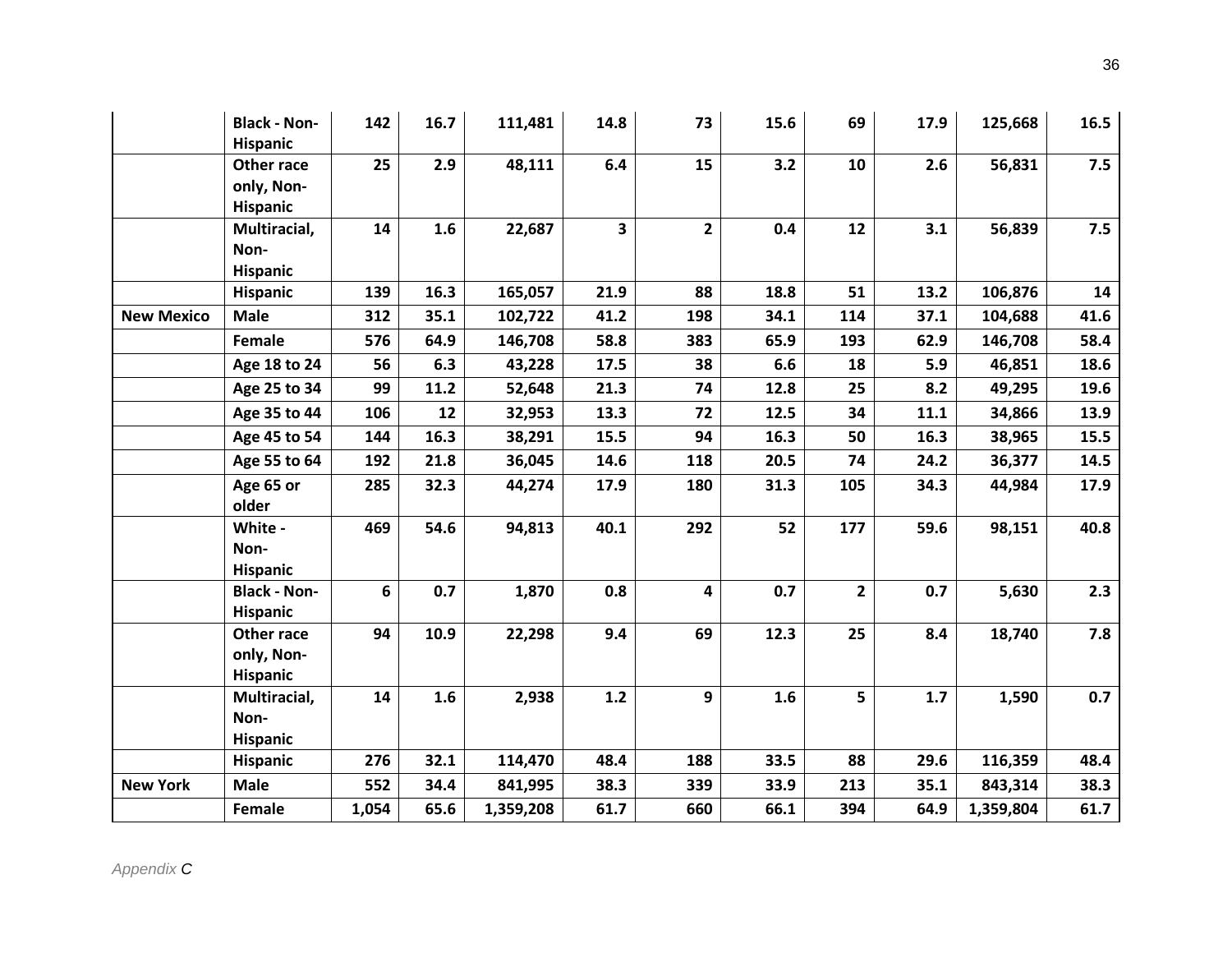|      | Age 18 to 24            | 102   | 6.5                     | 321,458   | 14.8 | 72  | 7.4                     | 30  | 5    | 321,458   | 14.8 |
|------|-------------------------|-------|-------------------------|-----------|------|-----|-------------------------|-----|------|-----------|------|
|      | Age 25 to 34            | 192   | 12.2                    | 404,348   | 18.7 | 145 | 14.8                    | 47  | 7.9  | 404,945   | 18.6 |
|      | Age 35 to 44            | 194   | 12.3                    | 404,226   | 18.7 | 143 | 14.6                    | 51  | 8.5  | 416,399   | 19.1 |
|      | Age 45 to 54            | 257   | 16.3                    | 300,549   | 13.9 | 170 | 17.4                    | 87  | 14.5 | 290,507   | 13.3 |
|      |                         |       |                         |           |      |     |                         |     |      |           |      |
|      | Age 55 to 64            | 368   | 23.4                    | 341,926   | 15.8 | 203 | 20.8                    | 165 | 27.6 | 346,453   | 15.9 |
|      | Age 65 or               | 462   | 29.3                    | 393,949   | 18.2 | 244 | 25                      | 218 | 36.5 | 396,620   | 18.2 |
|      | older                   |       |                         |           |      |     |                         |     |      |           |      |
|      | White -                 | 1,258 | 80.7                    | 1,161,363 | 54.2 | 751 | 77.8                    | 507 | 85.4 | 1,283,724 | 59.3 |
|      | Non-<br><b>Hispanic</b> |       |                         |           |      |     |                         |     |      |           |      |
|      | <b>Black - Non-</b>     | 95    | 6.1                     | 359,543   | 16.8 | 69  | $7.2$                   | 26  | 4.4  | 223,448   | 10.3 |
|      | <b>Hispanic</b>         |       |                         |           |      |     |                         |     |      |           |      |
|      | Other race              | 47    | $\overline{\mathbf{3}}$ | 140,751   | 6.6  | 28  | 2.9                     | 19  | 3.2  | 157,565   | 7.3  |
|      | only, Non-              |       |                         |           |      |     |                         |     |      |           |      |
|      | <b>Hispanic</b>         |       |                         |           |      |     |                         |     |      |           |      |
|      | Multiracial,            | 32    | 2.1                     | 88,552    | 4.1  | 19  | $\overline{\mathbf{2}}$ | 13  | 2.2  | 196,350   | 9.1  |
|      | Non-                    |       |                         |           |      |     |                         |     |      |           |      |
|      | <b>Hispanic</b>         |       |                         |           |      |     |                         |     |      |           |      |
|      | Hispanic                | 127   | 8.1                     | 391,167   | 18.3 | 98  | 10.2                    | 29  | 4.9  | 304,967   | 14.1 |
| Ohio | <b>Male</b>             | 519   | 34.9                    | 493,579   | 43   | 318 | 36.4                    | 201 | 32.7 | 497,271   | 43   |
|      | Female                  | 970   | 65.1                    | 653,845   | 57   | 556 | 63.6                    | 414 | 67.3 | 658,144   | 57   |
|      | Age 18 to 24            | 79    | 5.3                     | 174,946   | 15.3 | 40  | 4.6                     | 39  | 6.3  | 178,638   | 15.5 |
|      | Age 25 to 34            | 135   | 9.1                     | 194,341   | 17   | 87  | 10                      | 48  | 7.8  | 194,341   | 16.8 |
|      | Age 35 to 44            | 169   | 11.4                    | 176,070   | 15.4 | 99  | 11.4                    | 70  | 11.4 | 176,197   | 15.2 |
|      | Age 45 to 54            | 265   | 17.9                    | 220,368   | 19.3 | 165 | 19                      | 100 | 16.3 | 224,579   | 19.4 |
|      | Age 55 to 64            | 342   | 23                      | 173,991   | 15.2 | 185 | 21.3                    | 157 | 25.5 | 178,429   | 15.4 |
|      | Age 65 or               | 494   | 33.3                    | 203,231   | 17.8 | 293 | 33.7                    | 201 | 32.7 | 203,231   | 17.6 |
|      | older                   |       |                         |           |      |     |                         |     |      |           |      |
|      | White -                 | 1,258 | 85.3                    | 874,197   | 77   | 711 | 82.5                    | 547 | 89.2 | 970,765   | 84.1 |
|      | Non-                    |       |                         |           |      |     |                         |     |      |           |      |
|      | <b>Hispanic</b>         |       |                         |           |      |     |                         |     |      |           |      |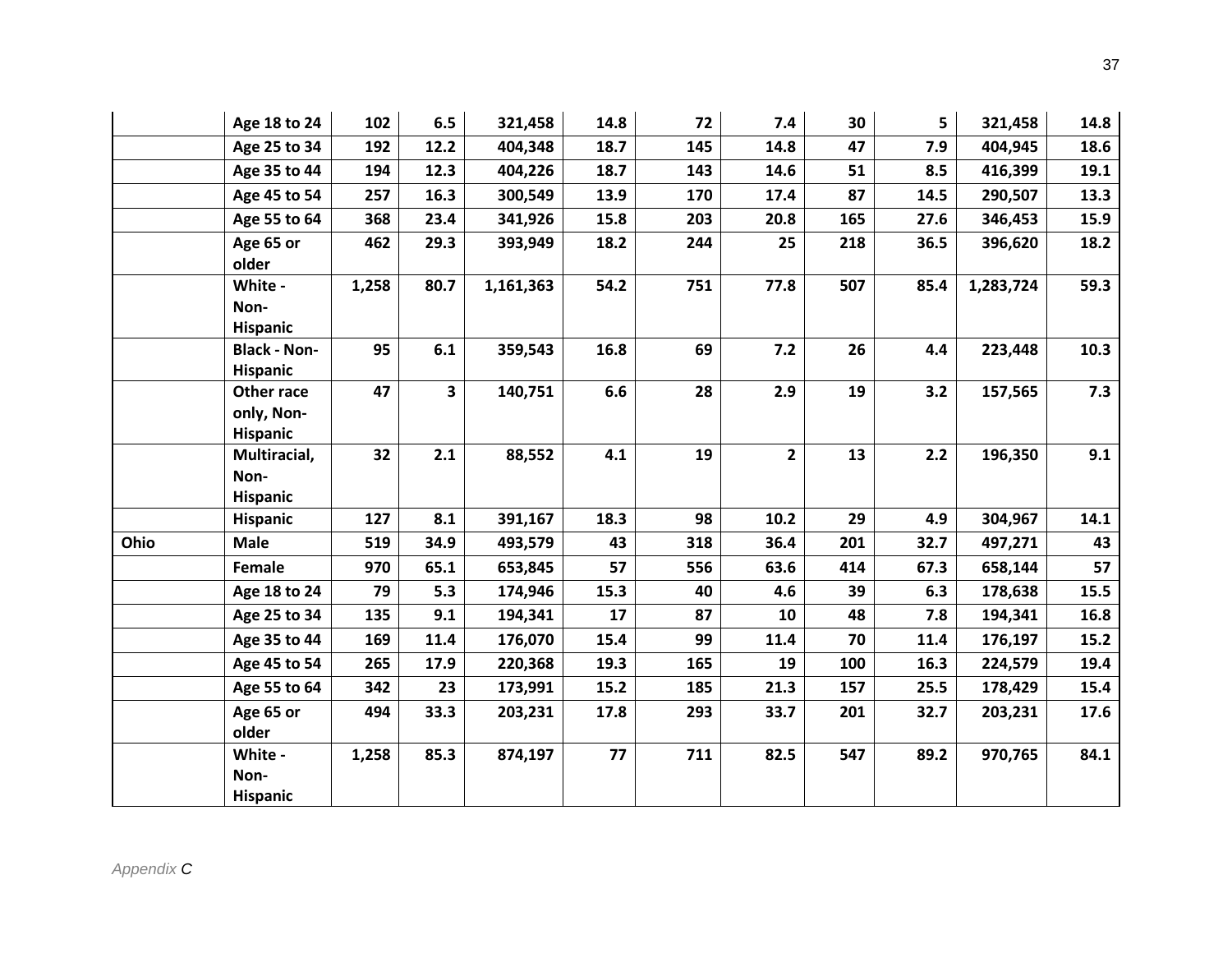|                 | <b>Black - Non-</b><br>Hispanic             | 127 | 8.6            | 152,134 | 13.4  | 93  | 10.8 | 34                      | 5.5  | 91,706  | 7.9            |
|-----------------|---------------------------------------------|-----|----------------|---------|-------|-----|------|-------------------------|------|---------|----------------|
|                 | Other race<br>only, Non-<br>Hispanic        | 29  | $\overline{2}$ | 18,355  | 1.6   | 15  | 1.7  | 14                      | 2.3  | 35,557  | 3.1            |
|                 | Multiracial,<br>Non-<br>Hispanic            | 31  | 2.1            | 33,417  | 2.9   | 21  | 2.4  | 10                      | 1.6  | 24,375  | 2.1            |
|                 | Hispanic                                    | 30  | $\overline{2}$ | 56,557  | 5     | 22  | 2.6  | 8                       | 1.3  | 31,826  | 2.8            |
| <b>Oklahoma</b> | <b>Male</b>                                 | 301 | 32.9           | 162,355 | 41.1  | 220 | 34.1 | 81                      | 30   | 162,355 | 40.9           |
|                 | Female                                      | 615 | 67.1           | 232,785 | 58.9  | 426 | 65.9 | 189                     | 70   | 234,163 | 59.1           |
|                 | Age 18 to 24                                | 44  | 4.8            | 56,888  | 14.5  | 38  | 6    | 6                       | 2.2  | 43,830  | 11.1           |
|                 | Age 25 to 34                                | 100 | 11             | 78,989  | 20.2  | 82  | 12.9 | 18                      | 6.7  | 83,901  | 21.2           |
|                 | Age 35 to 44                                | 96  | 10.6           | 66,843  | 17.1  | 76  | 11.9 | 20                      | 7.4  | 76,920  | 19.4           |
|                 | Age 45 to 54                                | 136 | 15             | 61,312  | 15.7  | 94  | 14.7 | 42                      | 15.6 | 62,799  | 15.8           |
|                 | Age 55 to 64                                | 197 | 21.7           | 60,536  | 15.5  | 123 | 19.3 | 74                      | 27.4 | 62,141  | 15.7           |
|                 | Age 65 or<br>older                          | 335 | 36.9           | 66,758  | 17.1  | 225 | 35.3 | 110                     | 40.7 | 66,927  | 16.9           |
|                 | White -<br>Non-<br>Hispanic                 | 670 | 74             | 262,255 | 67.4  | 461 | 72.5 | 209                     | 77.7 | 287,279 | $72.7$         |
|                 | <b>Black - Non-</b><br><b>Hispanic</b>      | 62  | 6.9            | 40,343  | 10.4  | 46  | 7.2  | 16                      | 5.9  | 24,027  | 6.1            |
|                 | Other race<br>only, Non-<br><b>Hispanic</b> | 91  | 10.1           | 43,569  | 11.2  | 66  | 10.4 | 25                      | 9.3  | 15,840  | $\overline{4}$ |
|                 | Multiracial,<br>Non-<br>Hispanic            | 54  | 6              | 20,342  | $5.2$ | 39  | 6.1  | 15                      | 5.6  | 21,222  | 5.4            |
|                 | Hispanic                                    | 28  | 3.1            | 22,697  | 5.8   | 24  | 3.8  | $\overline{\mathbf{4}}$ | 1.5  | 46,843  | 11.9           |
| Oregon          | <b>Male</b>                                 | 312 | 36.2           | 216,712 | 41.1  | 160 | 33.7 | 152                     | 39.3 | 216,805 | 41             |
|                 | Female                                      | 550 | 63.8           | 311,033 | 58.9  | 315 | 66.3 | 235                     | 60.7 | 311,722 | 59             |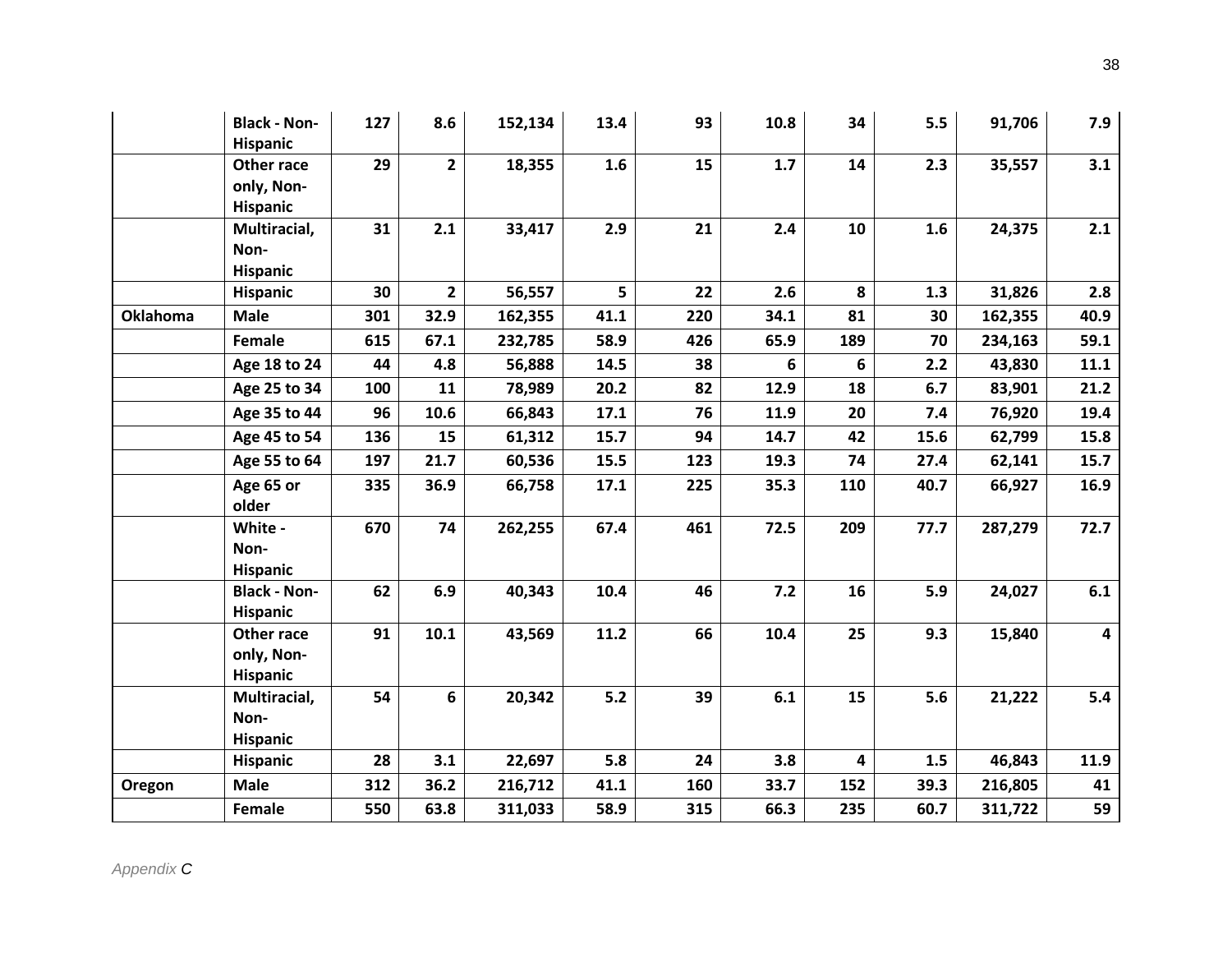|              | Age 18 to 24                                | 75                      | 8.9  | 90,044  | 17.4 | 41  | 8.8  | 34             | 8.9  | 86,203  | 16.7 |
|--------------|---------------------------------------------|-------------------------|------|---------|------|-----|------|----------------|------|---------|------|
|              | Age 25 to 34                                | 120                     | 14.2 | 98,754  | 19.1 | 72  | 15.5 | 48             | 12.6 | 102,595 | 19.9 |
|              | Age 35 to 44                                | 104                     | 12.3 | 76,415  | 14.7 | 55  | 11.8 | 49             | 12.9 | 72,387  | 14   |
|              | Age 45 to 54                                | 145                     | 17.2 | 82,624  | 15.9 | 79  | 17   | 66             | 17.4 | 83,226  | 16.1 |
|              | Age 55 to 64                                | 174                     | 20.6 | 83,694  | 16.1 | 90  | 19.4 | 84             | 22.1 | 84,393  | 16.4 |
|              | Age 65 or<br>older                          | 227                     | 26.9 | 86,844  | 16.8 | 128 | 27.5 | 99             | 26.1 | 86,844  | 16.8 |
|              | White -<br>Non-<br><b>Hispanic</b>          | 679                     | 81.4 | 395,793 | 77.2 | 355 | 77.3 | 324            | 86.4 | 449,342 | 87.2 |
|              | <b>Black - Non-</b><br><b>Hispanic</b>      | $\overline{\mathbf{z}}$ | 0.8  | 12,669  | 2.5  | 5   | 1.1  | $\overline{2}$ | 0.5  | 4,010   | 0.8  |
|              | Other race<br>only, Non-<br><b>Hispanic</b> | 27                      | 3.2  | 29,652  | 5.8  | 19  | 4.1  | 8              | 2.1  | 20,288  | 3.9  |
|              | Multiracial,<br>Non-<br>Hispanic            | 64                      | 7.7  | 16,429  | 3.2  | 39  | 8.5  | 25             | 6.7  | 16,302  | 3.2  |
|              | <b>Hispanic</b>                             | 57                      | 6.8  | 58,104  | 11.3 | 41  | 8.9  | 16             | 4.3  | 25,358  | 4.9  |
| Pennsylvania | <b>Male</b>                                 | 311                     | 34.7 | 501,409 | 37.1 | 206 | 37.8 | 105            | 29.9 | 501,826 | 37.1 |
|              | Female                                      | 585                     | 65.3 | 851,662 | 62.9 | 339 | 62.2 | 246            | 70.1 | 851,662 | 62.9 |
|              | Age 18 to 24                                | 94                      | 10.6 | 191,884 | 14.3 | 68  | 12.6 | 26             | 7.4  | 191,884 | 14.2 |
|              | Age 25 to 34                                | 126                     | 14.2 | 241,329 | 18   | 92  | 17.1 | 34             | 9.7  | 241,329 | 17.9 |
|              | Age 35 to 44                                | 119                     | 13.4 | 206,457 | 15.4 | 76  | 14.1 | 43             | 12.3 | 207,033 | 15.3 |
|              | Age 45 to 54                                | 178                     | 20   | 254,128 | 18.9 | 110 | 20.4 | 68             | 19.4 | 258,256 | 19.1 |
|              | Age 55 to 64                                | 200                     | 22.5 | 245,460 | 18.3 | 109 | 20.2 | 91             | 26   | 248,477 | 18.4 |
|              | Age 65 or<br>older                          | 172                     | 19.3 | 203,986 | 15.2 | 84  | 15.6 | 88             | 25.1 | 204,404 | 15.1 |
|              | White -<br>Non-<br><b>Hispanic</b>          | 698                     | 78.7 | 956,888 | 71.6 | 418 | 77.1 | 280            | 81.2 | 960,462 | 73.6 |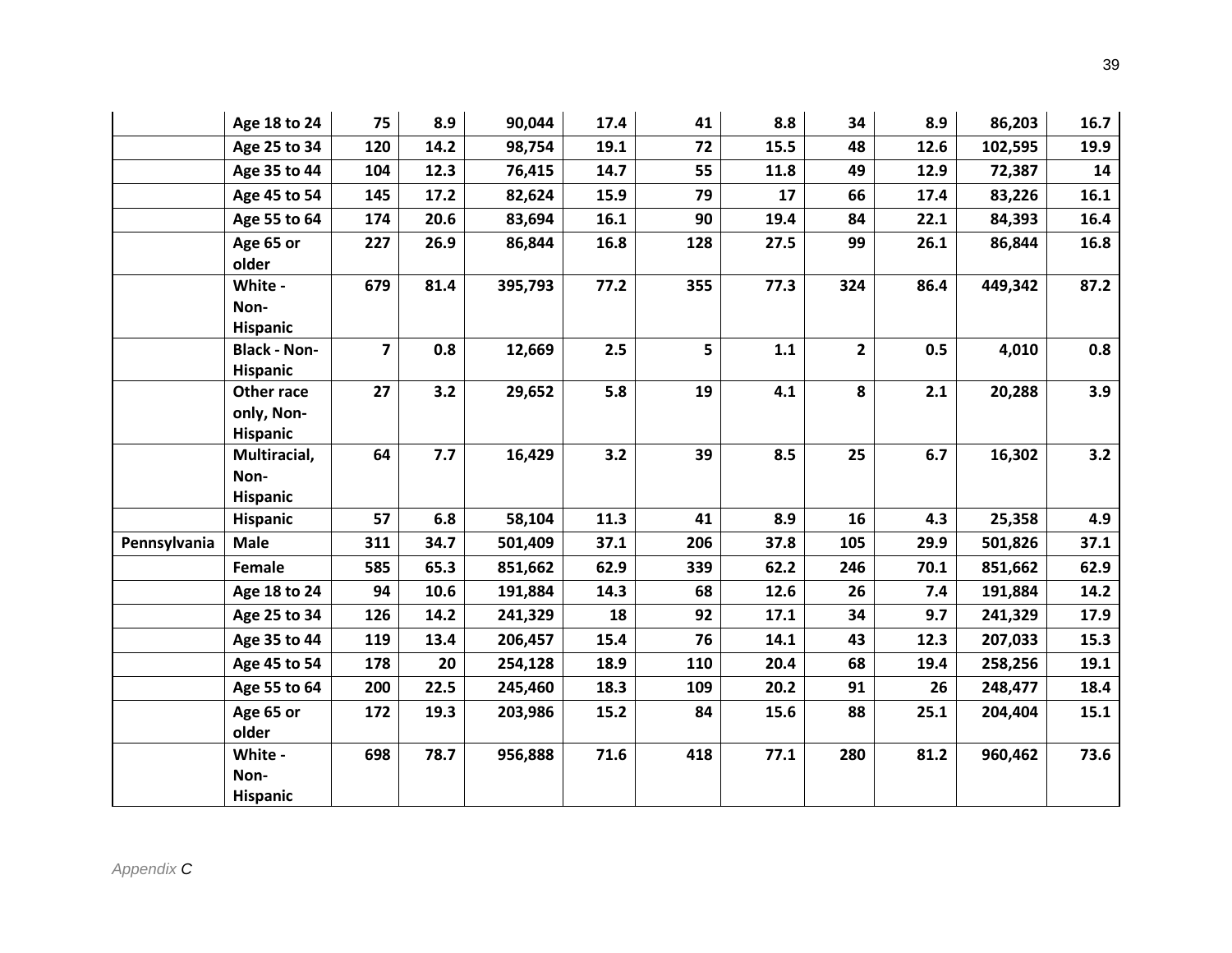|                     | <b>Black - Non-</b><br>Hispanic             | 104 | 11.7           | 197,364   | 14.8 | 68  | 12.5 | 36                      | 10.4 | 171,685   | 13.2 |
|---------------------|---------------------------------------------|-----|----------------|-----------|------|-----|------|-------------------------|------|-----------|------|
|                     | Other race<br>only, Non-<br>Hispanic        | 26  | 2.9            | 41,652    | 3.1  | 14  | 2.6  | 12                      | 3.5  | 76,321    | 5.8  |
|                     | Multiracial,<br>Non-<br>Hispanic            | 18  | $\overline{2}$ | 17,779    | 1.3  | 12  | 2.2  | 6                       | 1.7  | 19,731    | 1.5  |
|                     | Hispanic                                    | 41  | 4.6            | 122,789   | 9.2  | 30  | 5.5  | 11                      | 3.2  | 77,261    | 5.9  |
| <b>Rhode Island</b> | <b>Male</b>                                 | 314 | 33.8           | 48,746    | 36.9 | 219 | 32.9 | 95                      | 36.1 | 48,746    | 36.9 |
|                     | Female                                      | 615 | 66.2           | 83,261    | 63.1 | 447 | 67.1 | 168                     | 63.9 | 83,479    | 63.1 |
|                     | Age 18 to 24                                | 43  | 4.7            | 20,913    | 16   | 35  | 5.4  | 8                       | 3    | 20,497    | 15.5 |
|                     | Age 25 to 34                                | 73  | 8              | 20,465    | 15.7 | 55  | 8.5  | 18                      | 6.8  | 20,882    | 15.8 |
|                     | Age 35 to 44                                | 102 | 11.2           | 17,512    | 13.4 | 78  | 12   | 24                      | 9.1  | 17,512    | 13.2 |
|                     | Age 45 to 54                                | 177 | 19.4           | 23,577    | 18   | 136 | 20.9 | 41                      | 15.6 | 24,083    | 18.2 |
|                     | Age 55 to 64                                | 240 | 26.3           | 22,279    | 17   | 166 | 25.5 | 74                      | 28.1 | 23,235    | 17.6 |
|                     | Age 65 or<br>older                          | 278 | 30.4           | 25,964    | 19.9 | 180 | 27.7 | 98                      | 37.3 | 26,016    | 19.7 |
|                     | White -<br>Non-<br>Hispanic                 | 752 | 82.5           | 98,277    | 75.7 | 545 | 83.6 | 207                     | 79.9 | 96,798    | 74.6 |
|                     | <b>Black - Non-</b><br><b>Hispanic</b>      | 29  | 3.2            | 5,522     | 4.3  | 21  | 3.2  | 8                       | 3.1  | 2,790     | 2.1  |
|                     | Other race<br>only, Non-<br><b>Hispanic</b> | 21  | 2.3            | 4,015     | 3.1  | 15  | 2.3  | 6                       | 2.3  | 3,502     | 2.7  |
|                     | Multiracial,<br>Non-<br>Hispanic            | 17  | 1.9            | 3,197     | 2.5  | 10  | 1.5  | $\overline{\mathbf{z}}$ | 2.7  | 5,468     | 4.2  |
|                     | Hispanic                                    | 92  | 10.1           | 18,822    | 14.5 | 61  | 9.4  | 31                      | 12   | 21,213    | 16.3 |
| <b>Texas</b>        | <b>Male</b>                                 | 431 | 31.9           | 781,195   | 39   | 255 | 31   | 176                     | 33.3 | 781,213   | 39   |
|                     | Female                                      | 920 | 68.1           | 1,221,739 | 61   | 568 | 69   | 352                     | 66.7 | 1,221,739 | 61   |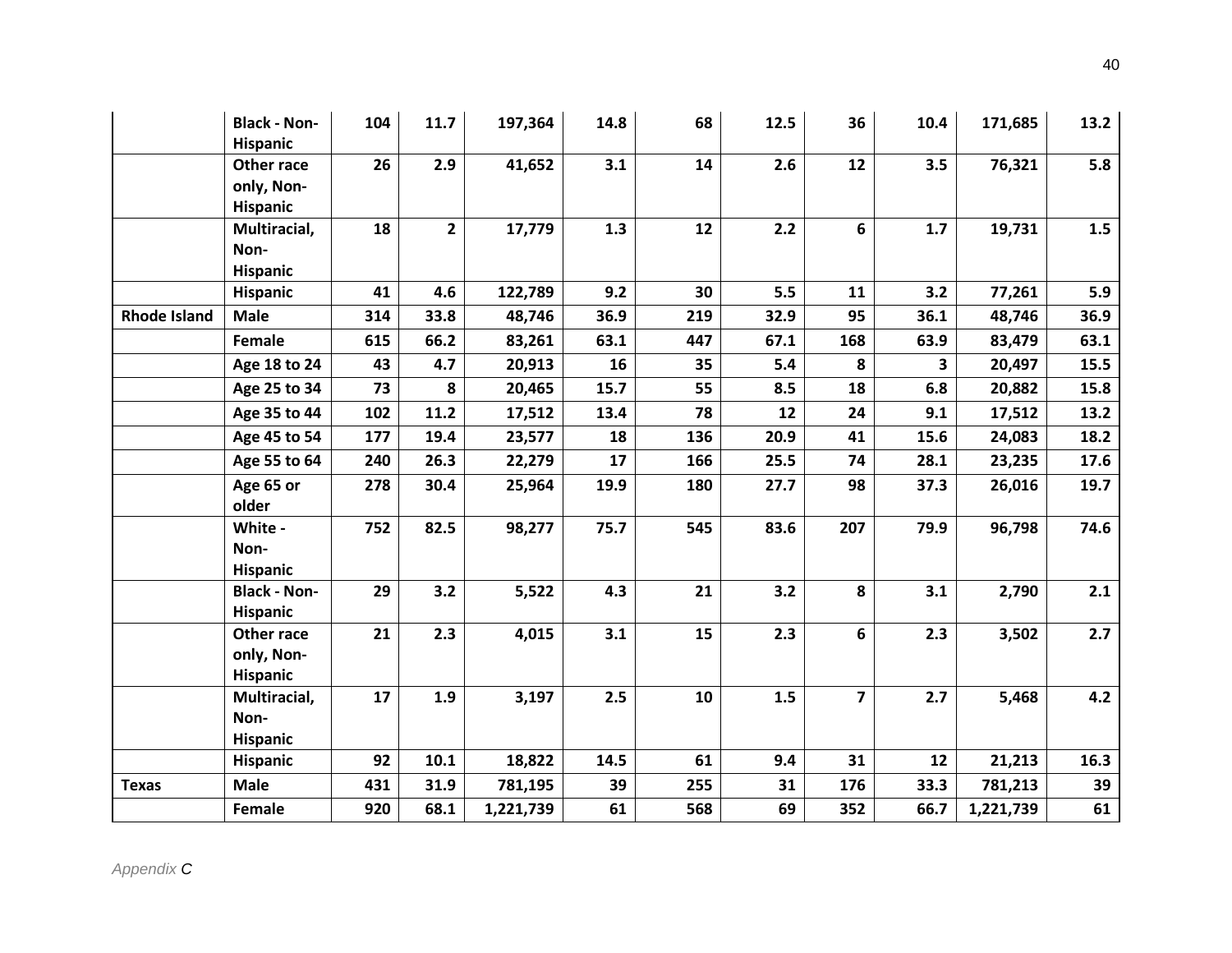|      | Age 18 to 24                                | 71    | 5.3  | 327,454   | 16.5 | 52  | 6.4  | 19  | 3.6  | 327,454   | 16.4 |
|------|---------------------------------------------|-------|------|-----------|------|-----|------|-----|------|-----------|------|
|      | Age 25 to 34                                | 121   | 9.1  | 324,344   | 16.4 | 73  | 9    | 48  | 9.2  | 326,371   | 16.4 |
|      | Age 35 to 44                                | 109   | 8.2  | 283,634   | 14.3 | 69  | 8.5  | 40  | 7.7  | 294,049   | 14.8 |
|      | Age 45 to 54                                | 192   | 14.4 | 360,201   | 18.2 | 130 | 16   | 62  | 11.9 | 355,099   | 17.8 |
|      | Age 55 to 64                                | 272   | 20.4 | 264,674   | 13.4 | 166 | 20.5 | 106 | 20.3 | 263,812   | 13.2 |
|      | Age 65 or<br>older                          | 567   | 42.6 | 421,986   | 21.3 | 321 | 39.6 | 246 | 47.2 | 425,374   | 21.4 |
|      | White -<br>Non-<br><b>Hispanic</b>          | 921   | 69.9 | 1,025,925 | 52.4 | 537 | 66.7 | 384 | 74.9 | 1,086,576 | 55.4 |
|      | <b>Black - Non-</b><br><b>Hispanic</b>      | 119   | 9    | 259,712   | 13.3 | 85  | 10.6 | 34  | 6.6  | 151,075   | 7.7  |
|      | Other race<br>only, Non-<br><b>Hispanic</b> | 35    | 2.7  | 63,746    | 3.3  | 22  | 2.7  | 13  | 2.5  | 86,887    | 4.4  |
|      | Multiracial,<br>Non-<br><b>Hispanic</b>     | 18    | 1.4  | 42,933    | 2.2  | 6   | 0.7  | 12  | 2.3  | 64,987    | 3.3  |
|      | Hispanic                                    | 225   | 17.1 | 566,183   | 28.9 | 155 | 19.3 | 70  | 13.6 | 572,503   | 29.2 |
| Utah | <b>Male</b>                                 | 585   | 40.6 | 128,206   | 45.1 | 385 | 41.3 | 200 | 39.3 | 127,824   | 45   |
|      | Female                                      | 856   | 59.4 | 156,215   | 54.9 | 547 | 58.7 | 309 | 60.7 | 156,223   | 55   |
|      | Age 18 to 24                                | 144   | 10.1 | 57,229    | 20.2 | 106 | 11.5 | 38  | 7.5  | 56,828    | 20.1 |
|      | Age 25 to 34                                | 185   | 13   | 55,526    | 19.6 | 134 | 14.5 | 51  | 10.1 | 55,526    | 19.6 |
|      | Age 35 to 44                                | 231   | 16.2 | 50,388    | 17.8 | 150 | 16.3 | 81  | 16   | 50,388    | 17.8 |
|      | Age 45 to 54                                | 205   | 14.4 | 37,381    | 13.2 | 131 | 14.2 | 74  | 14.7 | 37,509    | 13.3 |
|      | Age 55 to 64                                | 261   | 18.3 | 40,049    | 14.2 | 150 | 16.3 | 111 | 22   | 40,172    | 14.2 |
|      | Age 65 or<br>older                          | 402   | 28.2 | 42,271    | 14.9 | 252 | 27.3 | 150 | 29.7 | 42,282    | 15   |
|      | White -<br>Non-<br><b>Hispanic</b>          | 1,279 | 89.6 | 235,882   | 83.7 | 819 | 88.3 | 460 | 91.8 | 230,615   | 82.9 |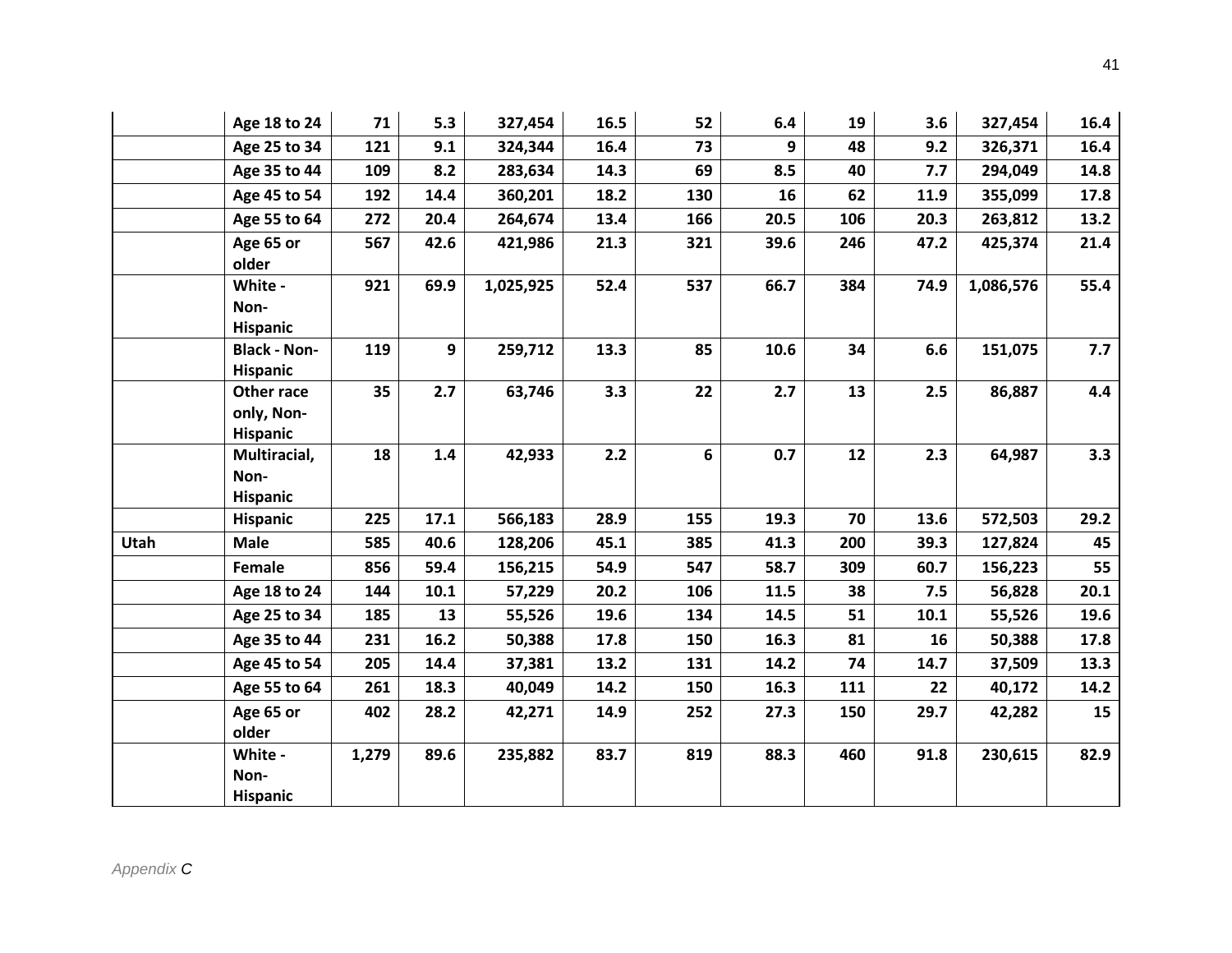|           | <b>Black - Non-</b><br>Hispanic             | 16                      | 1.1  | 5,205   | 1.8            | 9   | $\mathbf{1}$            | $\overline{7}$          | 1.4  | 8,748   | 3.1  |
|-----------|---------------------------------------------|-------------------------|------|---------|----------------|-----|-------------------------|-------------------------|------|---------|------|
|           | Other race<br>only, Non-<br>Hispanic        | 36                      | 2.5  | 8,992   | 3.2            | 28  | 3                       | 8                       | 1.6  | 4,330   | 1.6  |
|           | Multiracial,<br>Non-<br>Hispanic            | 24                      | 1.7  | 6,356   | 2.3            | 18  | 1.9                     | 6                       | 1.2  | 6,986   | 2.5  |
|           | Hispanic                                    | 73                      | 5.1  | 25,308  | 9              | 53  | 5.7                     | 20                      | 4    | 27,569  | 9.9  |
| Vermont   | <b>Male</b>                                 | 339                     | 34.2 | 30,040  | 39.4           | 217 | 33.6                    | 122                     | 35.4 | 30,222  | 39.6 |
|           | Female                                      | 652                     | 65.8 | 46,124  | 60.6           | 429 | 66.4                    | 223                     | 64.6 | 46,179  | 60.4 |
|           | Age 18 to 24                                | 52                      | 5.3  | 11,655  | 15.5           | 41  | 6.4                     | 11                      | 3.2  | 9,586   | 12.6 |
|           | Age 25 to 34                                | 113                     | 11.5 | 12,386  | 16.4           | 83  | 13                      | 30                      | 8.8  | 14,454  | 19.1 |
|           | Age 35 to 44                                | 132                     | 13.5 | 12,525  | 16.6           | 100 | 15.7                    | 32                      | 9.4  | 12,420  | 16.4 |
|           | Age 45 to 54                                | 160                     | 16.3 | 11,528  | 15.3           | 98  | 15.4                    | 62                      | 18.1 | 11,718  | 15.4 |
|           | Age 55 to 64                                | 249                     | 25.4 | 13,569  | 18             | 140 | 21.9                    | 109                     | 31.9 | 13,958  | 18.4 |
|           | Age 65 or<br>older                          | 274                     | 28   | 13,650  | 18.1           | 176 | 27.6                    | 98                      | 28.7 | 13,711  | 18.1 |
|           | White -<br>Non-<br><b>Hispanic</b>          | 896                     | 92.2 | 70,369  | 94             | 579 | 91.6                    | 317                     | 93.2 | 70,743  | 93.4 |
|           | <b>Black - Non-</b><br><b>Hispanic</b>      | $\overline{\mathbf{z}}$ | 0.7  | 586     | 0.8            | 4   | 0.6                     | $\overline{\mathbf{3}}$ | 0.9  | 502     | 0.7  |
|           | Other race<br>only, Non-<br><b>Hispanic</b> | 28                      | 2.9  | 1,521   | $\overline{2}$ | 19  | $\overline{\mathbf{3}}$ | 9                       | 2.6  | 2,405   | 3.2  |
|           | Multiracial,<br>Non-<br>Hispanic            | 24                      | 2.5  | 908     | 1.2            | 16  | 2.5                     | 8                       | 2.4  | 408     | 0.5  |
|           | <b>Hispanic</b>                             | 17                      | 1.7  | 1,511   | $2^{\circ}$    | 14  | 2.2                     | $\mathbf{3}$            | 0.9  | 1,670   | 2.2  |
| Wisconsin | <b>Male</b>                                 | 229                     | 37.9 | 209,408 | 41.9           | 112 | 40.3                    | 117                     | 35.9 | 211,293 | 42   |
|           | Female                                      | 375                     | 62.1 | 290,913 | 58.1           | 166 | 59.7                    | 209                     | 64.1 | 292,123 | 58   |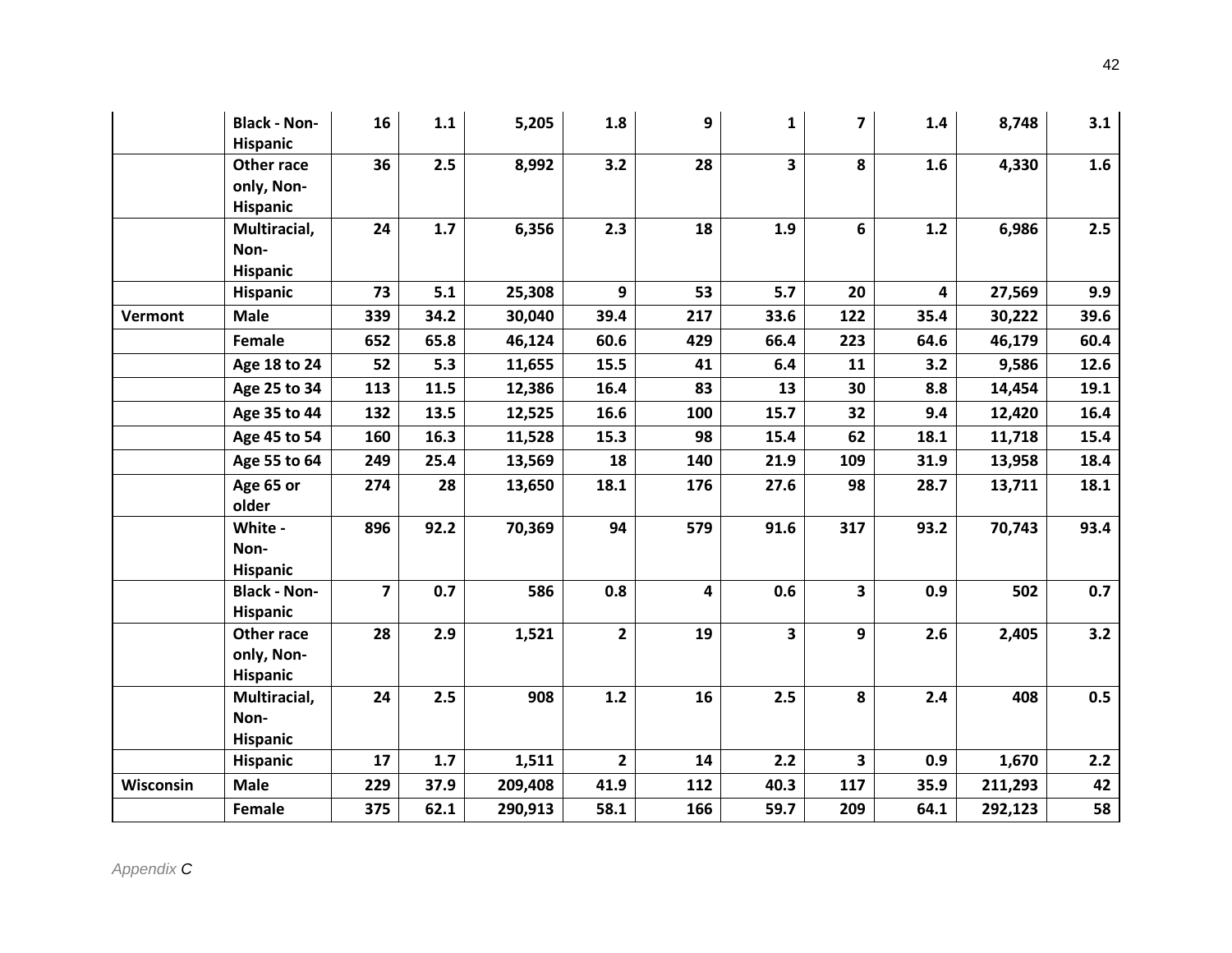|                    | Age 18 to 24                                | 37  | $6.2$ | 74,695  | 15   | 14           | 5.1  | 23              | 7.1  | 77,038  | 15.4 |
|--------------------|---------------------------------------------|-----|-------|---------|------|--------------|------|-----------------|------|---------|------|
|                    | Age 25 to 34                                | 59  | 9.8   | 77,659  | 15.6 | 35           | 12.8 | 24              | 7.4  | 76,550  | 15.3 |
|                    | Age 35 to 44                                | 67  | 11.2  | 73,357  | 14.7 | 36           | 13.1 | 31              | 9.5  | 73,229  | 14.6 |
|                    | Age 45 to 54                                | 99  | 16.5  | 88,472  | 17.8 | 47           | 17.2 | 52              | 16   | 89,627  | 17.9 |
|                    | Age 55 to 64                                | 139 | 23.2  | 88,318  | 17.8 | 62           | 22.6 | 77              | 23.7 | 90,101  | 18   |
|                    | Age 65 or<br>older                          | 198 | 33.1  | 94,910  | 19.1 | 80           | 29.2 | 118             | 36.3 | 95,029  | 18.9 |
|                    | White -<br>Non-                             | 501 | 83.8  | 414,850 | 83.8 | 218          | 79.9 | 283             | 87.1 | 422,334 | 84.8 |
|                    | <b>Hispanic</b>                             |     |       |         |      |              |      |                 |      |         |      |
|                    | <b>Black - Non-</b><br><b>Hispanic</b>      | 47  | 7.9   | 36,399  | 7.4  | 27           | 9.9  | 20              | 6.2  | 33,695  | 6.8  |
|                    | Other race<br>only, Non-<br><b>Hispanic</b> | 22  | 3.7   | 12,977  | 2.6  | 14           | 5.1  | 8               | 2.5  | 10,284  | 2.1  |
|                    | Multiracial,<br>Non-<br><b>Hispanic</b>     | 14  | 2.3   | 7,523   | 1.5  | 6            | 2.2  | 8               | 2.5  | 6,051   | 1.2  |
|                    | Hispanic                                    | 14  | 2.3   | 23,245  | 4.7  | 8            | 2.9  | $6\overline{6}$ | 1.8  | 25,492  | 5.1  |
| <b>Puerto Rico</b> | <b>Male</b>                                 | 260 | 26.1  | 189,319 | 38.8 | 141          | 25.7 | 119             | 26.6 | 189,875 | 38.8 |
|                    | Female                                      | 735 | 73.9  | 298,445 | 61.2 | 407          | 74.3 | 328             | 73.4 | 300,077 | 61.2 |
|                    | Age 18 to 24                                | 75  | 7.6   | 68,351  | 14.1 | 45           | 8.3  | 30              | 6.7  | 68,351  | 14.1 |
|                    | Age 25 to 34                                | 121 | 12.2  | 90,731  | 18.7 | 78           | 14.3 | 43              | 9.6  | 91,682  | 18.9 |
|                    | Age 35 to 44                                | 136 | 13.7  | 82,665  | 17   | 86           | 15.8 | 50              | 11.2 | 83,208  | 17.1 |
|                    | Age 45 to 54                                | 164 | 16.5  | 83,871  | 17.3 | 95           | 17.4 | 69              | 15.5 | 82,683  | 17   |
|                    | Age 55 to 64                                | 179 | 18.1  | 62,181  | 12.8 | 84           | 15.4 | 95              | 21.3 | 62,500  | 12.9 |
|                    | Age 65 or<br>older                          | 316 | 31.9  | 97,223  | 20   | 157          | 28.8 | 159             | 35.7 | 97,598  | 20.1 |
|                    | White -<br>Non-<br><b>Hispanic</b>          | 4   | 0.4   | 2,726   | 0.6  | $\mathbf{3}$ | 0.5  | 1               | 0.2  | 3,836   | 0.8  |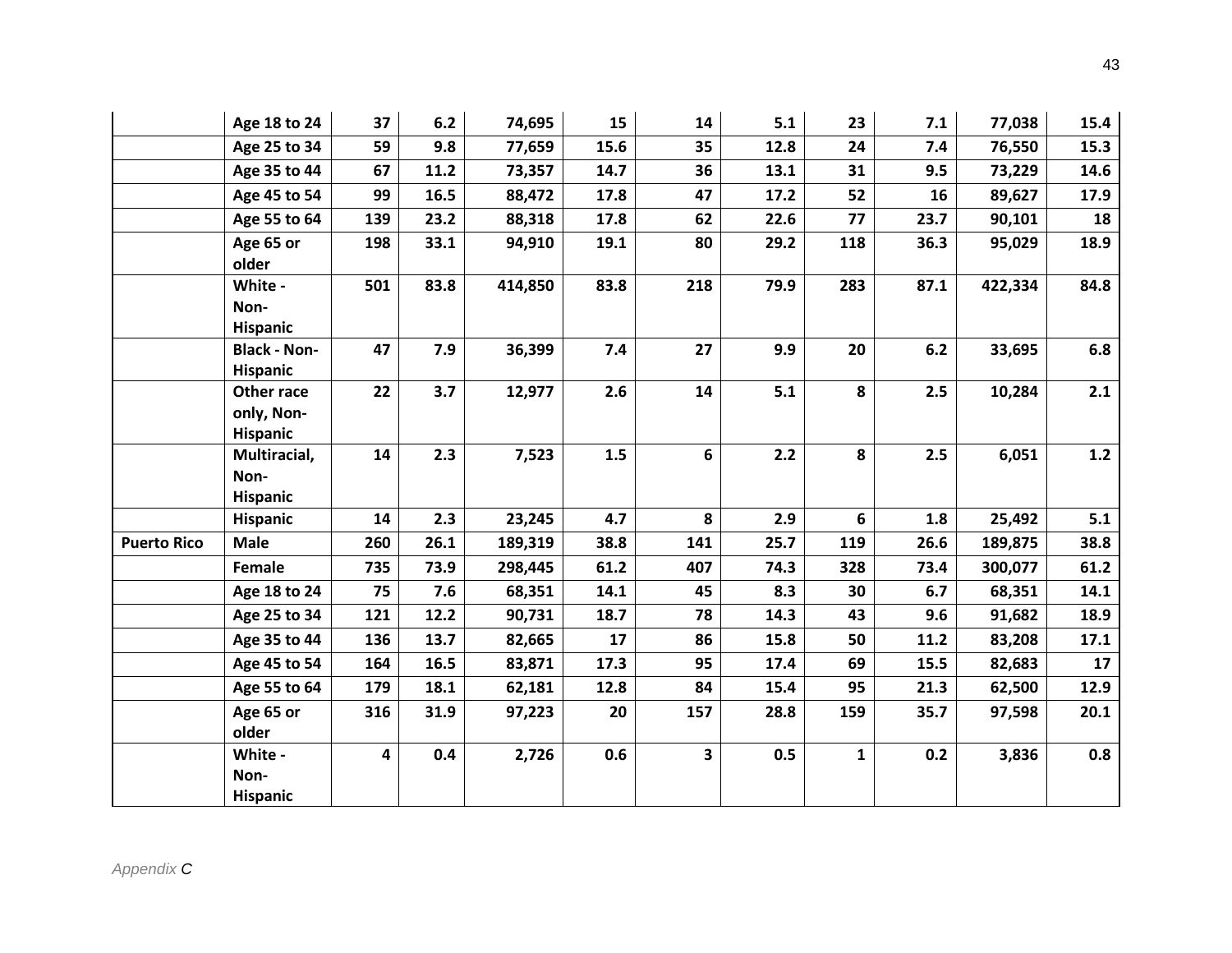| <b>Black - Non-</b> |     | 0.5  | 2,648   | <u>^ -</u><br>u.s |     | 0.5  |     | 0.4  | 2,472   | $0.5\,$ |
|---------------------|-----|------|---------|-------------------|-----|------|-----|------|---------|---------|
| <b>Hispanic</b>     |     |      |         |                   |     |      |     |      |         |         |
| <b>Hispanic</b>     | 984 | 98.9 | 481,489 | 98.7              | 540 | 98.5 | 444 | 99.3 | 483,643 | 98.7    |

**\*Adult: aged ≥ 18**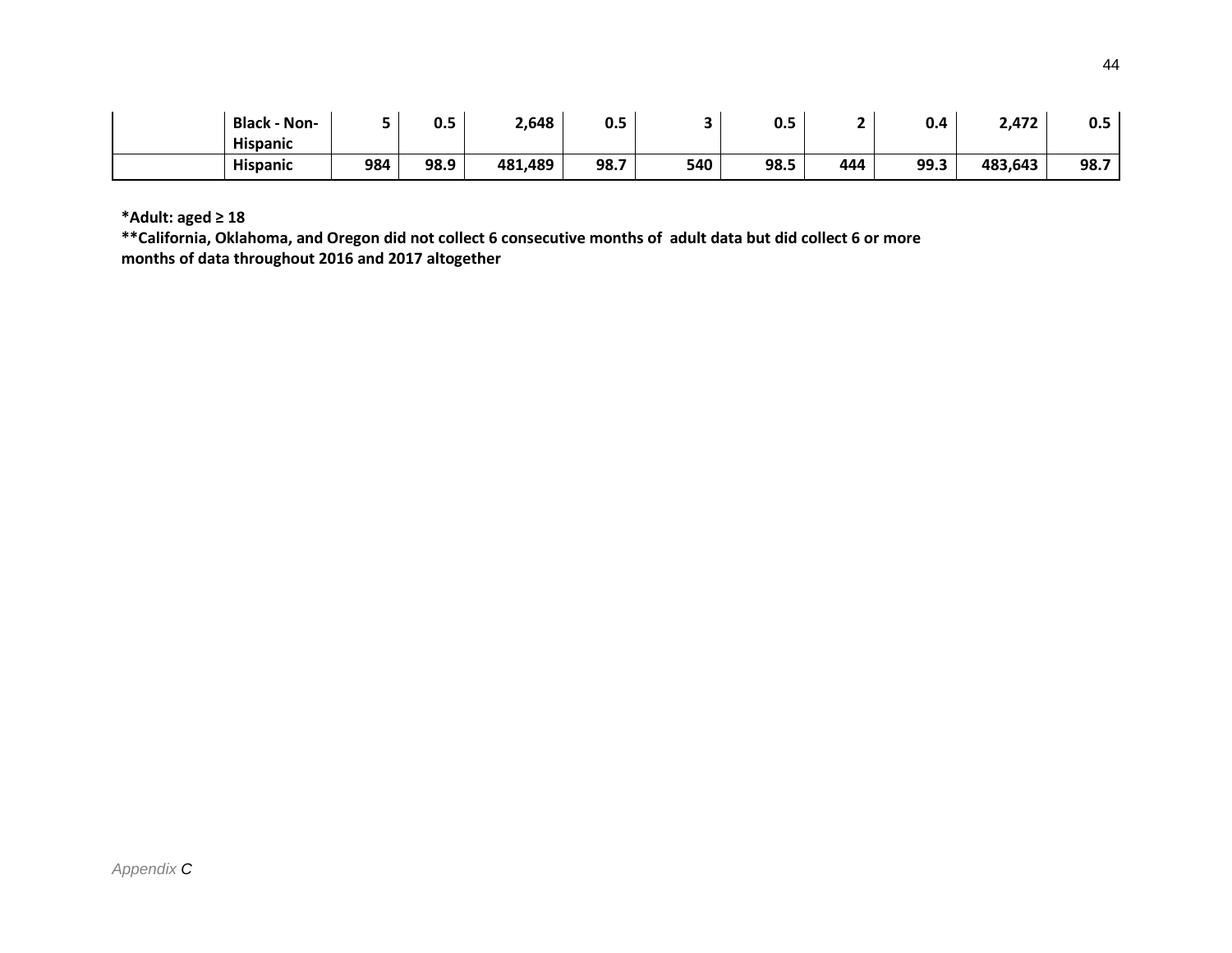|                       | Table 1B. Percentage of ACBS child* respondents, non-respondents, and BRFSS-eligible asthma respondents by |              |              |                                        |            |               |                        |               |              |                    |            |
|-----------------------|------------------------------------------------------------------------------------------------------------|--------------|--------------|----------------------------------------|------------|---------------|------------------------|---------------|--------------|--------------------|------------|
|                       |                                                                                                            |              |              | demographic groups and state/territory |            |               |                        |               |              |                    |            |
|                       | <b>Child</b>                                                                                               |              |              | <b>BRFSS</b>                           |            |               | <b>ACBS</b>            |               |              | <b>ACBS</b>        |            |
| <b>State</b>          | <b>Demographics</b>                                                                                        |              |              | <b>Eligible Asthma</b>                 |            |               | <b>Non-Respondents</b> |               |              | <b>Respondents</b> |            |
|                       |                                                                                                            |              |              | <b>Respondents</b>                     |            |               |                        |               |              |                    |            |
|                       |                                                                                                            | Sample       | Percent      | Weighted                               | Percent    | <b>Sample</b> | Percent                | <b>Sample</b> | Percent      | Weighted           | Percent    |
|                       |                                                                                                            | size         | (unweighted) | total                                  | (weighted) | size          | (unweighted)           | size          | (unweighted) | total              | (weighted) |
|                       |                                                                                                            | (unweighted) |              |                                        |            | (unweighted)  |                        | (unweighted)  |              |                    |            |
| States/areas<br>total | Boy                                                                                                        | 2,216        | 59.3         | 1,251,158                              | 58.3       | 1,544         | 59.2                   | 672           | 59.7         | 1,261,803          | 58.4       |
|                       | Girl                                                                                                       | 1,519        | 40.7         | 893,105                                | 41.7       | 1,065         | 40.8                   | 454           | 40.3         | 898,622            | 41.6       |
|                       | Age 0 to 4                                                                                                 | 301          | 8.9          | 226,407                                | 12.1       | 217           | 9.5                    | 84            | 7.6          | 187,955            | 8.8        |
|                       | Age 5 to 9                                                                                                 | 765          | 22.6         | 522,143                                | 27.9       | 522           | 22.9                   | 243           | 21.9         | 651,836            | 30.6       |
|                       | Age 10 to 14                                                                                               | 1,250        | 36.9         | 624,781                                | 33.4       | 824           | 36.2                   | 426           | 38.4         | 725,202            | 34         |
|                       | Age 15 to 17                                                                                               | 1,068        | 31.6         | 494,992                                | 26.5       | 713           | 31.3                   | 355           | 32           | 565,164            | 26.5       |
|                       | White only                                                                                                 | 2,734        | 74.5         | 1,276,595                              | 60.8       | 1,876         | 73.4                   | 858           | 77           | 1,403,597          | 65.8       |
|                       | <b>Black or African</b><br>American only                                                                   | 458          | 12.5         | 485,668                                | 23.1       | 331           | 13                     | 127           | 11.4         | 435,387            | 20.4       |
|                       | <b>Other Races</b><br>and Multiracial                                                                      | 478          | 13           | 337,179                                | 16.1       | 348           | 13.6                   | 130           | 11.7         | 295,414            | 13.8       |
| <b>Connecticut</b>    | Boy                                                                                                        | 218          | 63.2         | 66,991                                 | 58.3       | 162           | 62.5                   | 56            | 65.1         | 67,775             | 58.6       |
|                       | Girl                                                                                                       | 127          | 36.8         | 47,929                                 | 41.7       | 97            | 37.5                   | 30            | 34.9         | 47,929             | 41.4       |
|                       | Age 0 to 4                                                                                                 | 21           | 6.7          | 14,585                                 | 13.7       | 18            | 7.9                    | 3             | 3.5          | 4,894              | 4.4        |
|                       | Age 5 to 9                                                                                                 | 68           | 21.7         | 29,606                                 | 27.8       | 48            | 21.1                   | 20            | 23.5         | 35,203             | 31.6       |
|                       | Age 10 to 14                                                                                               | 122          | 39           | 34,745                                 | 32.7       | 93            | 40.8                   | 29            | 34.1         | 32,429             | 29.1       |
|                       | Age 15 to 17                                                                                               | 102          | 32.6         | 27,446                                 | 25.8       | 69            | 30.3                   | 33            | 38.8         | 39,001             | 35         |
|                       | White only                                                                                                 | 225          | 67.2         | 65,820                                 | 59         | 165           | 66                     | 60            | 70.6         | 77,711             | 67.5       |
|                       | <b>Black or African</b><br>American only                                                                   | 58           | 17.3         | 26,110                                 | 23.4       | 45            | 18                     | 13            | 15.3         | 18,357             | 15.9       |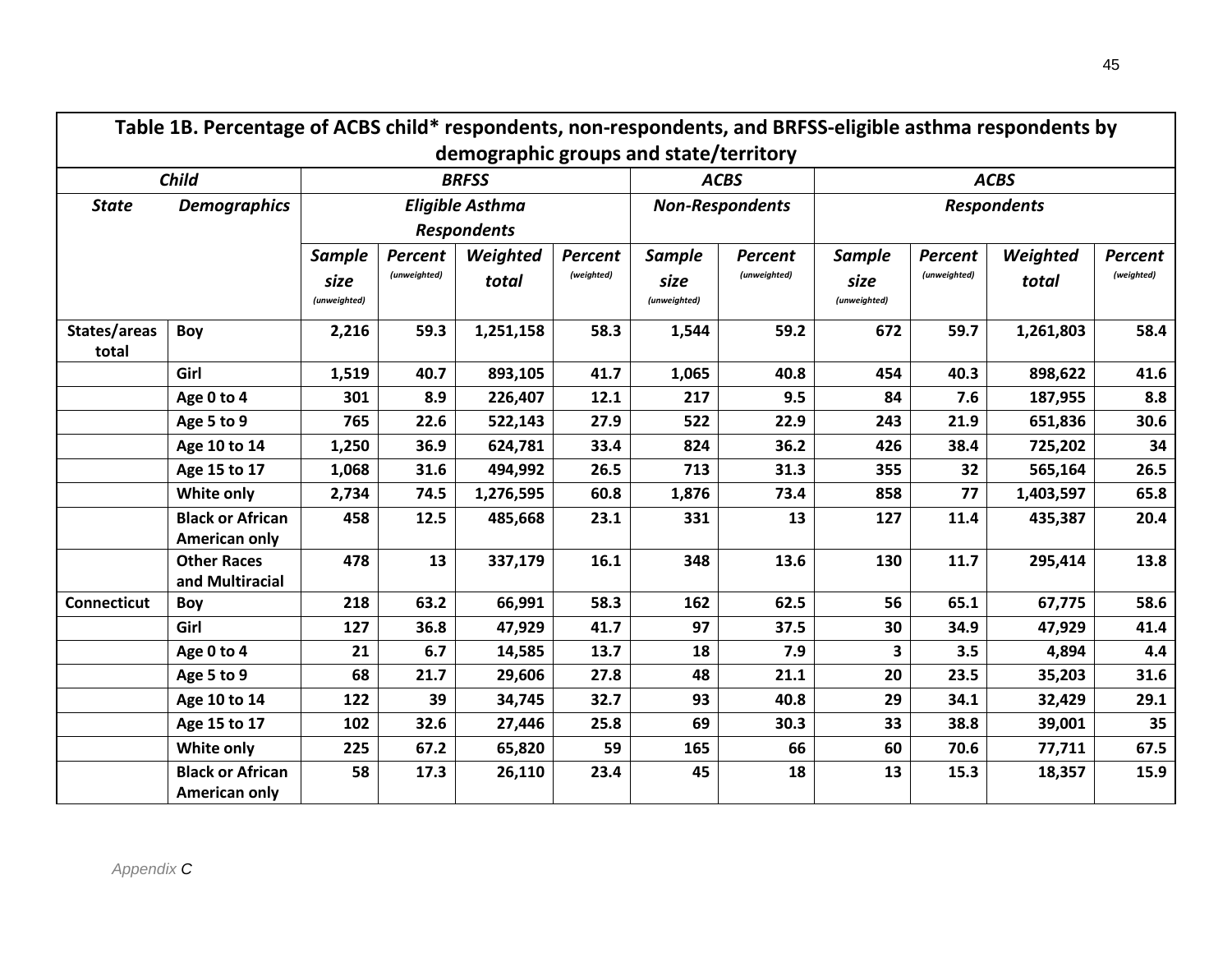|                | <b>Other Races</b><br>and Multiracial           | 52  | 15.5 | 19,588  | 17.6 | 40  | 16   | 12           | 14.1    | 19,125  | 16.6           |
|----------------|-------------------------------------------------|-----|------|---------|------|-----|------|--------------|---------|---------|----------------|
| <b>Florida</b> | Boy                                             | 489 | 57.1 | 267,635 | 54.8 | 347 | 57.5 | 142          | 56.3    | 274,202 | 55             |
|                | Girl                                            | 367 | 42.9 | 221,031 | 45.2 | 257 | 42.5 | 110          | 43.7    | 224,391 | 45             |
|                | Age 0 to 4                                      | 83  | 11.1 | 46,891  | 11.4 | 54  | 10.9 | 29           | 11.5    | 52,480  | 10.5           |
|                | Age 5 to 9                                      | 208 | 27.8 | 124,049 | 30.1 | 139 | 28.1 | 69           | 27.4    | 163,759 | 32.8           |
|                | Age 10 to 14                                    | 241 | 32.3 | 131,314 | 31.9 | 159 | 32.1 | 82           | 32.5    | 160,826 | 32.3           |
|                | Age 15 to 17                                    | 215 | 28.8 | 109,779 | 26.6 | 143 | 28.9 | 72           | 28.6    | 121,526 | 24.4           |
|                | White only                                      | 560 | 67.1 | 265,108 | 56.2 | 391 | 66.7 | 169          | 67.9    | 338,136 | 68.1           |
|                | <b>Black or African</b><br><b>American only</b> | 177 | 21.2 | 149,482 | 31.7 | 128 | 21.8 | 49           | 19.7    | 113,304 | 22.8           |
|                | <b>Other Races</b><br>and Multiracial           | 98  | 11.7 | 57,429  | 12.2 | 67  | 11.4 | 31           | 12.4    | 44,872  | $\overline{9}$ |
| <b>Maine</b>   | Boy                                             | 168 | 62.2 | 20,216  | 62.6 | 113 | 63.5 | 55           | 59.8    | 20,216  | 61.9           |
|                | Girl                                            | 102 | 37.8 | 12,079  | 37.4 | 65  | 36.5 | 37           | 40.2    | 12,454  | 38.1           |
|                | Age 0 to 4                                      | 17  | 6.6  | 3,214   | 10.1 | 13  | 7.7  | 4            | 4.4     | 4,554   | 14             |
|                | Age 5 to 9                                      | 59  | 22.9 | 7,889   | 24.9 | 43  | 25.6 | 16           | 17.8    | 6,731   | 20.7           |
|                | Age 10 to 14                                    | 98  | 38   | 10,821  | 34.1 | 55  | 32.7 | 43           | 47.8    | 11,173  | 34.3           |
|                | Age 15 to 17                                    | 84  | 32.6 | 9,786   | 30.9 | 57  | 33.9 | 27           | 30      | 10,095  | 31             |
|                | White only                                      | 253 | 94.8 | 30,061  | 93.8 | 168 | 95.5 | 85           | 93.4    | 31,630  | 96.9           |
|                | <b>Black or African</b><br>American only        | 4   | 1.5  | 1,115   | 3.5  | 3   | 1.7  | $\mathbf{1}$ | $1.1\,$ | 111     | 0.3            |
|                | <b>Other Races</b><br>and Multiracial           | 10  | 3.7  | 864     | 2.7  | 5   | 2.8  | 5            | 5.5     | 899     | 2.8            |
| Michigan       | Boy                                             | 221 | 60.2 | 165,445 | 63.5 | 137 | 57.8 | 84           | 64.6    | 165,851 | 63.4           |
|                | Girl                                            | 146 | 39.8 | 94,956  | 36.5 | 100 | 42.2 | 46           | 35.4    | 95,881  | 36.6           |
|                | Age 0 to 4                                      | 26  | 7.6  | 28,933  | 12.3 | 17  | 7.9  | 9            | 7.1     | 18,702  | 7.4            |
|                | Age 5 to 9                                      | 73  | 21.3 | 63,668  | 27.1 | 47  | 21.9 | 26           | 20.5    | 79,778  | 31.4           |
|                | Age 10 to 14                                    | 123 | 36   | 76,647  | 32.6 | 75  | 34.9 | 48           | 37.8    | 82,260  | 32.4           |
|                | Age 15 to 17                                    | 120 | 35.1 | 65,518  | 27.9 | 76  | 35.3 | 44           | 34.6    | 73,032  | 28.8           |
|                | White only                                      | 256 | 70.5 | 152,049 | 59.1 | 155 | 66   | 101          | 78.9    | 180,353 | 70.3           |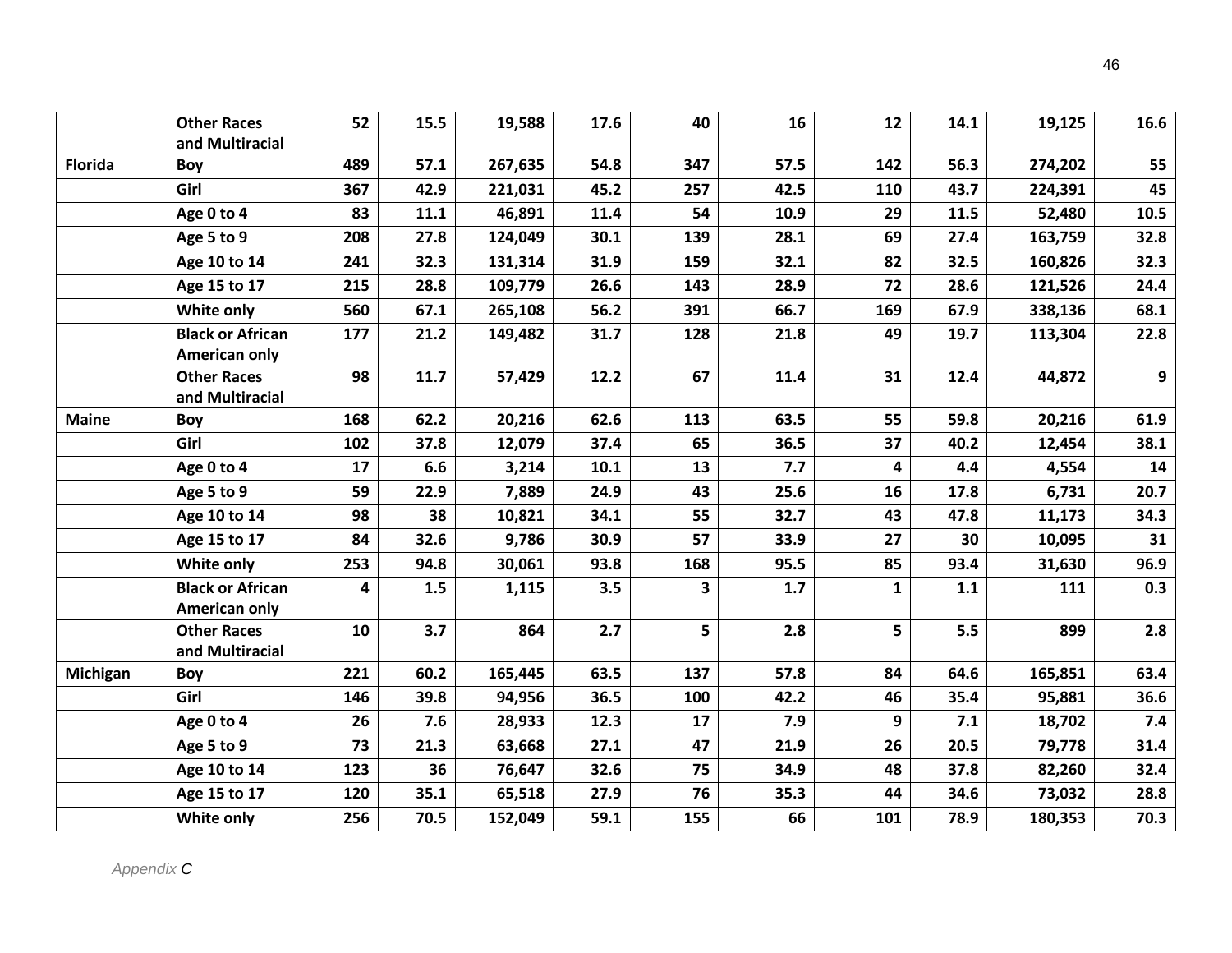|                 | <b>Black or African</b><br>American only | 69  | 19   | 72,166  | 28   | 51  | 21.7 | 18                      | 14.1           | 54,253  | 21.1 |
|-----------------|------------------------------------------|-----|------|---------|------|-----|------|-------------------------|----------------|---------|------|
|                 | <b>Other Races</b><br>and Multiracial    | 38  | 10.5 | 33,241  | 12.9 | 29  | 12.3 | 9                       | $\overline{7}$ | 22,056  | 8.6  |
| Minnesota       | Boy                                      | 212 | 57.6 | 72,768  | 56.4 | 136 | 56.9 | 76                      | 58.9           | 74,284  | 57   |
|                 | Girl                                     | 156 | 42.4 | 56,151  | 43.6 | 103 | 43.1 | 53                      | 41.1           | 56,151  | 43   |
|                 | Age 0 to 4                               | 19  | 5.9  | 6,729   | 5.9  | 16  | 8.1  | $\overline{\mathbf{3}}$ | 2.4            | 3,425   | 2.6  |
|                 | Age 5 to 9                               | 70  | 21.6 | 30,850  | 27   | 44  | 22.3 | 26                      | 20.5           | 45,163  | 34.6 |
|                 | Age 10 to 14                             | 127 | 39.2 | 43,278  | 37.9 | 68  | 34.5 | 59                      | 46.5           | 48,503  | 37.2 |
|                 | Age 15 to 17                             | 108 | 33.3 | 33,344  | 29.2 | 69  | 35   | 39                      | 30.7           | 33,344  | 25.6 |
|                 | White only                               | 280 | 76.3 | 85,424  | 67.3 | 184 | 77.3 | 96                      | 74.4           | 84,747  | 65   |
|                 | <b>Black or African</b><br>American only | 36  | 9.8  | 21,280  | 16.8 | 20  | 8.4  | 16                      | 12.4           | 25,751  | 19.7 |
|                 | <b>Other Races</b><br>and Multiracial    | 51  | 13.9 | 20,225  | 15.9 | 34  | 14.3 | 17                      | 13.2           | 19,937  | 15.3 |
| Nebraska        | Boy                                      | 182 | 59.3 | 26,774  | 64.1 | 125 | 58.4 | 57                      | 61.3           | 26,752  | 64   |
|                 | Girl                                     | 125 | 40.7 | 15,018  | 35.9 | 89  | 41.6 | 36                      | 38.7           | 15,018  | 36   |
|                 | Age 0 to 4                               | 27  | 9.2  | 3,799   | 9.8  | 23  | 11.3 | $\overline{\mathbf{4}}$ | 4.5            | 2,405   | 6.5  |
|                 | Age 5 to 9                               | 52  | 17.7 | 7,232   | 18.6 | 36  | 17.6 | 16                      | 18             | 6,474   | 17.5 |
|                 | Age 10 to 14                             | 111 | 37.9 | 15,795  | 40.6 | 77  | 37.7 | 34                      | 38.2           | 15,601  | 42.1 |
|                 | Age 15 to 17                             | 103 | 35.2 | 12,036  | 31   | 68  | 33.3 | 35                      | 39.3           | 12,560  | 33.9 |
|                 | <b>White only</b>                        | 246 | 82   | 27,877  | 67.9 | 164 | 79.2 | 82                      | 88.2           | 29,979  | 72   |
|                 | <b>Black or African</b><br>American only | 16  | 5.3  | 6,040   | 14.7 | 11  | 5.3  | 5                       | 5.4            | 6,172   | 14.8 |
|                 | <b>Other Races</b><br>and Multiracial    | 38  | 12.7 | 7,166   | 17.4 | 32  | 15.5 | 6                       | 6.5            | 5,493   | 13.2 |
| <b>New York</b> | Boy                                      | 185 | 59.3 | 326,115 | 59.7 | 139 | 59.7 | 46                      | 58.2           | 326,115 | 59.7 |
|                 | Girl                                     | 127 | 40.7 | 220,235 | 40.3 | 94  | 40.3 | 33                      | 41.8           | 220,235 | 40.3 |
|                 | Age 0 to 4                               | 22  | 7.9  | 43,786  | 9.5  | 17  | 8.5  | 5                       | 6.5            | 17,509  | 3.3  |
|                 | Age 5 to 9                               | 64  | 23.1 | 149,144 | 32.5 | 47  | 23.5 | 17                      | 22.1           | 218,611 | 40.9 |
|                 | Age 10 to 14                             | 99  | 35.7 | 134,399 | 29.2 | 66  | 33   | 33                      | 42.9           | 159,105 | 29.8 |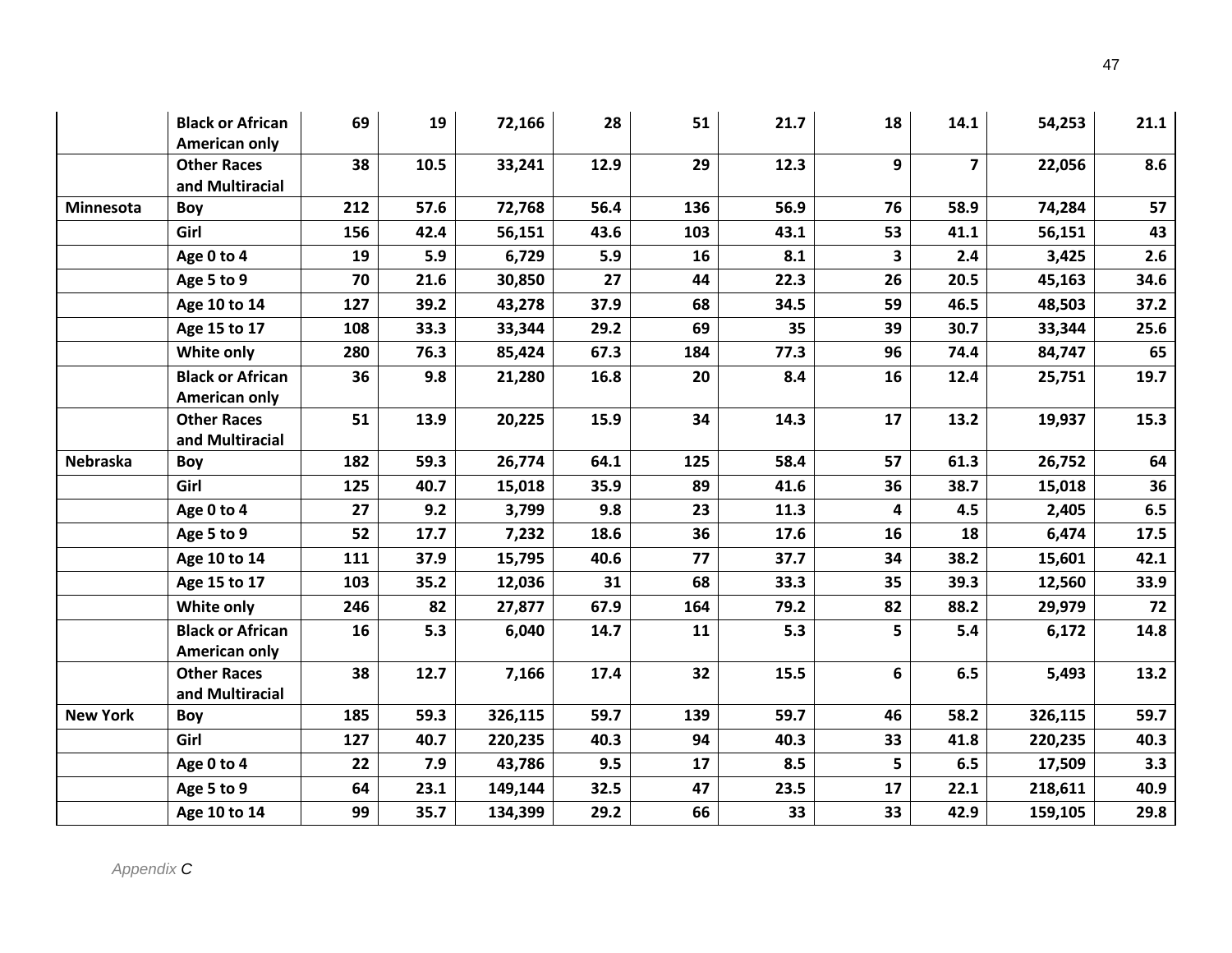|                    | Age 15 to 17                             | 92  | 33.2 | 132,226 | 28.8 | 70                      | 35   | 22                      | 28.6         | 138,780 | 26     |
|--------------------|------------------------------------------|-----|------|---------|------|-------------------------|------|-------------------------|--------------|---------|--------|
|                    | White only                               | 231 | 76   | 301,126 | 56.8 | 178                     | 78.4 | 53                      | 68.8         | 290,108 | 54.3   |
|                    | <b>Black or African</b><br>American only | 39  | 12.8 | 146,917 | 27.7 | 28                      | 12.3 | 11                      | 14.3         | 172,666 | 32.3   |
|                    | <b>Other Races</b><br>and Multiracial    | 34  | 11.2 | 81,859  | 15.4 | 21                      | 9.3  | 13                      | 16.9         | 71,912  | 13.4   |
| Ohio               | Boy                                      | 159 | 57.2 | 150,087 | 56.6 | 109                     | 57.4 | 50                      | 56.8         | 151,995 | 56.8   |
|                    | Girl                                     | 119 | 42.8 | 115,014 | 43.4 | 81                      | 42.6 | 38                      | 43.2         | 115,625 | 43.2   |
|                    | Age 0 to 4                               | 22  | 8.8  | 30,848  | 13.4 | 17                      | 10.5 | 5                       | 5.7          | 30,028  | $11.2$ |
|                    | Age 5 to 9                               | 53  | 21.2 | 52,306  | 22.7 | 37                      | 22.8 | 16                      | 18.2         | 40,021  | 15     |
|                    | Age 10 to 14                             | 99  | 39.6 | 91,822  | 39.8 | 62                      | 38.3 | 37                      | 42           | 123,821 | 46.3   |
|                    | Age 15 to 17                             | 76  | 30.4 | 55,588  | 24.1 | 46                      | 28.4 | 30                      | 34.1         | 73,750  | 27.6   |
|                    | White only                               | 215 | 77.6 | 165,909 | 62.3 | 140                     | 73.7 | 75                      | 86.2         | 184,474 | 69.4   |
|                    | <b>Black or African</b><br>American only | 35  | 12.6 | 54,181  | 20.3 | 28                      | 14.7 | $\overline{\mathbf{z}}$ | 8            | 38,496  | 14.5   |
|                    | <b>Other Races</b><br>and Multiracial    | 27  | 9.7  | 46,181  | 17.3 | 22                      | 11.6 | 5                       | 5.7          | 42,742  | 16.1   |
| Utah               | Boy                                      | 214 | 62   | 49,525  | 64.7 | 153                     | 62.2 | 61                      | 61.6         | 48,544  | 64.2   |
|                    | Girl                                     | 131 | 38   | 27,047  | 35.3 | 93                      | 37.8 | 38                      | 38.4         | 27,076  | 35.8   |
|                    | Age 0 to 4                               | 21  | 6.7  | 3,368   | 4.9  | 14                      | 6.4  | $\overline{7}$          | 7.3          | 3,127   | 4.2    |
|                    | Age 5 to 9                               | 52  | 16.6 | 18,444  | 26.7 | 37                      | 17   | 15                      | 15.6         | 20,599  | 27.6   |
|                    | Age 10 to 14                             | 136 | 43.3 | 29,386  | 42.5 | 98                      | 45   | 38                      | 39.6         | 28,089  | 37.6   |
|                    | Age 15 to 17                             | 105 | 33.4 | 17,902  | 25.9 | 69                      | 31.7 | 36                      | 37.5         | 22,869  | 30.6   |
|                    | White only                               | 295 | 87.3 | 62,209  | 83.1 | 203                     | 84.9 | 92                      | 92.9         | 67,924  | 92.5   |
|                    | <b>Black or African</b><br>American only | 9   | 2.7  | 1,654   | 2.2  | $\overline{\mathbf{z}}$ | 2.9  | $\mathbf{2}$            | $\mathbf{2}$ | 528     | 0.7    |
|                    | <b>Other Races</b><br>and Multiracial    | 34  | 10.1 | 11,040  | 14.7 | 29                      | 12.1 | 5                       | 5.1          | 4,980   | 6.8    |
| <b>Puerto Rico</b> | Boy                                      | 168 | 58.5 | 105,602 | 55.8 | 123                     | 58.9 | 45                      | 57.7         | 106,070 | 55.8   |
|                    | Girl                                     | 119 | 41.5 | 83,645  | 44.2 | 86                      | 41.1 | 33                      | 42.3         | 83,862  | 44.2   |
|                    | Age 0 to 4                               | 43  | 16.2 | 44,252  | 25.9 | 28                      | 14.8 | 15                      | 19.5         | 50,831  | 26.8   |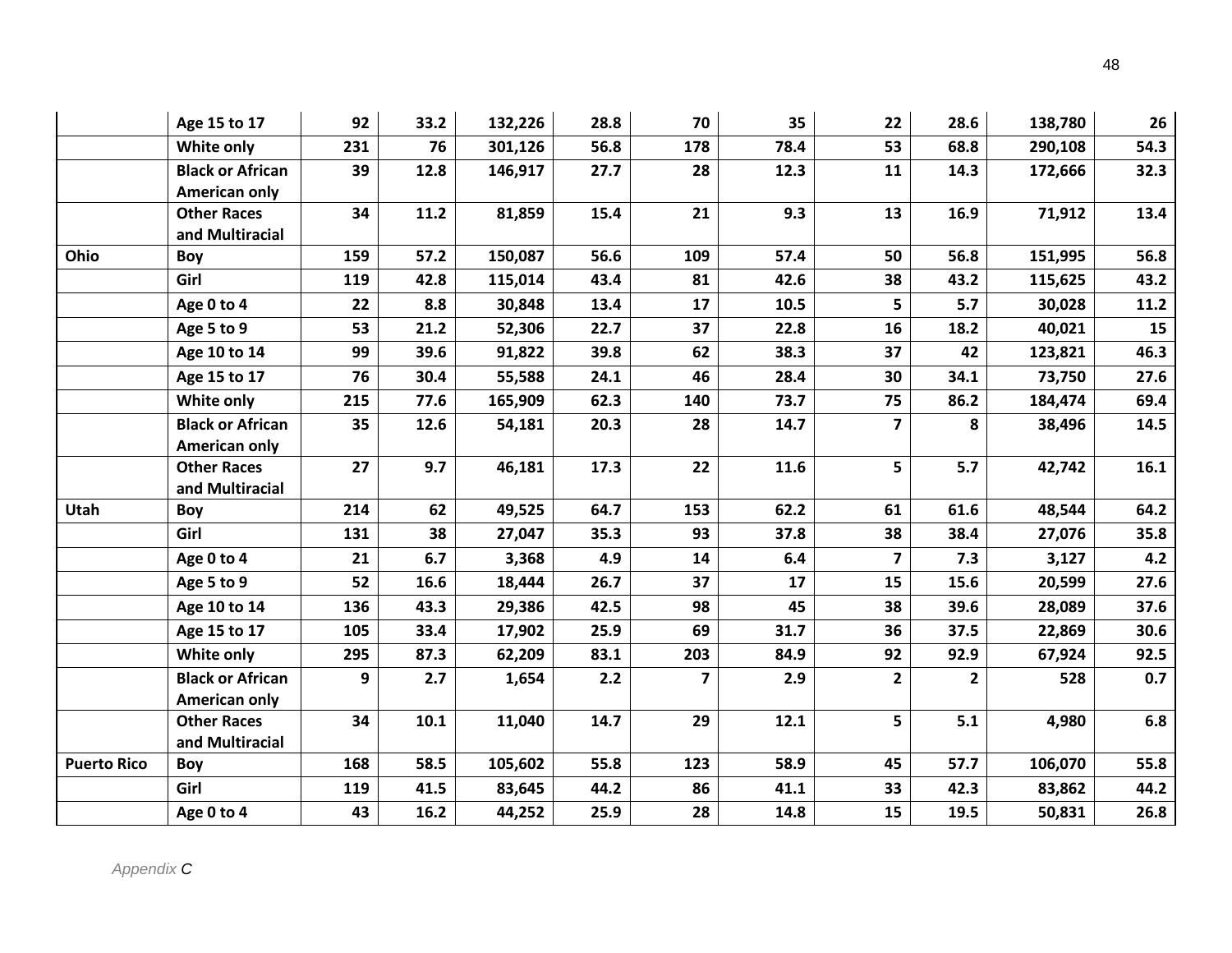| Age 5 to 9                               | 66  | 24.8 | 38,955  | 22.8 | 44  | 23.3 | 22 | 28.6 | 35,498  | 18.7 |
|------------------------------------------|-----|------|---------|------|-----|------|----|------|---------|------|
| Age 10 to 14                             | 94  | 35.3 | 56,572  | 33.1 | 71  | 37.6 | 23 | 29.9 | 63,396  | 33.4 |
| Age 15 to 17                             | 63  | 23.7 | 31,365  | 18.3 | 46  | 24.3 | 17 | 22.1 | 40,206  | 21.2 |
| White only                               | 173 | 60.9 | 121,012 | 64.6 | 128 | 61.8 | 45 | 58.4 | 118,536 | 63.2 |
| <b>Black or African</b><br>American only | 15  | 5.3  | 6,723   | 3.6  | 10  | 4.8  |    | 6.5  | 5,749   | 3.1  |
| <b>Other Races</b><br>and Multiracial    | 96  | 33.8 | 59,586  | 31.8 | 69  | 33.3 | 27 | 35.1 | 63,398  | 33.8 |

**\*Child: aged 0-17 years**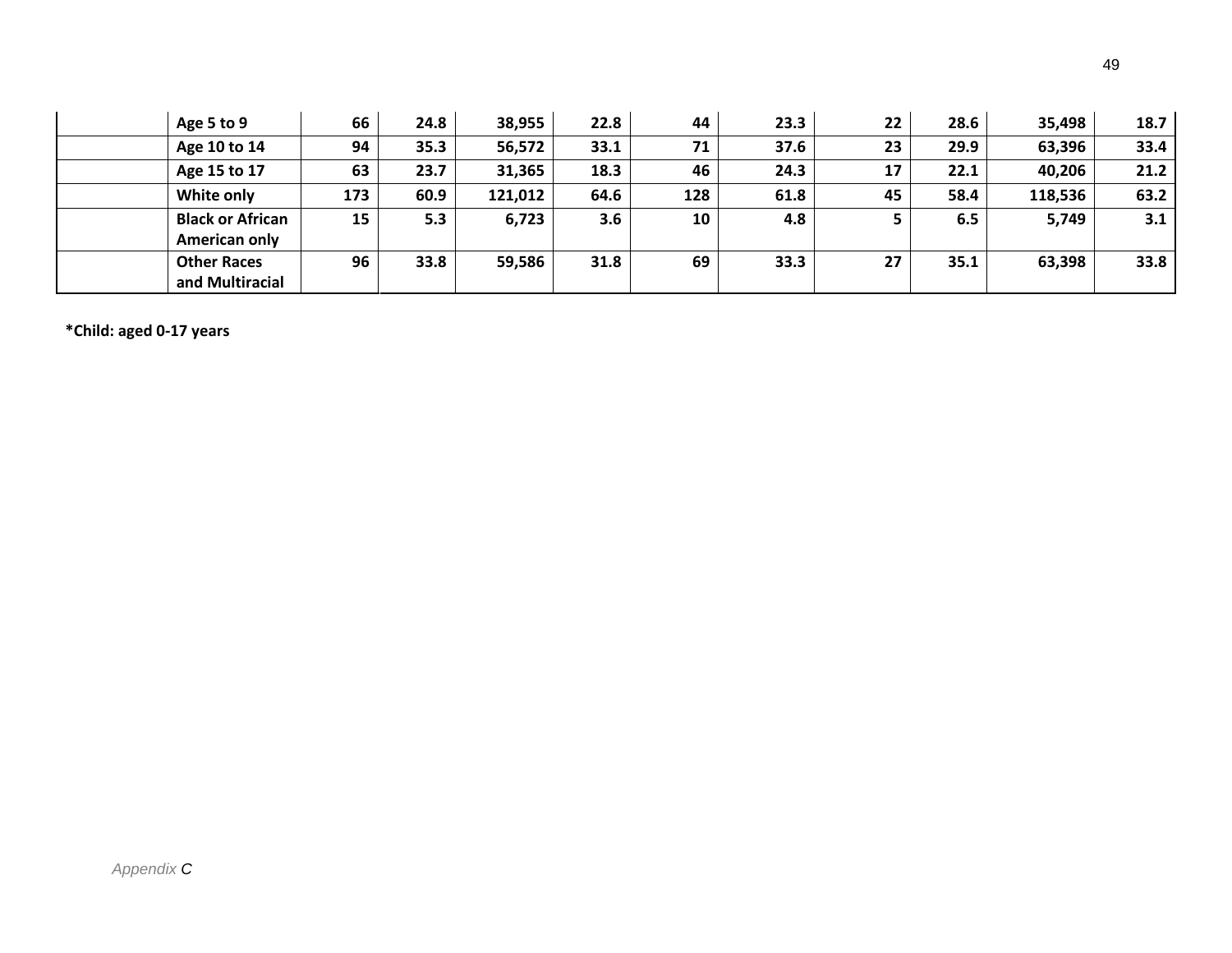|                           | Table 2A. Estimated percentage of current asthma status among adults* ever diagnosed with asthma by state/terriory<br><b>BRFSS Eligible Asthma Respondents</b> |                           |                 |                      |              |                           |              |                      |  |  |  |  |
|---------------------------|----------------------------------------------------------------------------------------------------------------------------------------------------------------|---------------------------|-----------------|----------------------|--------------|---------------------------|--------------|----------------------|--|--|--|--|
| <b>Adult</b>              |                                                                                                                                                                | <b>ACBS Respondents</b>   |                 |                      |              |                           |              |                      |  |  |  |  |
| <b>State</b>              | <b>ACBS</b>                                                                                                                                                    | <b>Current Prevalence</b> | <b>Standard</b> | <b>CIACBS</b>        | <b>BRFSS</b> | <b>Current Prevalence</b> | Standard     | <b>CI BRFSS</b>      |  |  |  |  |
|                           | Sample size                                                                                                                                                    | (weighted percent)        | <b>Error</b>    |                      | Sample size  | (weighted percent)        | <b>Error</b> |                      |  |  |  |  |
| <b>States/areas total</b> | 13,667                                                                                                                                                         | 67.7                      |                 | $0.95(65.9 - 69.6)$  | 42,083       | 67.4                      |              | $0.49(66.4 - 68.3)$  |  |  |  |  |
| Arizona                   | 454                                                                                                                                                            | 70.4                      |                 | $4.03(61.9 - 77.6)$  | 1,499        | 65.9                      |              | $2.22 (61.4 - 70.1)$ |  |  |  |  |
| California**              | 362                                                                                                                                                            | 62.2                      |                 | $3.57(55.0 - 68.9)$  | 1,409        | 62.3                      |              | $1.69(58.9 - 65.5)$  |  |  |  |  |
| Connecticut               | 404                                                                                                                                                            | 67.2                      |                 | $4(58.9 - 74.5)$     | 1,505        | 69.7                      |              | $1.71(66.2 - 72.9)$  |  |  |  |  |
| <b>Florida</b>            | 1,281                                                                                                                                                          | 64.1                      |                 | $3.05$ (57.9 - 69.8) | 3,984        | 62.3                      |              | $1.74(58.8 - 65.6)$  |  |  |  |  |
| Georgia                   | 222                                                                                                                                                            | 66                        |                 | $4.69(56.4 - 74.5)$  | 581          | 66                        |              | $2.82(60.2 - 71.3)$  |  |  |  |  |
| Hawaii                    | 350                                                                                                                                                            | 56.5                      |                 | $4.32(47.9 - 64.7)$  | 1,302        | 63.2                      |              | $1.88(59.5 - 66.8)$  |  |  |  |  |
| <b>Illinois</b>           | 233                                                                                                                                                            | 68.8                      |                 | $4.48(59.4 - 76.8)$  | 588          | 63                        |              | $2.66$ (57.7 - 68.1) |  |  |  |  |
| Indiana                   | 546                                                                                                                                                            | 74.9                      |                 | $3.22 (68.1 - 80.7)$ | 1,442        | 72.6                      |              | $1.84(68.9 - 76.1)$  |  |  |  |  |
| lowa                      | 250                                                                                                                                                            | 72.6                      |                 | $4.44(63.1 - 80.4)$  | 726          | 67.3                      |              | $2.36 (62.5 - 71.7)$ |  |  |  |  |
| <b>Kansas</b>             | 507                                                                                                                                                            | 70.8                      |                 | $2.89(64.8 - 76.1)$  | 1,474        | 70.2                      |              | $1.56(67.1 - 73.2)$  |  |  |  |  |
| <b>Maine</b>              | 734                                                                                                                                                            | 71.5                      |                 | $2.92 (65.4 - 76.8)$ | 1,531        | 73.5                      |              | $1.79(69.8 - 76.9)$  |  |  |  |  |
| <b>Massachusetts</b>      | 270                                                                                                                                                            | 67.8                      |                 | $4.6(58.2 - 76.1)$   | 1,163        | 68.9                      |              | $1.95(65.0 - 72.6)$  |  |  |  |  |
| Michigan                  | 822                                                                                                                                                            | 71.3                      |                 | $2.17(66.8 - 75.3)$  | 1,756        | 69.8                      |              | $1.41(67.0 - 72.5)$  |  |  |  |  |
| Minnesota                 | 760                                                                                                                                                            | 69.7                      | 2.11            | $(65.4 - 73.7)$      | 1,667        | 70.3                      |              | $1.37(67.6 - 73.0)$  |  |  |  |  |
| Missouri                  | 335                                                                                                                                                            | 69.9                      | 5.11            | $(59.1 - 78.9)$      | 889          | 69.1                      |              | $2.69(63.6 - 74.1)$  |  |  |  |  |
| Montana                   | 254                                                                                                                                                            | 69.5                      |                 | $4.53(60.0 - 77.6)$  | 733          | 69.6                      |              | $2.52 (64.5 - 74.3)$ |  |  |  |  |
| <b>Nebraska</b>           | 622                                                                                                                                                            | 68.1                      |                 | $3.4(61.1 - 74.4)$   | 1,646        | 67.3                      |              | $1.98(63.3 - 71.0)$  |  |  |  |  |
| Nevada                    | 206                                                                                                                                                            | 76.8                      | 4.26I           | $(67.5 - 84.1)$      | 474          | 70.8                      |              | $3.14(64.3 - 76.6)$  |  |  |  |  |
| <b>New Hampshire</b>      | 282                                                                                                                                                            | 69.7                      |                 | $4.28(60.7 - 77.4)$  | 911          | 71.9                      |              | $2.31(67.2 - 76.2)$  |  |  |  |  |
| <b>New Jersey</b>         | 365                                                                                                                                                            | 72.4                      |                 | $3.9(64.2 - 79.4)$   | 842          | 69.4                      |              | $2.62(64.1 - 74.3)$  |  |  |  |  |
| <b>New Mexico</b>         | 267                                                                                                                                                            | 67.7                      |                 | $4.84(57.5 - 76.3)$  | 870          | 73.7                      |              | $2.2(69.2 - 77.8)$   |  |  |  |  |
| <b>New York</b>           | 576                                                                                                                                                            | 70.8                      |                 | $3.99(62.5 - 78.0)$  | 4,849        | 70                        |              | $1.41(67.2 - 72.7)$  |  |  |  |  |
| Ohio                      | 581                                                                                                                                                            | 71.3                      |                 | $3.1(64.9 - 77.0)$   | 1,455        | 72.8                      |              | $1.93(68.9 - 76.4)$  |  |  |  |  |
| Oklahoma**                | 205                                                                                                                                                            | 72.2                      |                 | $5.16(61.1 - 81.1)$  | 892          | 72.5                      |              | $2.09(68.3 - 76.4)$  |  |  |  |  |
| Oregon**                  | 223                                                                                                                                                            | 58.4                      |                 | $4.03(50.3 - 66.0)$  | 826          | 64                        |              | $2.11(59.8 - 68.1)$  |  |  |  |  |
| Pennsylvania              | 338                                                                                                                                                            | 75.4                      |                 | $3.26$ (68.5 - 81.3) | 878          | 74.5                      |              | $1.96(70.5 - 78.2)$  |  |  |  |  |
| <b>Rhode Island</b>       | 237                                                                                                                                                            | 73.1                      |                 | $4.39(63.7 - 80.8)$  | 909          | 69.8                      |              | $2.35 (65.0 - 74.2)$ |  |  |  |  |
| Texas                     | 499                                                                                                                                                            | 60.4                      |                 | $4.59(51.2 - 69.0)$  | 1,329        | 65.8                      |              | $2.68(60.4 - 70.8)$  |  |  |  |  |
| Utah                      | 464                                                                                                                                                            | 64.6                      |                 | $3.39(57.7 - 70.9)$  | 1,399        | 61.4                      |              | $1.82(57.8 - 64.9)$  |  |  |  |  |
| Vermont                   | 318                                                                                                                                                            | 75.8                      |                 | $3.32 (68.8 - 81.7)$ | 961          | 67.1                      |              | $2.2$ (62.6 - 71.2)  |  |  |  |  |
| Wisconsin                 | 274                                                                                                                                                            | 72.5                      |                 | $3.97(64.1 - 79.6)$  | 598          | 73.7                      |              | $2.51(68.5 - 78.3)$  |  |  |  |  |
| <b>Puerto Rico</b>        | 426                                                                                                                                                            | 64.8                      |                 | $3.48(57.8 - 71.3)$  | 995          | 61.2                      |              | $2.21(56.7 - 65.4)$  |  |  |  |  |

### **\*Adults: aged ≥ 18**